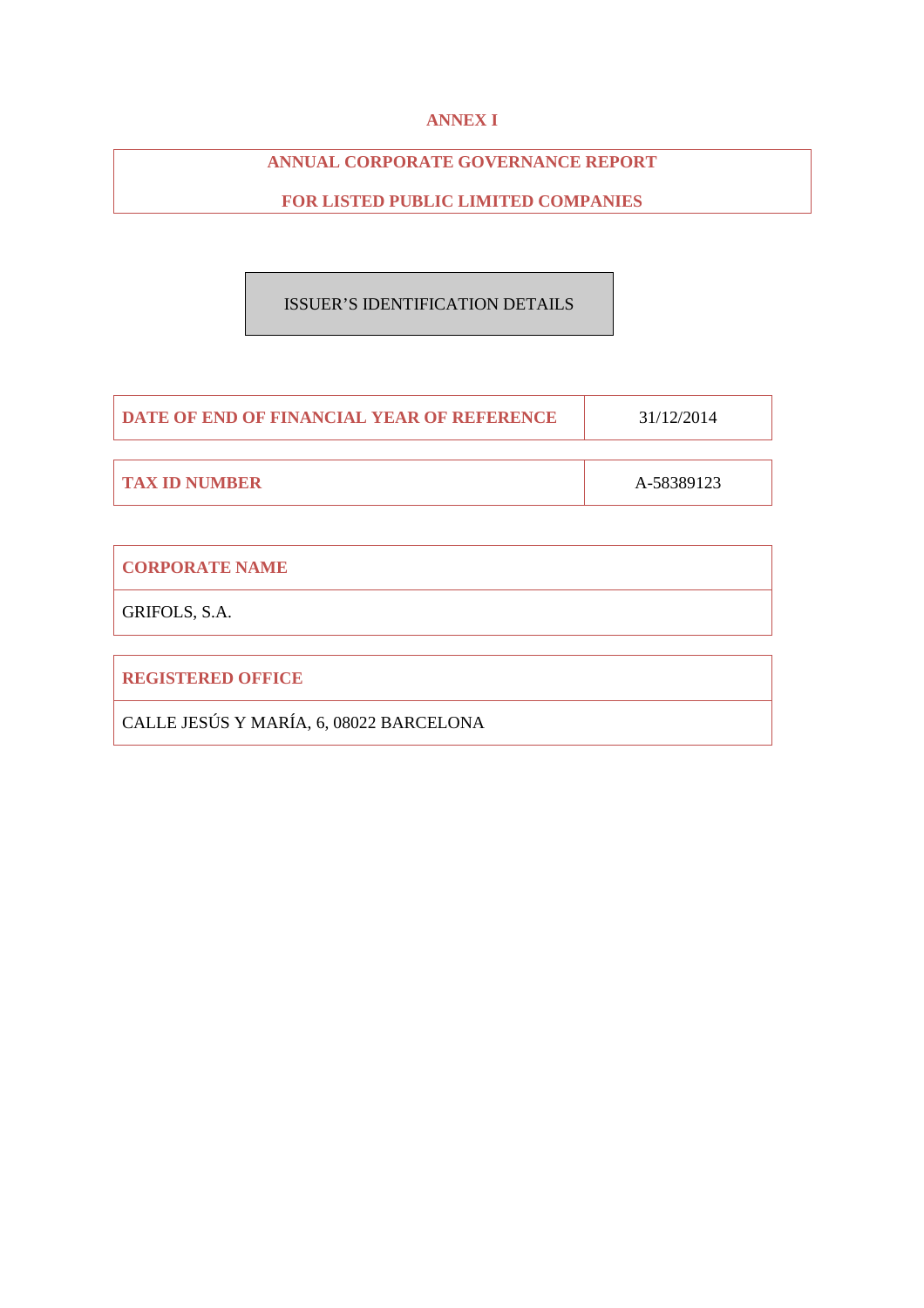# **ANNUAL CORPORATE GOVERNANCE REPORT**

# **FOR LISTED PUBLIC LIMITED COMPANIES**

# **A. OWNERSHIP STRUCTURE**

# A.1 Table on the Company's share capital:

| Date of last<br>modification | <b>Share capital</b> | Number of shares | Number of voting<br>rights |
|------------------------------|----------------------|------------------|----------------------------|
| 16/04/2013                   | 119,603,705.00       | 343.777.454      | 213,064,899                |

State whether there are different types of shares with different associated rights:

| <b>Class</b> | Number of<br>shares | Face value per<br>share | Unitary number<br>of voting rights | Different rights                                                                                                                                   |
|--------------|---------------------|-------------------------|------------------------------------|----------------------------------------------------------------------------------------------------------------------------------------------------|
| A            | 213,064,899         | 0.50                    | 213,064,899                        | Ordinary shares                                                                                                                                    |
| B            | 130,712,555         | 0.10                    | $\Omega$                           | Separate right at<br>a general<br>shareholders<br>meeting;<br>Preference<br>dividend; Right<br>of redemption;<br>Preferential<br>liquidation right |

# **YES**

# A.2 Give details of the direct and indirect owners of significant shareholdings of your Company at the date of closing the financial year, excluding Directors:

| Personal or corporate name of the<br>shareholder                      | Number of<br>direct voting<br>rights | Number of<br>indirect<br>voting<br>rights | % of total<br>voting rights |
|-----------------------------------------------------------------------|--------------------------------------|-------------------------------------------|-----------------------------|
| <b>CAPITAL</b><br><b>RESEARCH</b><br><b>AND</b><br>MANAGEMENT COMPANY | 0                                    | 10,546,012                                | 4.95                        |
| <b>BLACKROCK INC</b>                                                  | $\Omega$                             | 10,523,360                                | 4.94                        |
| <b>SCRANTON ENTERPRISES B.V.</b>                                      | 16,149,937                           |                                           | 7.58                        |
| MR VICTOR GRIFOLS LUCAS                                               | 0                                    | 13,112,187                                | 6.15                        |
| DERIA, S.A.                                                           | 18,826,112                           |                                           | 8.84                        |
| FIDELITY INTERNATIONAL LIMITED                                        | O                                    | 2,179,450                                 | 1.02                        |

| Personal or corporate name of the<br>indirect owner of the<br>shareholdings | Through: personal or<br>corporate name of the direct<br>owner of the shareholdings | Number of voting<br>rights |
|-----------------------------------------------------------------------------|------------------------------------------------------------------------------------|----------------------------|
| CAPITAL RESEARCH AND                                                        | CAPITAL RESEARCH AND                                                               |                            |
| MANAGEMENT COMPANY                                                          | MANAGEMENT COMPANY                                                                 | 10,546,012                 |
| <b>BLACKROCK INC</b>                                                        | <b>BLACKROCK INC</b>                                                               | 10,523,360                 |
| MR VICTOR GRIFOLS LUCAS                                                     | RODELLAR AMSTERDAM<br>HOLDINGS B.V.                                                | 13, 112, 187               |
| FIDELITY INTERNATIONAL<br><b>LIMITED</b>                                    | FIDELITY INTERNATIONAL<br><b>LIMITED</b>                                           | 2,179,450                  |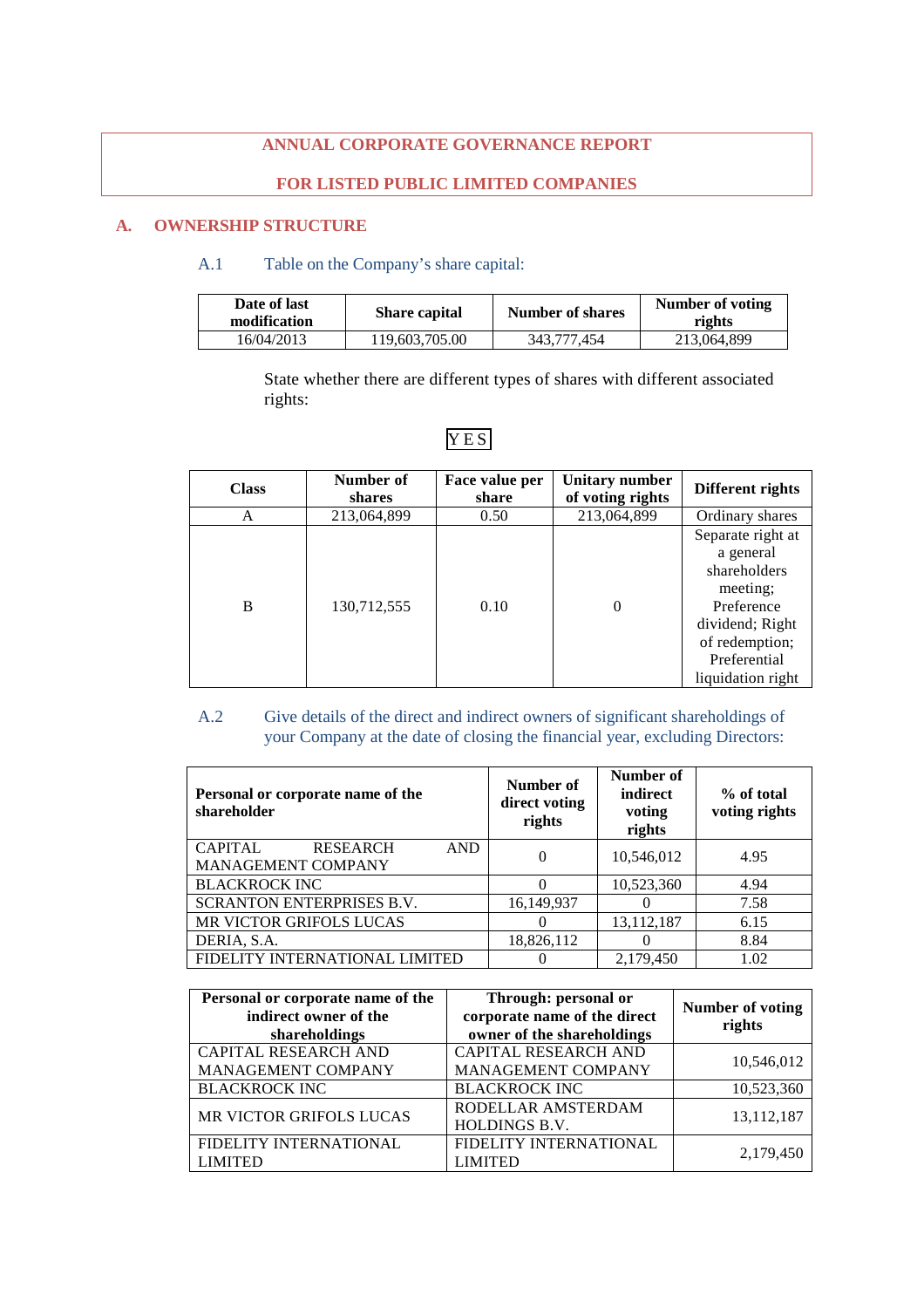State the most significant changes in the shareholding structure during the financial year:

| Personal or corporate name<br>of the shareholder | Date of the operation | Description of the operation |
|--------------------------------------------------|-----------------------|------------------------------|
| <b>BLACKROCK INC</b>                             | 08/09/2014            | 5% of the share capital has  |
|                                                  |                       | been decreased               |
| CAPITAL RESEARCH AND                             | 30/04/2014            | 5% of the share capital has  |
| MANAGEMENT COMPANY                               |                       | been decreased               |
| <b>FIDELITY</b>                                  |                       | 1% of the share capital has  |
| <b>INTERNATIONAL LIMITED</b>                     | 03/11/2014            | been exceeded (only tax      |
|                                                  |                       | havens)                      |

# A3 Members of the Company's Board of Directors with voting rights from Company shares:

| Personal or corporate name of the<br><b>Director</b>  | <b>Number of direct</b><br>voting rights | Number of<br>indirect voting<br>rights | % of total voting<br>rights |
|-------------------------------------------------------|------------------------------------------|----------------------------------------|-----------------------------|
| MR EDGAR DALZELL JANNOTTA                             | 254,127                                  | $\mathbf{0}$                           | 0.12                        |
| MR W. BRETT INGERSOLL                                 | $\mathbf{0}$                             | $\mathbf{0}$                           | 0.00                        |
| THORTHOL HOLDINGS, B.V.                               | 15,042,766                               | $\boldsymbol{0}$                       | 7.06                        |
| <b>MR LUIS ISASI FERNANDEZ DE</b><br><b>BOBADILLA</b> | 100                                      | $\boldsymbol{0}$                       | 0.00                        |
| <b>MR RAMON RIERA ROCA</b>                            | 169,085                                  | $\boldsymbol{0}$                       | 0.08                        |
| MR TOMAS DAGA GELABERT                                | 51,898                                   | $\boldsymbol{0}$                       | 0.02                        |
| <b>MR STEVEN MAYER</b>                                | $\boldsymbol{0}$                         | $\boldsymbol{0}$                       | 0.00                        |
| MR. JUAN IGNACIO TWOSE ROURA                          | 119,274                                  | $\boldsymbol{0}$                       | 0.06                        |
| MR. VICTOR GRIFOLS ROURA                              | 440,450                                  | $\Omega$                               | 0.21                        |
| <b>MS BELEN VILLALONGA MORENES</b>                    | $\overline{0}$                           | $\mathbf{0}$                           | 0.00                        |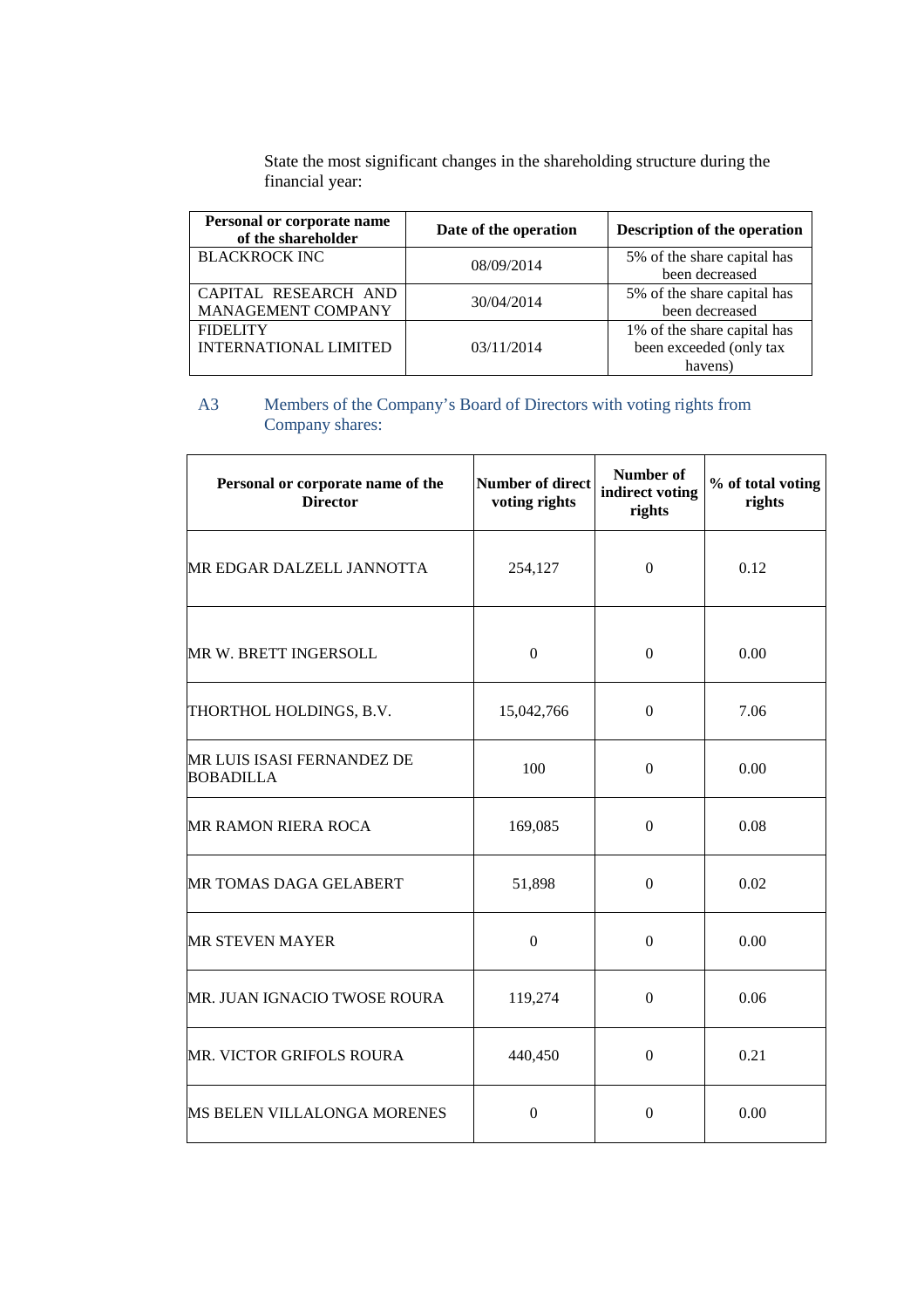| <b>MR THOMAS GLANZMANN</b>       | 18,561 | 65,000   | 0.04 |
|----------------------------------|--------|----------|------|
| MS ANNA VEIGA LLUCH              | 100    | $\theta$ | 0.00 |
| <b>MS MARLA ELIZABETH SALMON</b> |        | $\theta$ | 0.00 |

| Personal or corporate name of the indirect<br>owner of the shareholdings | Through: personal or corporate<br>name of the direct owner of the<br>shareholdings | Number of voting<br>rights |
|--------------------------------------------------------------------------|------------------------------------------------------------------------------------|----------------------------|
| MR THOMAS GLANZMANN                                                      | GLANZMANN ENTERPRISES<br>AG                                                        | 12,000                     |
| MR THOMAS GLANZMANN                                                      | OPULENTIA HOLDINGS LTD.                                                            | 53,000                     |

# **% of the total number of voting rights belonging to the Board of Directors** 7.59

Members of the Company's Board of Directors holding rights over Company shares:

A.4 Family, commercial, contractual or corporate relations that exist between the owners of significant shareholdings, to the extent that these are known to the Company, unless they are not highly relevant or stem from ordinary business operations:

| Personal or corporate name connected |  |
|--------------------------------------|--|
| MR VICTOR GRIFOLS LUCAS              |  |
| DERIA, S.A.                          |  |

**Type of connection:** Family

### **Brief description:**

Father of shareholders of Deria, S.A.

A.5 Commercial, contractual or corporate relations existing between the owners of significant shareholdings and the Company and/or its Group, unless they are not highly relevant or stem from ordinary business operations:

| Personal or corporate name connected |
|--------------------------------------|
| MR VICTOR GRIFOLS LUCAS              |
| MARCA GRIFOLS, S.L.                  |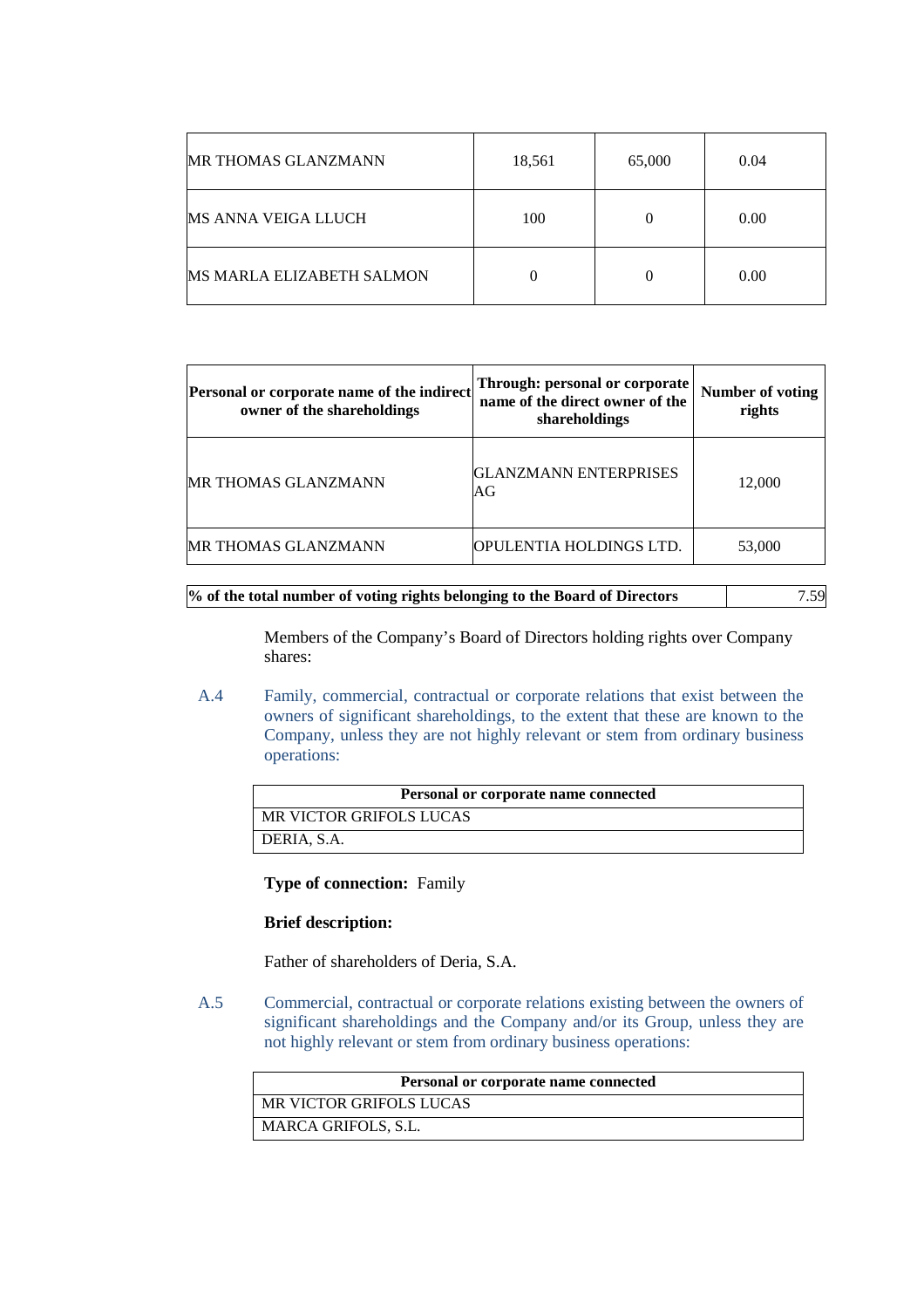### **Type of connection:** Contractual

### **Brief description:**

Victor Grifols Lucas is a shareholder of Marca Grifols, S.L., which is paid a fee for use of the Grifols trademark.

| Personal or corporate name connected |  |
|--------------------------------------|--|
| THORTHOL HOLDINGS, B.V.              |  |
| MARCA GRIFOLS, S.L.                  |  |

### **Type of connection:** Contractual

# **Brief description:**

The shareholders of Thorthol Holdings BV (Grifols Gras family) are shareholders of Marca Grifols, S.L., which is paid a fee for use of the Grifols trademark.

A.6 State whether the Company has been informed of any shareholders' agreements affecting this pursuant to that set down in articles 530 and 531 of the Spanish Public Limited Companies Act. Where applicable, describe these briefly and list the shareholders bound by any such agreement:

# N O

State whether the Company is aware of the existence of any concerted actions arranged by its shareholders. Where applicable, give a short description of these:

# $\overline{NO}$

In the event of there having been any amendments to or termination of said stipulations or agreements or concerted actions in the financial year, expressly state this:

Not applicable

A.7 State whether there is any natural or legal person now exercising or who could exercise control over the Company pursuant to article 4 of the Spanish Securities Market Law. Where applicable, identify this person:

# N O

| <b>Jhcery</b><br>$- - - -$<br>vations |
|---------------------------------------|
|                                       |

A.8 Company's treasury stock at the date of closure of the financial year:

**At the close of the financial year:** 

|           | Number of direct shares Number of indirect shares (*) Total % of share capital |      |
|-----------|--------------------------------------------------------------------------------|------|
| 1.972.265 |                                                                                | 0.82 |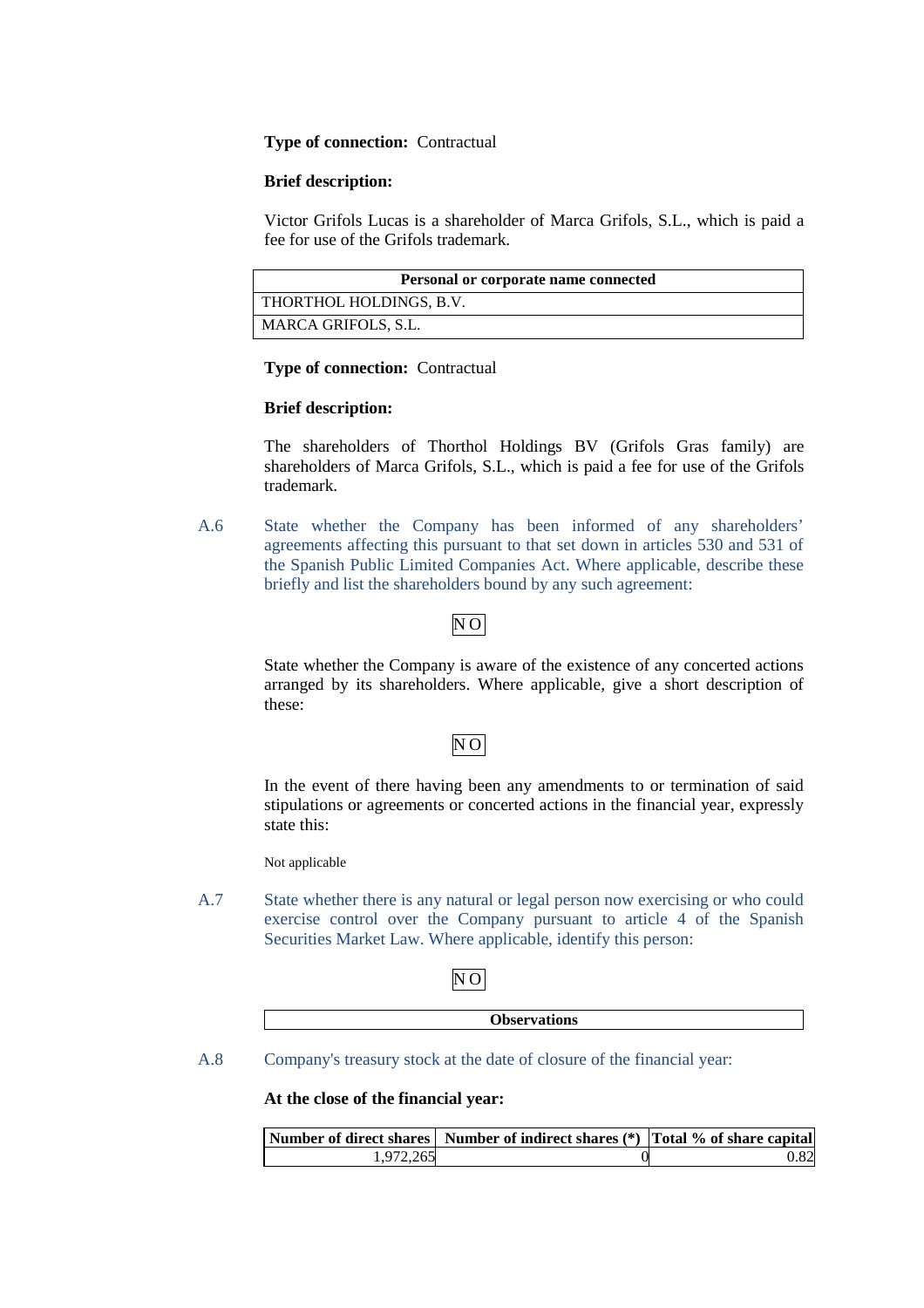### **(\*) Through:**

Breakdown of any significant variations, in accordance with that provided for in Royal Decree 1362/2007, made during the financial year:

A.9 Give details of the conditions and period of the current mandate given by the Meeting to the Board of Directors to issue, repurchase or transfer the Company's treasury stock.

> At the Extraordinary General Meeting of 25th January 2011, among other points, it was agreed to authorize the Company's Board of Directors to acquire its own stock or subscription rights, by means of purchase, exchange, attribution account payment or any other form envisaged in the Law, either directly or through its subsidiaries, within the limits and with the requisites to be announced below:

- (i) That, insofar as there are Class B Shares, the acquisition should be performed pro rata between Class A Shares and the Class B Shares, at the same price and under identical terms and conditions;
- (ii) For the face value of the shares acquired, added to the ones already owned by the Company or its Subsidiary companies, not to exceed 10% of the Company's share capital at any time.
- (iii) For the acquisition, including any shares that the Company, or person acting in their own name but on the Company's behalf, had previously acquired and had in its portfolio, not to make the net worth work out lower than the amount of the share capital plus the legally or statutorily non-disposable reserves.
- (iv) For the shares acquired to be paid up in full.
- (v) The maximum acquisition price will be the listed price for the Class A shares at the stock exchange session on the day the acquisition is made or, where applicable, the one authorized by the Spanish Stock Exchange Commission. The maximum price will be 100% of the face value of each Class A share.
- (vi) This authorization is granted for at most five years.
- (vii) The shares acquired may be intended to be given to the workers or managers of the Group, either directly or as result of exercising any option rights to which they may be entitled.

It was also agreed to revoke and make invalid in all its terms the previous authorization for acquisition of the Company treasury stock granted by the General Shareholders' Meeting of 21st June 2010.

A.10 State any restrictions to the transmissibility of securities and/or any restrictions to voting rights. In particular, the existence of any kind of restrictions which may cause difficulties for the taking of control of the Company by means of the acquisition of its shares on the market is to be communicated.

# $\overline{NO}$

A.11 State whether the General Shareholders' Meeting has agreed to adopt any neutralization measures against a public takeover bid pursuant to the provisions of Law 6/2007.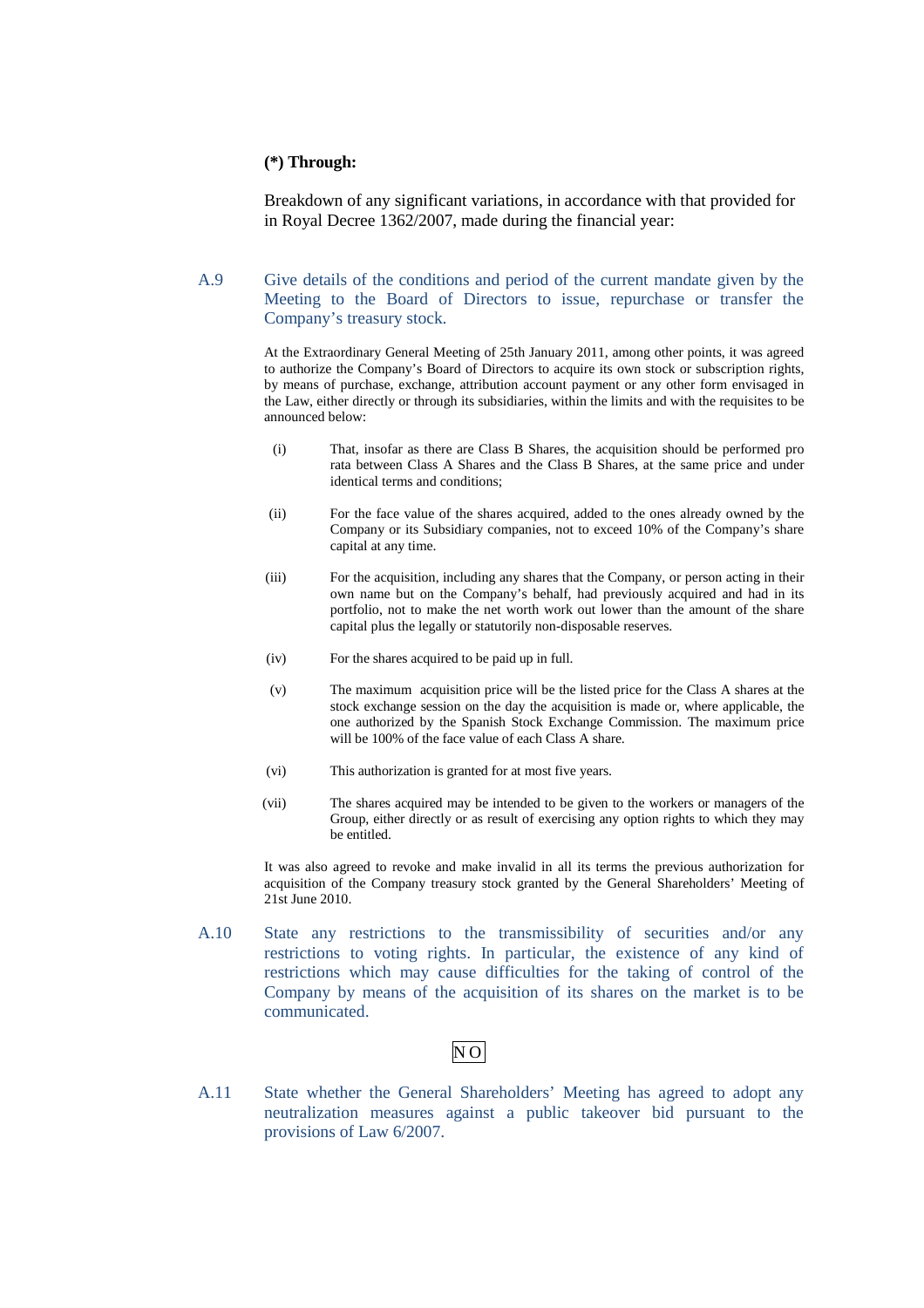# $\overline{NO}$

Where applicable, explain the approved measures and the terms under which the restrictions would become ineffective:

A.12 Indicate whether the Company has issued any securities which are not traded on a regulated Community market.

# N O

Where applicable, explain the different kinds of shares and, for each kind of shares, the rights and obligations conferred.

# **B. GENERAL SHAREHOLDERS' MEETING**

B.1 State and where applicable provide details of whether there are any differences between the required quorum for the General Shareholders' Meeting and the quorum system laid down in the Spanish Public Limited Companies Act (LSA).

# $\overline{NO}$

B.2 State and, where applicable, give details of any differences from the system envisaged in the Spanish Limited Companies Law (LSA) for the adoption of corporate resolutions.

# $\overline{N}$ O

Describe how it is different from the system envisaged by the LSA.

B.3 Rules applicable to the modification of the corporate articles of the Company. In particular, those majorities provided for in cases of amendment of the corporate articles, as well, where applicable, as those rules provided for in cases of tutelage of the rights of shareholders in the amendment of corporate articles are to be communicated.

> Article 201.2 of Royal Legislative Decree 1/2010, of 2nd July, which passed the redrafted text of the Spanish Limited Companies Law (LSA).

> In addition, the corporate articles of the Company themselves establish that in order to protect the rights of Class B shares, corporate agreements on certain "Extraordinary Matters" shall, in addition to approval in conformity with that set down in article 17 of the corporate articles (the adoption of agreements by absolute majority of the capital present and/or represented – half plus one), require the approval of the majority of the Class B shares then in circulation.

> In this regard, any agreements and any amendments of the corporate articles which may directly or indirectly damage to or have a negative effect upon rights, preferences or privileges of Class B Shares (including any agreements which may cause damage to or have a negative effect upon Class B Shares in comparison with Class A Shares or which may benefit or have a positive effect upon Class A Shares in comparison with Class B Shares, or which may affect the provisions of these articles in relation to Class B Shares) shall require the approval of a majority of Class B Shares then in issue.

> Finally, it is to be indicated that the General Shareholders' Meeting has competence to decide on all matters which may have been attributed to the same, by law or through the corporate articles, and, in particular, in an expository manner, it shall be the sole corporate body or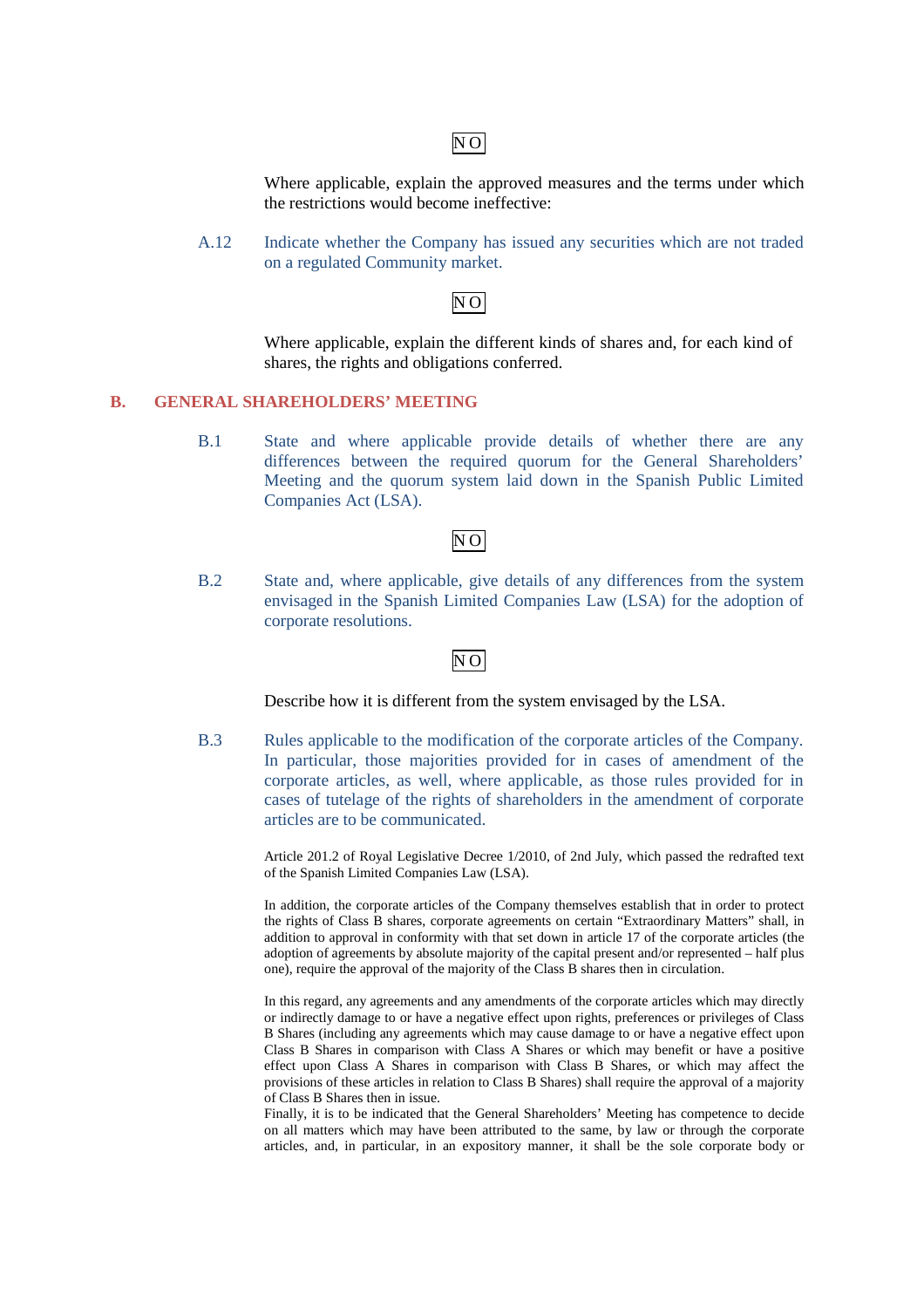authority competent to decide on matters considered "Extraordinary Matters" in conformity with article 6.2 of these corporate articles.

### B.4 Details of attendance at General Meetings held during the financial year covered by this report and those from the previous financial year:

|                                   |                                   |              | <b>Details of attendance</b> |               |              |
|-----------------------------------|-----------------------------------|--------------|------------------------------|---------------|--------------|
|                                   |                                   |              | % remote voting              |               |              |
| Date of General<br><b>Meeting</b> | $%$ of<br>attendance in<br>person | $%$ as proxy | <b>Electronic</b><br>voting  | <b>Others</b> | <b>Total</b> |
| 24/05/2013                        | 16.25                             | 46.56        | 0.00                         | 0.00          | 62.81        |
| 17/12/2013                        | 11.23                             | 59.12        | 0.00                         | 0.00          | 70.35        |
| 30/05/2014                        | 12.55                             | 64.21        | 0.00                         | 0.00          | 76.76        |

B.5 State whether there is any statutory restriction in the articles establishing a minimum number of shares needed to attend the General Shareholders' Meeting.

# $\overline{N}$ O

B.6 State whether it has been agreed that certain decisions entailing a structural modification of the Company ("subsidiarization", purchase and sale of essential operational assets, operations equivalent to the liquidation of the Company, etc.) must be submitted for approval at a General Shareholders' Meeting, even should this not be expressly required in Commercial laws.

# N O

B.7 Address and means of access to the web page of the Company and the information on Corporate Governance and other information on General Shareholders' Meetings which must be made available to shareholders via the web page of the Company.

> The address of the Company's webpage is www.grifols.com. Information on corporate governance can be accessed through the link Investors Relations on the main page, or directly at http://inversores.grifols.com.

# **C STRUCTURE OF THE COMPANY'S ADMINISTRATION**

- C.1 Board of Directors
- C.1.1 Maximum and minimum number of Directors envisaged in the corporate articles:

| <b>Maximum number of Directors</b> |  |
|------------------------------------|--|
| <b>Minimum number of Directors</b> |  |

C.1.2 Members of the Board of Directors: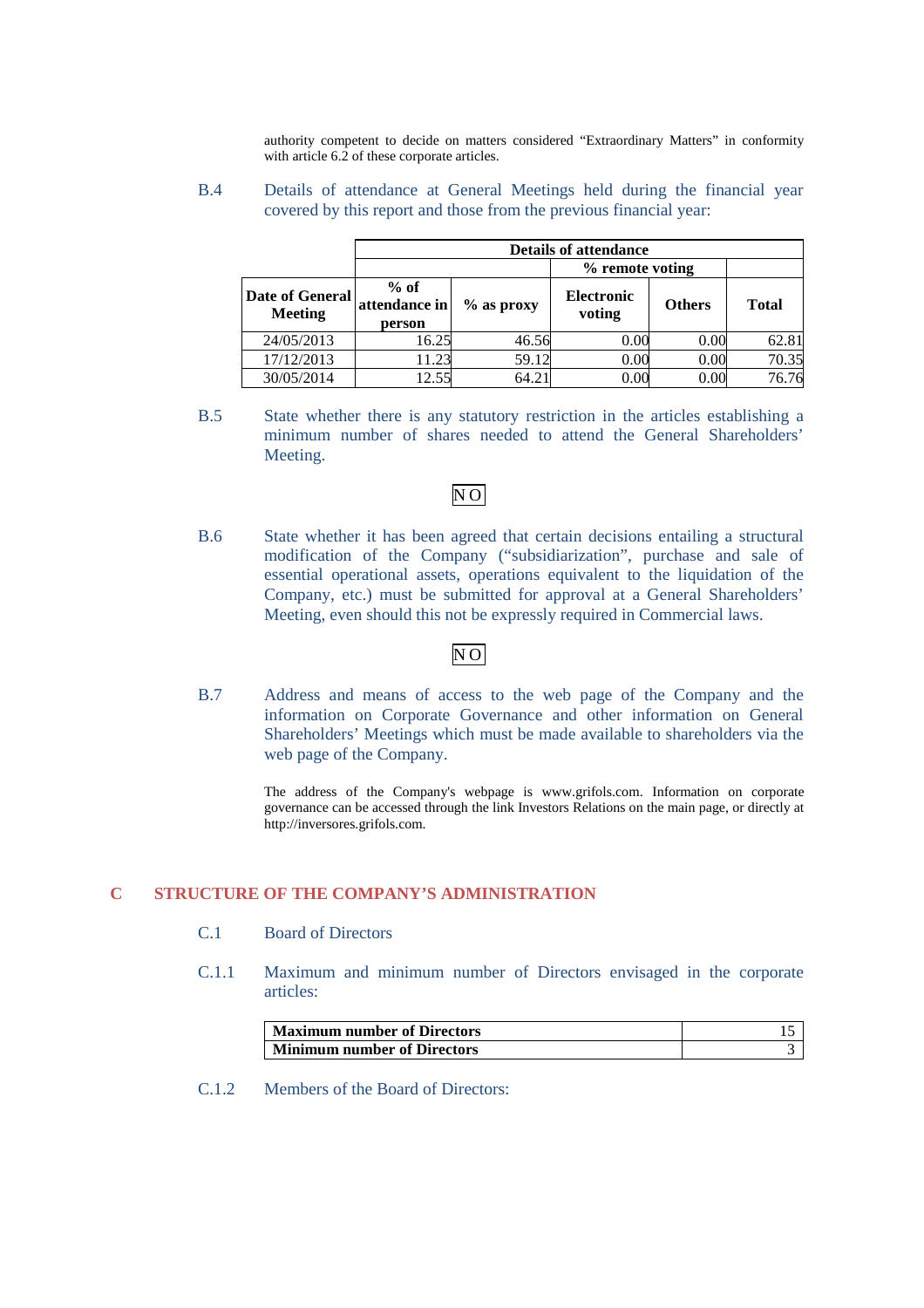| Personal or<br>corporate<br>name of Director | Representative                                             | Post on the<br><b>Board</b>     | Date 1st<br>appointment | Date last<br>appointment | <b>Election procedure</b>                                             |
|----------------------------------------------|------------------------------------------------------------|---------------------------------|-------------------------|--------------------------|-----------------------------------------------------------------------|
| MR EDGAR<br><b>DALZELL</b><br>JANNOTTA       |                                                            | <b>DIRECTOR</b>                 | 19/12/2006              | 21/06/2010               | <b>GENERAL</b><br>SHAREHOLDERS'<br><b>MEETING</b><br>AGREEMENT        |
| MR W BRETT<br>INGERSOLL                      |                                                            | <b>DIRECTOR</b>                 | 25/01/2011              | 25/01/2011               | <b>GENERAL</b><br>SHAREHOLDERS'<br><b>MEETING</b><br>AGREEMENT        |
| THORTHOL<br>HOLDINGS,<br>B.V.                | D. JOSÉ<br><b>ANTONIO</b><br><b>GRIFOLS</b><br><b>GRAS</b> | <b>DIRECTOR</b>                 | 20/01/2000              | 24/05/2012               | <b>GENERAL</b><br>SHAREHOLDERS'<br><b>MEETING</b><br>AGREEMENT        |
| MR LUIS ISASI<br>FERNANDEZ<br>DE BOBADILLA   |                                                            | <b>DIRECTOR</b>                 | 24/05/2011              | 24/05/2011               | GENERAL<br>SHAREHOLDERS'<br><b>MEETING</b><br><b>AGREEMENT</b>        |
| MR RAMON<br>RIERA ROCA                       |                                                            | <b>DIRECTOR</b>                 | 13/04/2000              | 24/05/2012               | <b>GENERAL</b><br>SHAREHOLDERS'<br><b>MEETING</b><br>AGREEMENT        |
| MR TOMAS<br>DAGA<br><b>GELABERT</b>          |                                                            | <b>DIRECTOR</b>                 | 13/04/2000              | 21/06/2010               | <b>GENERAL</b><br>SHAREHOLDERS'<br><b>MEETING</b><br><b>AGREEMENT</b> |
| MR STEVEN<br>MAYER                           |                                                            | <b>DIRECTOR</b>                 | 25/01/2011              | 25/01/2011               | <b>GENERAL</b><br>SHAREHOLDERS'<br><b>MEETING</b><br>AGREEMENT        |
| MR JUAN<br><b>IGNACIO</b><br>TWOSE ROURA     |                                                            | <b>DIRECTOR</b>                 | 13/04/2000              | 24/05/2012               | GENERAL<br>SHAREHOLDERS'<br><b>MEETING</b><br><b>AGREEMENT</b>        |
| MR VICTOR<br>GRIFOLS<br>ROURA                |                                                            | <b>CHAIRMAN -</b><br><b>CEO</b> | 08/07/1991              | 24/05/2012               | GENERAL<br><b>SHAREHOLDERS'</b><br><b>MEETING</b><br><b>AGREEMENT</b> |
| MS BELEN<br>VILLALONGA<br>MORENES            |                                                            | <b>DIRECTOR</b>                 | 24/05/2013              | 24/05/2013               | <b>GENERAL</b><br>SHAREHOLDERS'<br>MEETING<br><b>AGREEMENT</b>        |
| <b>MR THOMAS</b><br>GLANZMANN                |                                                            | <b>DIRECTOR</b>                 | 05/04/2006              | 24/05/2011               | <b>GENERAL</b><br>SHAREHOLDERS'<br><b>MEETING</b><br><b>AGREEMENT</b> |
| MS ANNA<br><b>VEIGA LLUCH</b>                |                                                            | <b>DIRECTOR</b>                 | 09/12/2008              | 21/06/2010               | GENERAL<br>SHAREHOLDERS'<br><b>MEETING</b><br><b>AGREEMENT</b>        |
| MS MARLA<br>ELIZABETH<br><b>SALMON</b>       |                                                            | <b>DIRECTOR</b>                 | 30/05/2014              | 30/05/2014               | <b>GENERAL</b><br>SHAREHOLDERS'<br><b>MEETING</b><br>AGREEMENT        |

| <b>Total number of Directors</b> |  |
|----------------------------------|--|

State any members leaving the Board of Directors during the period for which information is given:

C.1.3 Complete the following tables on the members of the Board and their different types: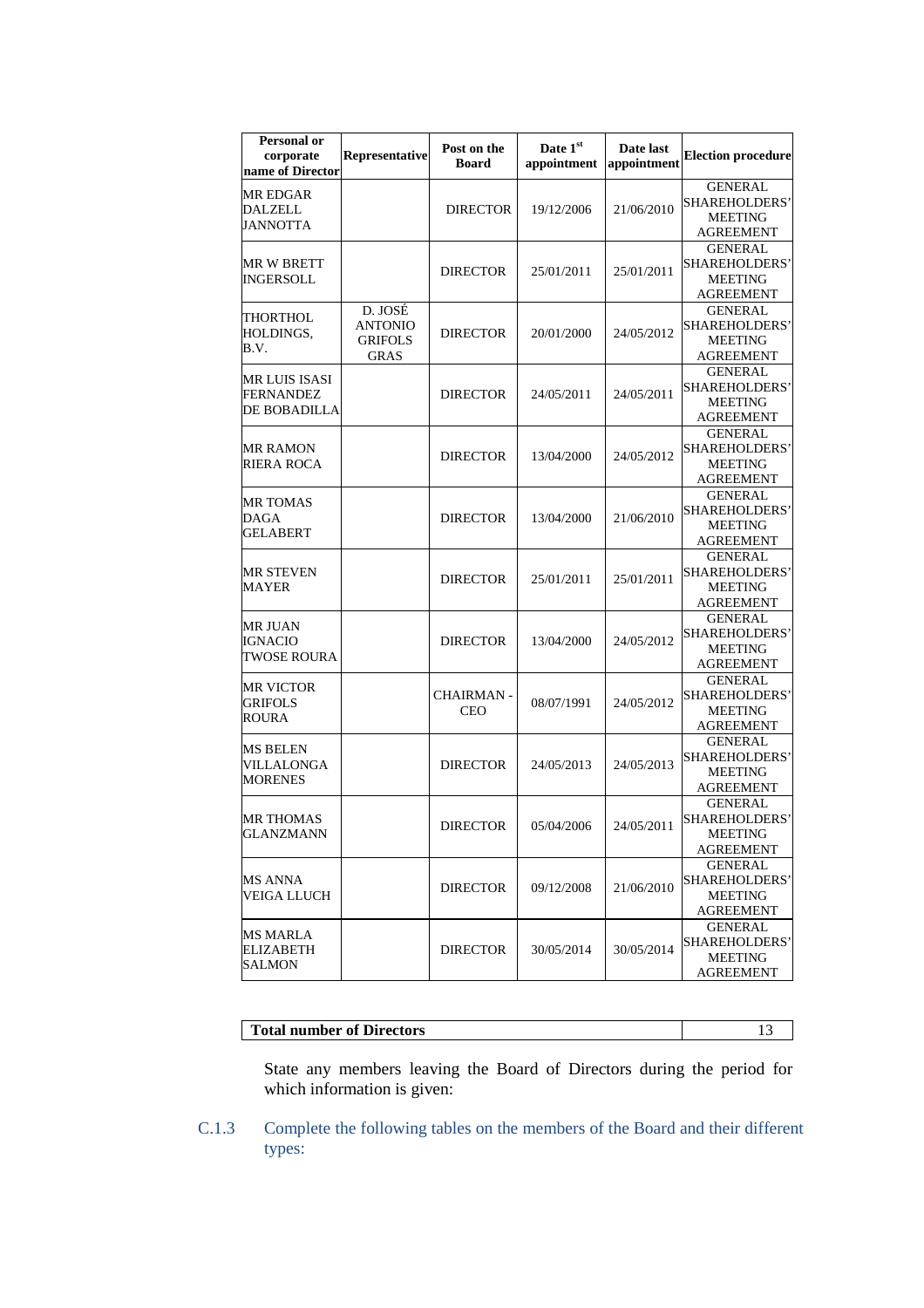### **EXECUTIVE DIRECTORS**

| <b>Personal or corporate</b><br>name of the Director | <b>Committee proposing</b><br>their appointment | Post held on the<br>Company's<br>organization chart |
|------------------------------------------------------|-------------------------------------------------|-----------------------------------------------------|
| <b>MR RAMON RIERA</b>                                | NOMINATING AND                                  | <b>CHIEF</b>                                        |
| <b>ROCA</b>                                          | <b>REMUNERATION</b>                             | <b>OPERATIONS</b>                                   |
|                                                      | <b>COMMITTEE</b>                                | <b>OFFICER</b>                                      |
| <b>MR JUAN IGNACIO</b><br><b>TWOSE ROURA</b>         | NOMINATING AND                                  | <b>ADVISORY</b>                                     |
|                                                      | <b>REMUNERATION</b>                             | <b>COMMITTEE OF</b>                                 |
|                                                      | <b>COMMITTEE</b>                                | <b>PRESIDENT</b>                                    |
| <b>MR VICTOR GRIFOLS</b>                             | NOMINATING AND                                  |                                                     |
| <b>ROURA</b>                                         | <b>REMUNERATION</b>                             | <b>CHAIRMAN - CEO</b>                               |
|                                                      | <b>COMMITTEE</b>                                |                                                     |

| <b>Total number of directors</b> |  |
|----------------------------------|--|
| Total % of the Board             |  |

### **EXTERNAL PROPRIETARY DIRECTORS**

| Personal or corporate name | <b>Committee</b>    | Post Held on the   |
|----------------------------|---------------------|--------------------|
| of the Director            | proposing their     | Company's          |
|                            | appointment         | organization chart |
|                            | <b>NOMINATING</b>   |                    |
| THORTHOL HOLDINGS          | <b>AND</b>          | <b>THORTHOL</b>    |
| B.V.                       | <b>REMUNERATION</b> | <b>HOLDINGS BV</b> |
|                            | <b>COMMITTEE</b>    |                    |

| <b>Total number of proprietary directors</b> |       |
|----------------------------------------------|-------|
| Total % of the Board                         | 7.69. |

#### **INDEPENDENT EXTERNAL DIRECTORS**

# **Personal or corporate name of the Director:**  MR EDGAR DALZELL JANNOTTA

**Profile:** 

In March 2001 he was appointed Chairman of William Blair Company L.L.C. and chairman of that Company's Executive Committee. He joined William Blair, an international investment bank, in 1959. He was appointed partner in 1965, and was a managing partner from 1977 to 1995. Before being appointed managing partner, he worked in the corporate finance department, in investment banking transactions and private equity. He was President of the Securities Industry Association (1982) and a board member of New York Stock Exchange Inc. He is a board member of Aon Corporation, Commonwealth Edison Company, Molex Incorporated and Sloan Valve Company. He is a graduate from Princeton University and has an MBA from Harvard Business School.

#### **Personal or corporate name of the Director:**

MR LUIS ISASI FERNANDEZ DE BOBADILLA

### **Profile:**

He is a managing director of Morgan Stanley España, country head for Spain, and board member of Madrid Stock Exchange. Mr Isasi joined Morgan Stanley, in London, in 1987. He had previously acted as executive director of First Chicago Ltd. in London and worked before that at the Latin American Department of Morgan Guaranty Trust Co. in New York. Mr Isasi started his professional career at Abengoa, in Seville, in 1977.

Mr. Isasi is a graduate in Economic and Business Sciences from Seville University and in 1982 obtained a Master's Degree in Business Administration at the University of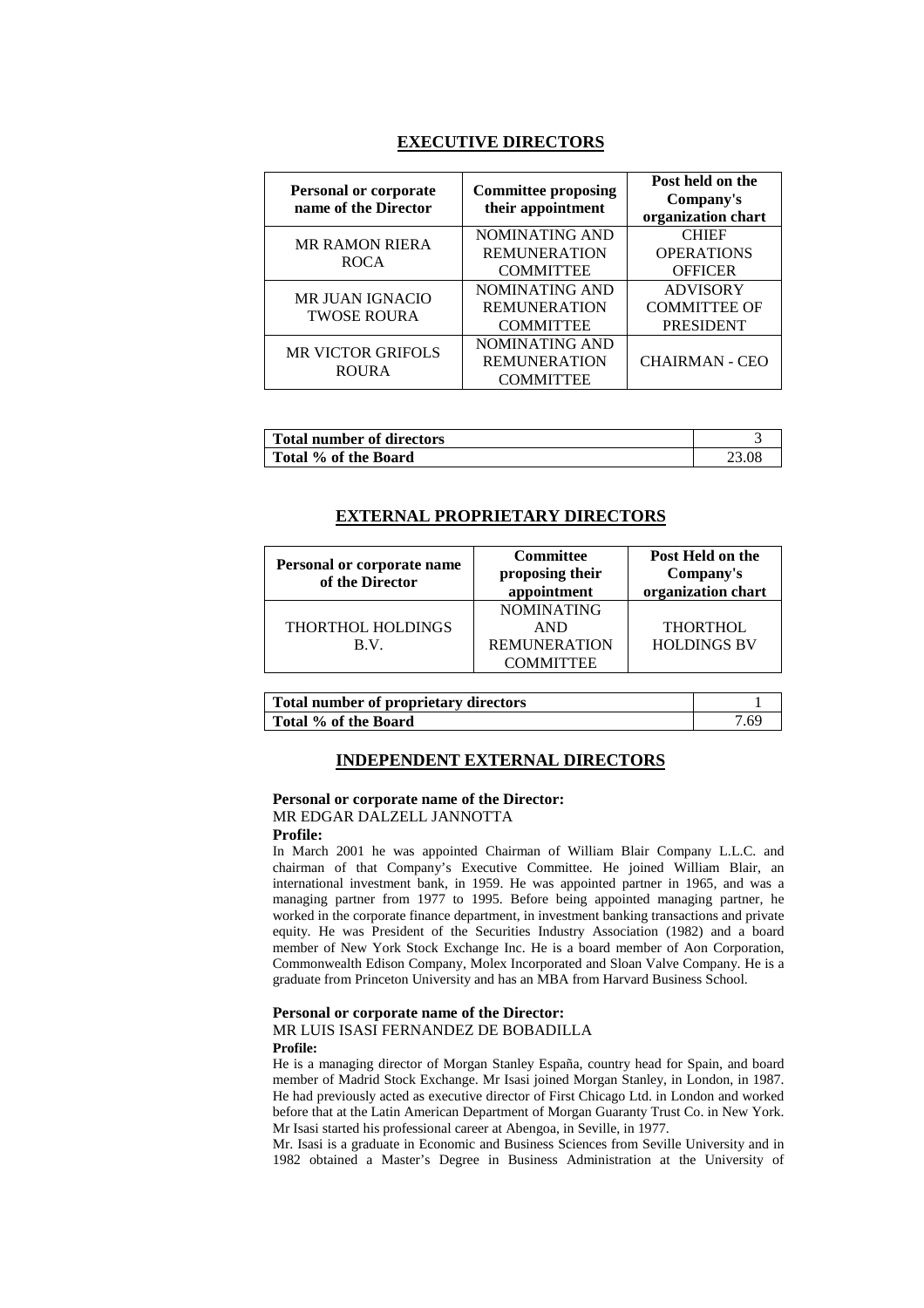Columbia in New York.

# **Personal or corporate name of the Director:**  MS BELEN VILLALONGA MORENES

**Profile:** 

Belén Villalonga is an Associate Professor with Tenure at New York University's Stern School of Business. Between 2001 and June 2012 she was a faculty member at Harvard Business School. Her teaching, research, and consulting activities are focused on family enterprise governance, strategy, and finance. She has been serving as an independent director on Acciona's Board of Directors of since 2006. Ms. Villalonga holds a Ph.D. in Management and an M.A. in Economics from the University of California at Los Angeles, where she was a Fulbright Scholar. She also holds a second Ph.D. in Business Economics from the Complutense University of Madrid and a B.A. in Economic and Management Sciences from the Colegio Universitario de Estudios Financieros in Madrid. Before starting her doctoral studies, she worked at McKinsey & Co. in Paris.

#### **Personal or corporate name of the Director:**

MS ANNA VEIGA LLUCH

**Profile:**

Graduate in Biology (1974-1979) and Ph. D in Biology (Cum Laude) at Barcelona Autonomous University (1991). She has been Director of the Biology Section of the Reproductive Medicine Service of the Dexeus University Institute (1982-2005). She is currently the Director of the Barcelona Stem Cell Bank at the Center of Regenerative Medicine, the Scientific Director of the Reproductive Medicine Service of the Dexeus University Institute and associate professor at the Department of Experimental and Health Sciences of University Pompeu Fabra in Barcelona. She is specialized in clinical embryology, reproductive genetics, embryonic and pluripontent stem cells research and bioethics.

#### **Personal or corporate name of the Director:** MS MARLA ELIZABETH SALMON **Profile:**

Marla E. Salmon is Professor of Nursing and Public Health at the University of Washington and Senior Visiting Fellow of Public Affairs. She has focused her career on health policies and health workforce capacity building globally and in the US. She has worked with governments, international agencies and other health-related organizations. She holds a doctorate in health policy and administration from the Johns Hopkins University. She also holds a degree in political science and nursing from the University of Portland and studied at the University of Cologne (Germany) as a Fulbright Scholar. She holds two honorary doctorates in recognition of her national and international service. Ms Salmon is a director on the boards of IES Abroad, Inc. and the Robert Wood Johnson Foundation. Her advisory roles include the White House Taskforce on Healthcare Reform, the World Health Organization's Global Advisory Group for Nursing and Midwifery and the National Institutes of Health's Advisory Committee for the Institute of Nursing.

| Total number of independent directors |       |
|---------------------------------------|-------|
| Total % of the Board                  | 38.46 |

State whether any directors classified as independent receive, from the Company or from its Group, any amounts or benefits for any concepts other than remuneration as a Board Member, or maintains, or has maintained, during the last financial year, a business relationship with the Company or with any companies in its group, whether this may be in its own name or as a significant shareholder, director or senior executive of an entity which maintains or may have maintained such a relationship.

Where applicable, a motivated statement by the board is to be included on the reasons due to which it considers that the said director may perform its functions in the capacity of independent director.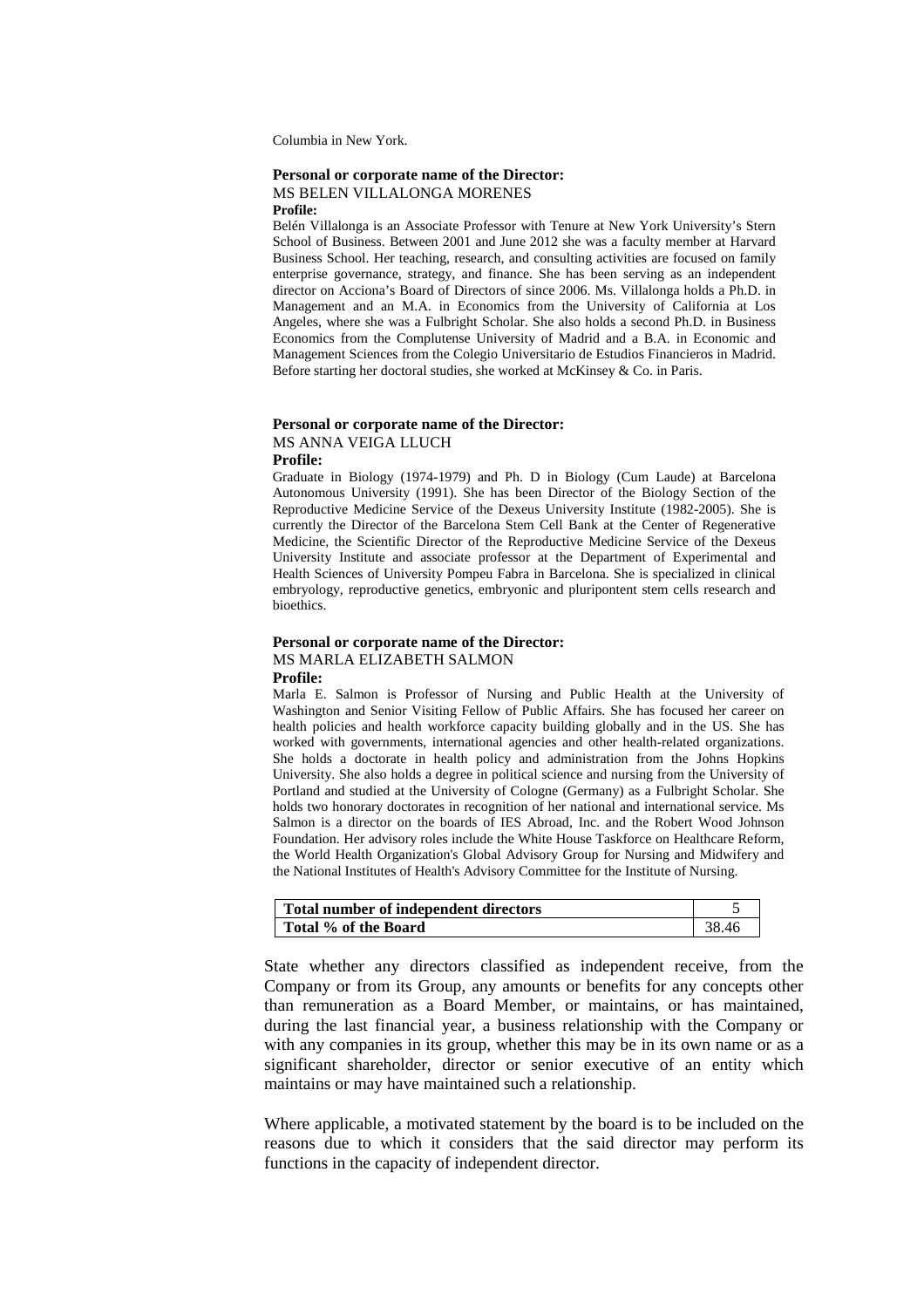### **OTHER EXTERNAL DIRECTORS**

| Personal or corporate name of the<br><b>Director</b> | Committee that has informed or<br>proposed his/her/its appointment |
|------------------------------------------------------|--------------------------------------------------------------------|
| MR. THOMAS GLANZMANN                                 | NOMINATING AND<br>REMUNERATION COMMITTEE                           |
| MR W. BRETT INGERSOLL                                | NOMINATING AND<br><b>REMUNERATION COMMITTEE</b>                    |
| MR TOMAS DAGA GELABERT                               | NOMINATING AND<br>REMUNERATION COMMITTEE                           |
| <b>MR STEVEN MAYER</b>                               | NOMINATING AND<br><b>REMUNERATION COMMITTEE</b>                    |

| Total number of external directors |  |
|------------------------------------|--|
| Total % of the Board               |  |

Give details of the reasons due to which they may not be considered proprietary or independent and their relationships, whether this may be with the Company or its executives, or with its shareholders:

#### **Personal or corporate name of the Director:**

### MR THOMAS GLANZMANN

**Company, executive or shareholder with which or whom he has the relationship:** 

### GLANZMANN ENTERPRISES AG

#### **Reasons:**

His relationship is not covered within the current definitions of executive, proprietary or independent directors. He is the majority shareholder in Glanzmann Enterprises AG, a company which has rendered consultancy services to the Group since 2011.

#### **Personal or corporate name of the Director:**  MR DON W. BRETT INGERSOLL

**Company, executive or shareholder with which or whom he has the relationship:**

#### **Reasons:**

Due to the purchase and sale operation with Talecris Biotherapeutics Holdings Corp., the majority shareholders of the Company agreed to vote in favour of agreements of the General Shareholders' Meeting necessary to close the operation. Among the said agreements, the appointment of Mr W. Brett Ingersoll and Mr Steven Mayer, directors of Cerberus (the majority shareholder of Talecris) was provided for, although the agreement did not provide for any obligations whatsoever in relation to their permanence as members of the Board of Directors of the Company. In fact, under NASDAQ regulations, both directors are classified as independent

#### **Personal or corporate name of the Director:**  MR TOMAS DAGA GELABERT

**Company, executive or shareholder with which or whom he has the relationship:** 

#### **Reasons:**

His relationship is not covered within the current definitions of executive, proprietary or independent directors. He is a partner of the law firm Osborne Clarke, which renders legal and tax services to the Group.

**Personal or corporate name of the Director:** MR STEVEN MAYER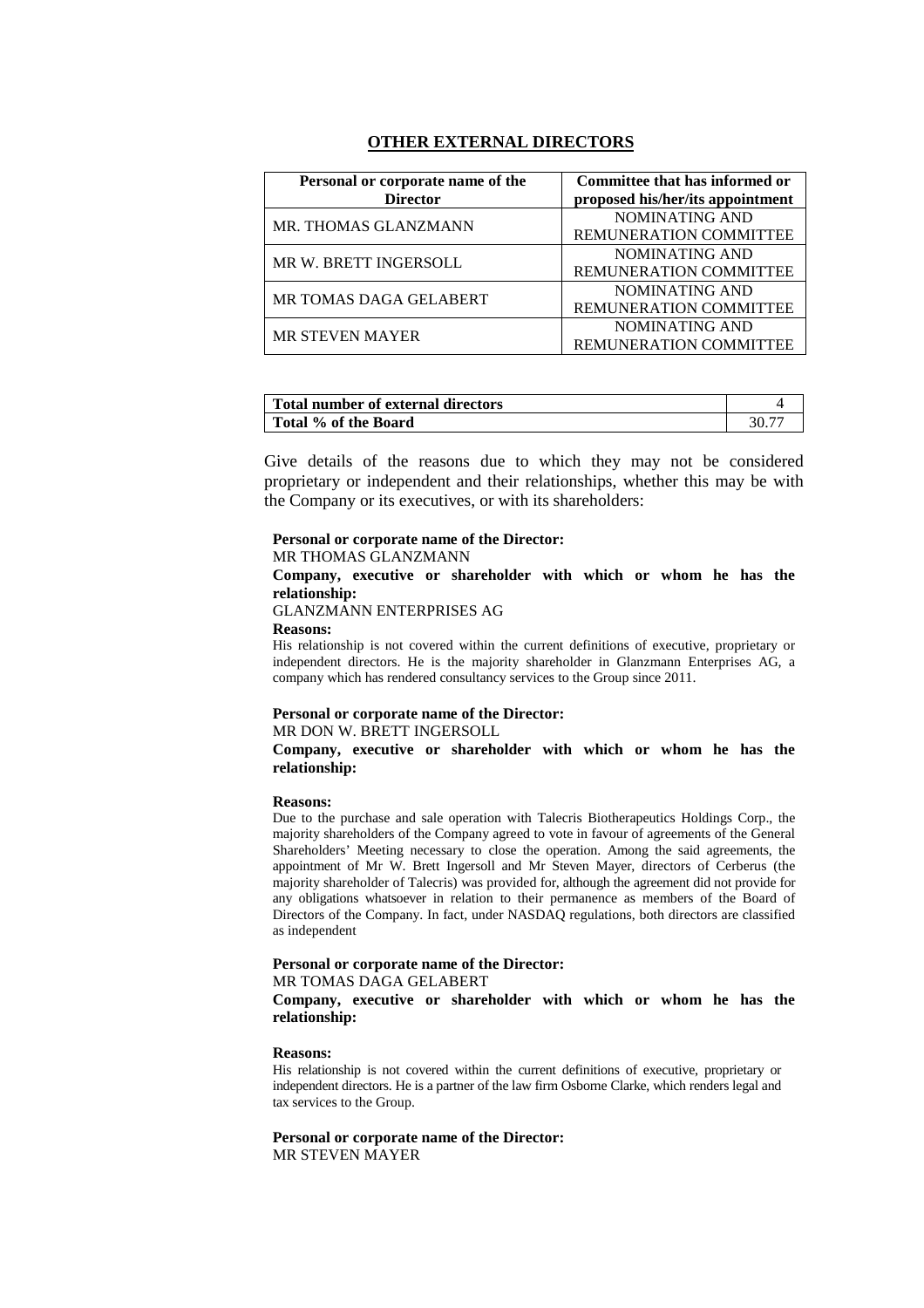#### **Company, executive or shareholder with which or whom he has the relationship:**

#### **Reasons:**

Due to the purchase and sale operation with Talecris Biotherapeutics Holdings Corp., the majority shareholders of the Company agreed to vote in favour of agreements of the General Shareholders' Meeting necessary to close the operation. Among the said agreements, the appointment of Mr W. Brett Ingersoll and Mr Steven Mayer, directors of Cerberus (the majority shareholder of Talecris) was provided for, although the agreement did not provide for any obligations whatsoever in relation to their permanence as members of the Board of Directors of the Company. In fact, under NASDAQ regulations, both directors are classified as independent.

State any changes which, where applicable, may have taken place during the period in the class for each director:

### C.1.4. Complete the following table with information relating to the number of female directors during the last 4 financial years, as well as their type:

|                    | <b>Number of female directors</b> |                |         | % of the total directors of each type |               |         |                |                |
|--------------------|-----------------------------------|----------------|---------|---------------------------------------|---------------|---------|----------------|----------------|
|                    | <b>FY 2014</b>                    | <b>FY 2013</b> | FY 2012 | <b>FY 2011</b>                        | <b>FY2014</b> | FY 2013 | <b>FY 2012</b> | <b>FY 2011</b> |
| <b>Executive</b>   |                                   |                |         |                                       | 0.00          | 0.00    | 0.00           | 0.00           |
| <b>Proprietary</b> |                                   |                |         |                                       | 0.00          | 0.00    | 0.00           | 0.00           |
| Independent        | ⌒                                 | ◠              |         |                                       | 60.00         | 50.00   | 33.33          | 33.33          |
| Other              |                                   | 0              |         | 0                                     | 0.00          | 0.00    | 0.00           | 0.00           |
| <b>External</b>    |                                   |                |         |                                       |               |         |                |                |
| <b>Total</b>       | ⌒                                 | ◠              |         |                                       | 23.08         | 16.67   | 9.10           | 9.10           |

C.1.5 Explain those measures which, where applicable, may have been adopted in order to be able to include in a board of directors a number of women which may allow a balanced presence of men and women to be achieved.

#### **Explanation of the measures**

During the corporate financial year closed at 31st December 2014, the Company appointed Ms Marla Elizabeth Salmon as a new member of the Board of Directors, as an independent director (thus increasing the percentage of female directors on the Board from 16.67% of the total directors during the financial year closed at 31st December 2013 to 23.08% during the year closed at 31st December 2014. The intention of the Company is, progressively, to achieve a balance between male and female directors throughout coming financial years. This has been evidenced by the progressive increase in the number of female directors on the Board since 2011.

C.1.6 Explain those measures which, where applicable, may have been agreed by the Nominating Committee in order for selection procedures not to include implicit bias which may be an obstacle for the selection of female directors, and the company to search deliberately for women who meet the professional profile sought and include them among potential candidates:

#### **Explanation of the measures**

There are no explicit measures. Nevertheless, these are not necessary as the Board of Directors bases its proposals for appointment of board members strictly on criteria of professional qualification (competence, knowledge and experience).

Whenever in spite of the measures which, where applicable, may have been adopted, the number of female directors may be very low or inexistent, explain the reasons which may justify this: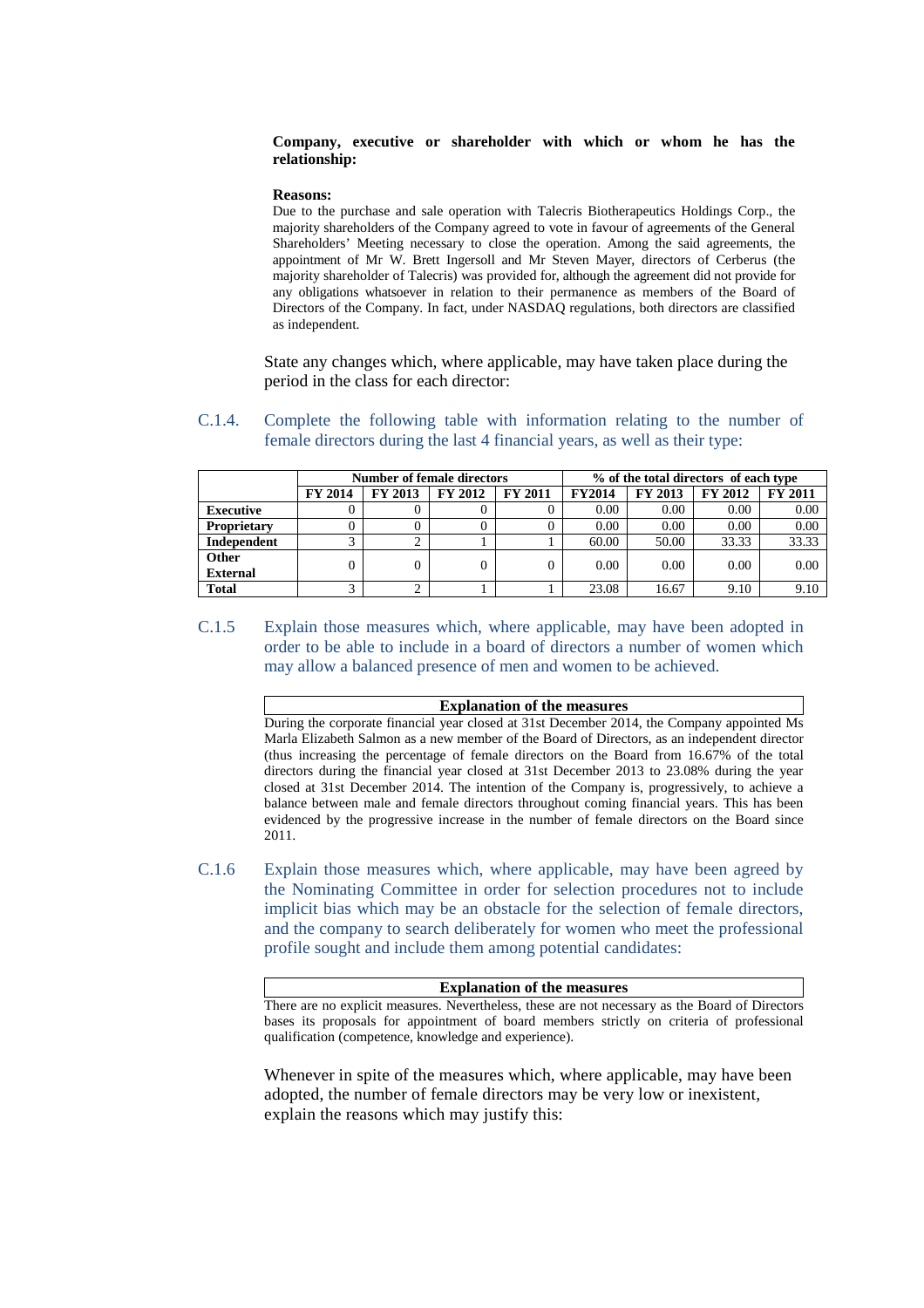#### **Explanation of the measures**

During the financial year closed at 31 December 2014, the number of female directors has increased from one to two and, therefore, the percentage of female directors is closed to 25% of the total members of the Board of Directors. In this regard, there are no particular reasons due to which the number of female directors is so low, as the Board of Directors bases its proposals for appointment of board members strictly on criteria of professional qualification (competence, knowledge and experience). Nevertheless, the intention of the Company is, progressively, and to the extent possible, to achieve a balance between male and female directors throughout coming financial years. In this regard, all new board members appointed have been female directors.

C.1.7. Explain the form of representation on the board of directors of the shareholders with significant participations:

> Thorthol Holdings BV is a shareholder with a significant participation which is a member of the Board of Directors, being represented in the said organ by Mr José Antonio Grifols Gras.

C.1.8 Explain, where applicable, the reasons due to which proprietary directors have been appointed at the request of shareholders whose shareholding participation is lower than 5% of the share capital:

> State if no formal requests have been attended to for presence on the board of directors received from shareholders whose shareholding is equal to or higher than that of others at the request of whom proprietary directors may have been appointed. Where applicable, explain the reasons due to which these have not been attended to:

# $\overline{N}$ O

- C.1.9. State whether any directors have left their posts prior to the expiry of their mandates, if they have explained their reasons -and by which means-, to the board of directors, and, if they have done so in writing to the whole of the board, explain, here below, at least the reasons that this has given:
- C.1.10. State, should any exist, the powers that may have been conferred upon the CEO(s):

**Personal or corporate name of the Director:**  MR VICTOR GRIFOLS ROURA **Brief description:**  All powers which may be delegated in law and in virtue of the corporation articles

C1.11 Identify where applicable, the members of the board of directors which assume positions as company managers or executives in other companies which may form part of the group of the listed company:

| Personal or corporate name of | Corporate name of the          | <b>Position</b> |
|-------------------------------|--------------------------------|-----------------|
| the director                  | group entity                   |                 |
| MR EDGAR DALZELL              | <b>INSTITUTO GRIFOLS, S.A.</b> | <b>DIRECTOR</b> |
| <b>JANNOTTA</b>               |                                |                 |
| MR RAMON RIERA ROCA           | <b>GRIFOLS ASIA PACIFIC</b>    | <b>DIRECTOR</b> |
|                               | PTE LTD                        |                 |
| <b>MR RAMON RIERA ROCA</b>    | <b>GRIFOLS MALASYA SDN</b>     | <b>DIRECTOR</b> |
|                               | <b>BHD</b>                     |                 |
| <b>MR RAMON RIERA ROCA</b>    | <b>GRIFOLS (THAILAND)</b>      | <b>DIRECTOR</b> |
|                               |                                |                 |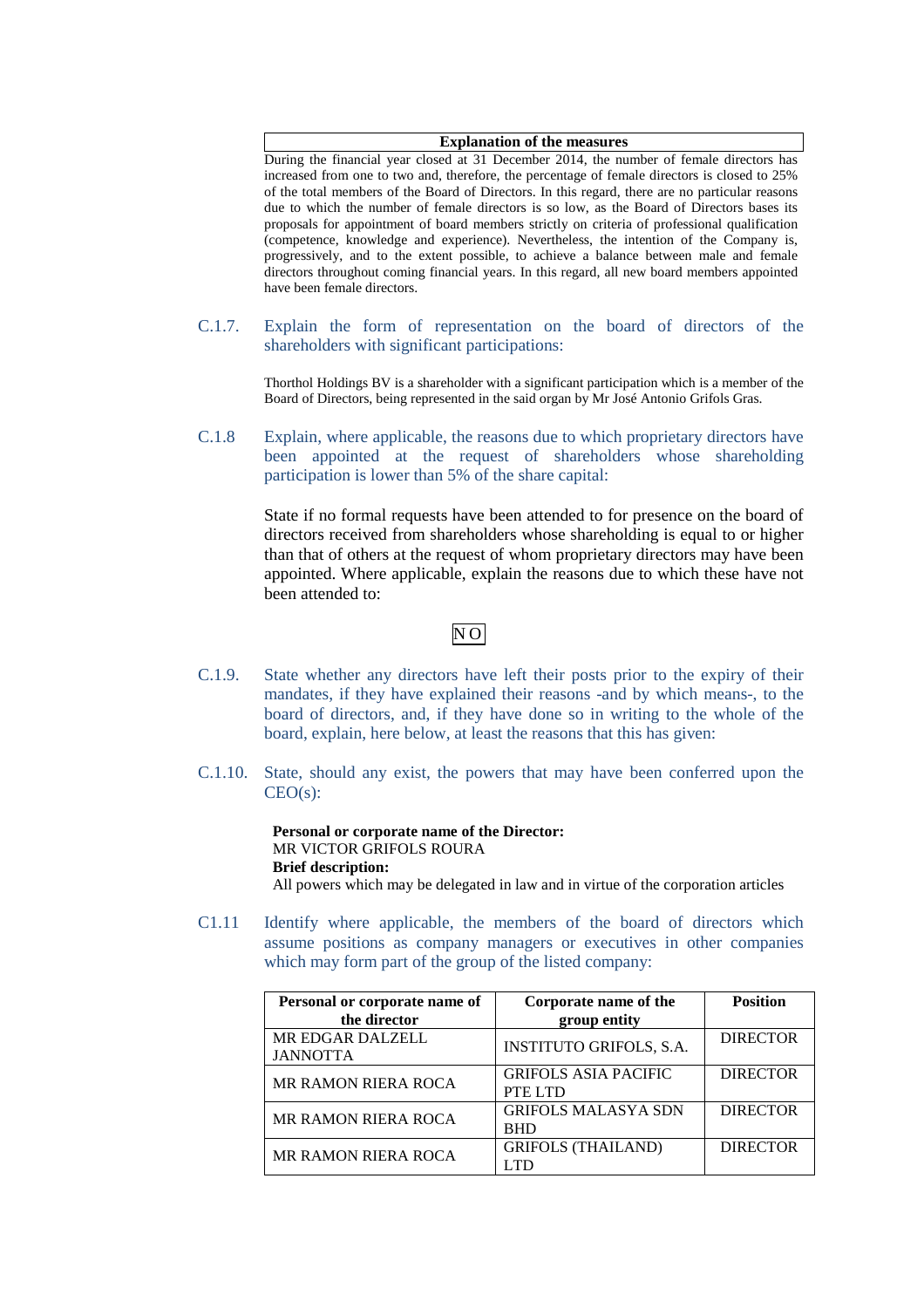| Personal or corporate name of<br>the director | Corporate name of the<br>group entity                                                    | <b>Position</b>                      |
|-----------------------------------------------|------------------------------------------------------------------------------------------|--------------------------------------|
| <b>MR RAMON RIERA ROCA</b>                    | <b>GRIFOLS AUSTRALIA PTY</b><br><b>LTD</b>                                               | <b>DIRECTOR</b>                      |
| <b>MR RAMON RIERA ROCA</b>                    | <b>GRIFOLS COLOMBIA</b><br><b>LTDA</b>                                                   | <b>DIRECTOR</b>                      |
| MR RAMON RIERA ROCA                           | <b>GRIFOLS NORDIC AB</b>                                                                 | <b>DIRECTOR</b>                      |
| MR RAMON RIERA ROCA                           | GRIFOLS S.R.O.                                                                           | <b>DIRECTOR</b>                      |
| <b>MR RAMON RIERA ROCA</b>                    | <b>GRIFOLS SHARED</b><br><b>SERVICES NORTH</b><br>AMERICA INC.                           | <b>DIRECTOR</b>                      |
| MR RAMON RIERA ROCA                           | PLASMACARE INC                                                                           | <b>DIRECTOR</b>                      |
| MR RAMON RIERA ROCA                           | <b>GRIFOLS ARGENTINA,</b><br>S.A.                                                        | <b>DIRECTOR</b>                      |
| <b>MR RAMON RIERA ROCA</b>                    | <b>GRIFOLS PORTUGAL</b><br><b>PRODUCTOS</b><br><b>FAMACEUTICOS E</b><br>HOSPITALARES LDA | <b>MANAGER</b>                       |
| <b>MR RAMON RIERA ROCA</b>                    | <b>GRIFOLS WORLDWIDE</b><br>OPERATIONS LIMITED                                           | <b>DIRECTOR</b>                      |
| <b>MR RAMON RIERA ROCA</b>                    | <b>GRIFOLS POLSKA</b><br>S.P.Z.O.O.                                                      | <b>DIRECTOR</b>                      |
| MR RAMON RIERA ROCA                           | <b>BIOMAT USA INC</b>                                                                    | <b>DIRECTOR</b>                      |
| MR RAMON RIERA ROCA                           | <b>GRIFOLS CHILE, S.A.</b>                                                               | <b>DIRECTOR</b>                      |
| MR RAMON RIERA ROCA                           | <b>INSTITUTO GRIFOLS, S.A.</b>                                                           | <b>DIRECTOR</b>                      |
| MR RAMON RIERA ROCA                           | <b>GRIFOLS</b><br>INTERNATIONAL, S.A.                                                    | <b>MANAGER</b>                       |
| <b>MR RAMON RIERA ROCA</b>                    | PROGENIKA BIOPHARMA,<br>S.A.                                                             | <b>DIRECTOR</b>                      |
| <b>MR RAMON RIERA ROCA</b>                    | <b>GRIFOLS DEUTSCHLAND</b><br><b>GMBH</b>                                                | <b>DIRECTOR</b>                      |
| <b>MR RAMON RIERA ROCA</b>                    | <b>GRIFOLS FRANCE S.A.R.L.</b>                                                           | $CO-$<br><b>MANAGER</b>              |
| TOMAS DAGA GELABERT                           | PLASMACARE INC                                                                           | <b>DIRECTOR</b>                      |
| <b>TOMAS DAGA GELABERT</b>                    | <b>GRIFOLS WORLDWIDE</b><br><b>OPERATIONS LIMITED</b>                                    | <b>DIRECTOR</b>                      |
| TOMAS DAGA GELABERT                           | <b>BIOMAT USA INC</b>                                                                    | <b>DIRECTOR</b>                      |
| <b>TOMAS DAGA GELABERT</b>                    | ARRAHONA OPTIMUS,<br>S.L.                                                                | <b>DIRECTOR</b>                      |
| MR JUAN IGNACIO TWOSE<br><b>ROURA</b>         | <b>GRIFOLS COLOMBIA</b><br>LTDA.                                                         | <b>SUBSTITUTE</b><br><b>DIRECTOR</b> |
| MR JUAN IGNACIO TWOSE<br><b>ROURA</b>         | <b>GRIFOLS SHARED</b><br><b>SERVICES NORTH</b><br>AMERICA INC.                           | <b>DIRECTOR</b>                      |
| MR JUAN IGNACIO TWOSE<br><b>ROURA</b>         | PLASMACARE INC.                                                                          | <b>DIRECTOR</b>                      |
| MR JUAN IGNACIO TWOSE<br><b>ROURA</b>         | <b>BIOMAT USA INC.</b>                                                                   | <b>DIRECTOR</b>                      |
| MR JUAN IGNACIO TWOSE<br><b>ROURA</b>         | <b>INSTITUTO GRIFOLS, S.A.</b>                                                           | <b>DIRECTOR</b>                      |
| MR JUAN IGNACIO TWOSE<br><b>ROURA</b>         | ARRAHONA OPTIMUS,<br>S.L.                                                                | <b>CEO</b>                           |
| <b>MR VICTOR GRIFOLS ROURA</b>                | <b>GRIFOLS SHARED</b><br><b>SERVICES NORTH</b><br><b>AMERICA INC</b>                     | <b>DIRECTOR</b>                      |
| MR VICTOR GRIFOLS ROURA                       | PLASMACARE INC.                                                                          | <b>DIRECTOR</b>                      |
| <b>MR VICTOR GRIFOLS ROURA</b>                | <b>BIOMAT USA INC.</b>                                                                   | <b>DIRECTOR</b>                      |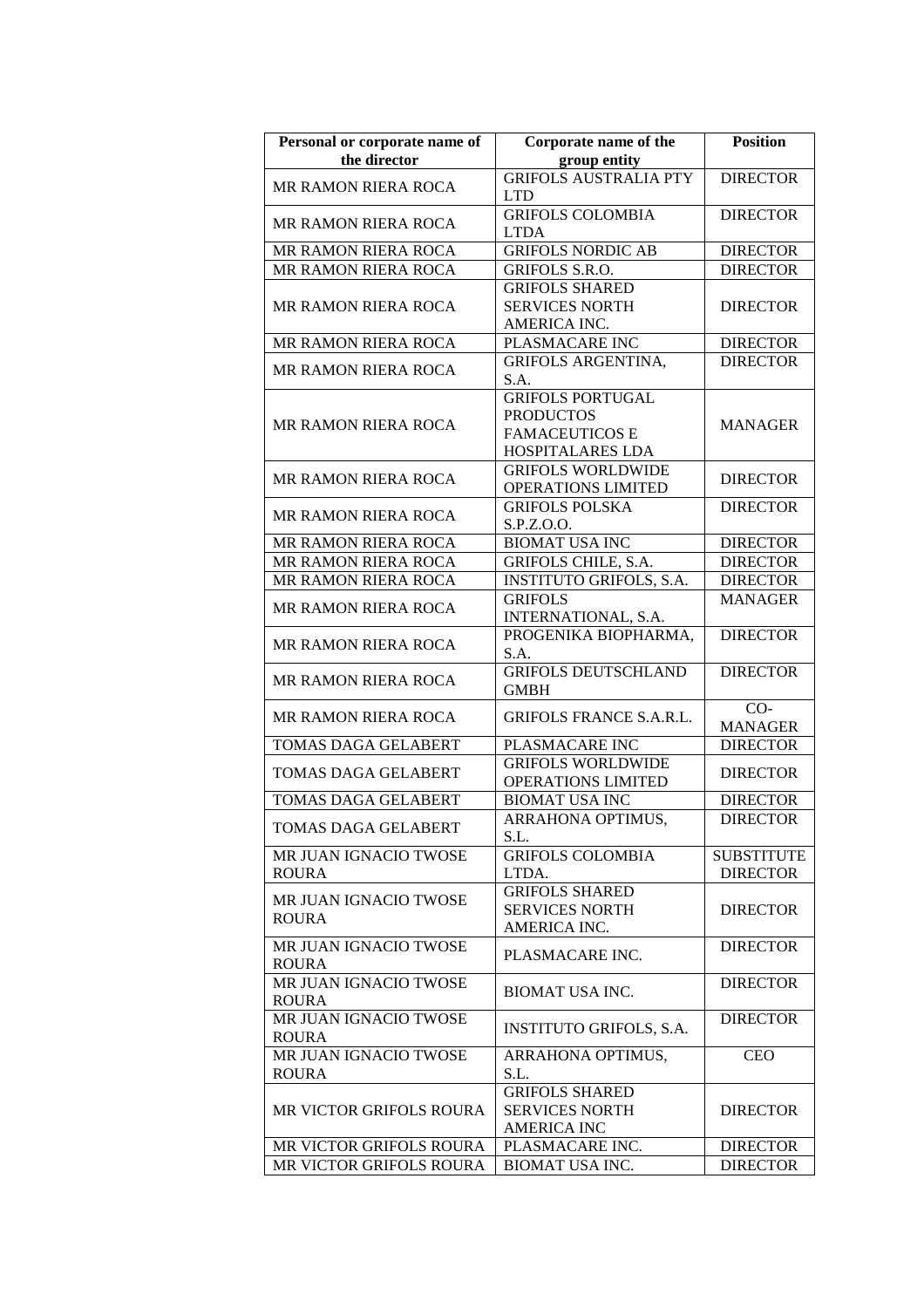| Personal or corporate name of            | Corporate name of the                | <b>Position</b>   |
|------------------------------------------|--------------------------------------|-------------------|
| the director                             | group entity                         |                   |
| MR VICTOR GRIFOLS ROURA                  | DIAGNOSTIC GRIFOLS,                  | <b>MANAGER</b>    |
|                                          | S.A.                                 |                   |
| MR VICTOR GRIFOLS ROURA                  | LOGISTER, S.A.                       | <b>MANAGER</b>    |
| MR VICTOR GRIFOLS ROURA                  | <b>INSTITUTO GRIFOLS, S.A.</b>       | <b>CEO</b>        |
| MR VICTOR GRIFOLS ROURA                  | <b>GRIFOLS MOVACO, S.A.</b>          | <b>MANAGER</b>    |
|                                          | <b>LABORATORIOS</b>                  | <b>MANAGER</b>    |
| MR VICTOR GRIFOLS ROURA                  | GRIFOLS, S.A.                        |                   |
| MR VICTOR GRIFOLS ROURA                  | BIOMAT, S.A.                         | <b>MANAGER</b>    |
| MR VICTOR GRIFOLS ROURA                  | <b>GRIFOLS VIAJES, S.A.</b>          | <b>MANAGER</b>    |
| MR VICTOR GRIFOLS ROURA                  | <b>GRIFOLS</b>                       | <b>MANAGER</b>    |
|                                          | INTERNATIONAL, S.A.                  |                   |
| MR VICTOR GRIFOLS ROURA                  | GRIFOLS ENGINEERING,                 | <b>MANAGER</b>    |
|                                          | S.A.                                 |                   |
| MR VICTOR GRIFOLS ROURA                  | GRI-CEL, S.A.                        | <b>MANAGER</b>    |
| MR VICTOR GRIFOLS ROURA                  | OPTIMUS,<br><b>ARRAHONA</b>          | <b>CEO</b>        |
|                                          | S.L.                                 |                   |
|                                          | <b>GRIFOLS SHARED</b>                |                   |
| <b>MR THOMAS GLANZMANN</b>               | <b>SERVICES NORTH</b>                | <b>DIRECTOR</b>   |
|                                          | AMERICA INC.                         |                   |
| MR THOMAS GLANZMANN                      | <b>INSTITUTO GRIFOLS, S.A.</b>       | <b>DIRECTOR</b>   |
| MR RAMON RIERA ROCA                      | <b>GRIFOLS (HK) LIMITED</b>          | <b>DIRECTOR</b>   |
| <b>DAGA</b><br><b>TOMAS</b><br><b>MR</b> | GRIFOLS DIAGNOSTICS                  | <b>DIRECTOR</b>   |
| <b>GELABERT</b>                          | SOLUTIONS INC.                       |                   |
| MR VICTOR GRIFOLS ROURA                  | GRIFOLS DIAGNOSTICS                  | <b>DIRECTOR</b>   |
|                                          | <b>SOLUTIONS INC</b>                 |                   |
| <b>TOMAS</b><br><b>DAGA</b><br>MR        | <b>GRIFOLS</b><br><b>MEDION</b>      | <b>DIRECTOR</b>   |
| <b>GELABERT</b>                          | <b>DIAGNOSTICS AG</b>                |                   |
| MR RAMON RIERA ROCA                      | <b>SWITZERLAND</b><br><b>GRIFOLS</b> | <b>DIRECTOR</b>   |
|                                          | AG                                   |                   |
| MR RAMON RIERA ROCA                      | <b>GRIFOLS JAPAN K.K.</b>            | <b>DIRECTOR</b>   |
| <b>MR RAMON RIERA ROCA</b>               | PROGENIKA LATINA, S.A.               | <b>SUBSTITUTE</b> |
|                                          | de C.V.                              | <b>DIRECTOR</b>   |
|                                          | <b>SHARED</b><br><b>GRIFOLS</b>      |                   |
| <b>MR TOMAS DAGA GELABET</b>             | <b>SERVICES</b><br><b>NORTH</b>      | <b>DIRECTOR</b>   |
|                                          | AMERICA INC.                         |                   |

C.1.12 Give details where applicable, of the directors of your company which are members of the board of directors of other entities listed on official securities markets other than your group, which may have been communicated to the company:

| Personal or corporate name of the<br><b>Director</b> | Corporate name of<br>the group entity | <b>Position</b> |
|------------------------------------------------------|---------------------------------------|-----------------|
| BELEN VILLALONGA MORENES                             | ACCIONA, S.A.                         | <b>DIRECTOR</b> |

C.1.13 State and where applicable explain whether the Company has established rules on the number of boards on which its own Directors may sit:

# N O

C.1.14 State the policies and general strategies of the Company that must be approved by plenary session of the Board of Directors: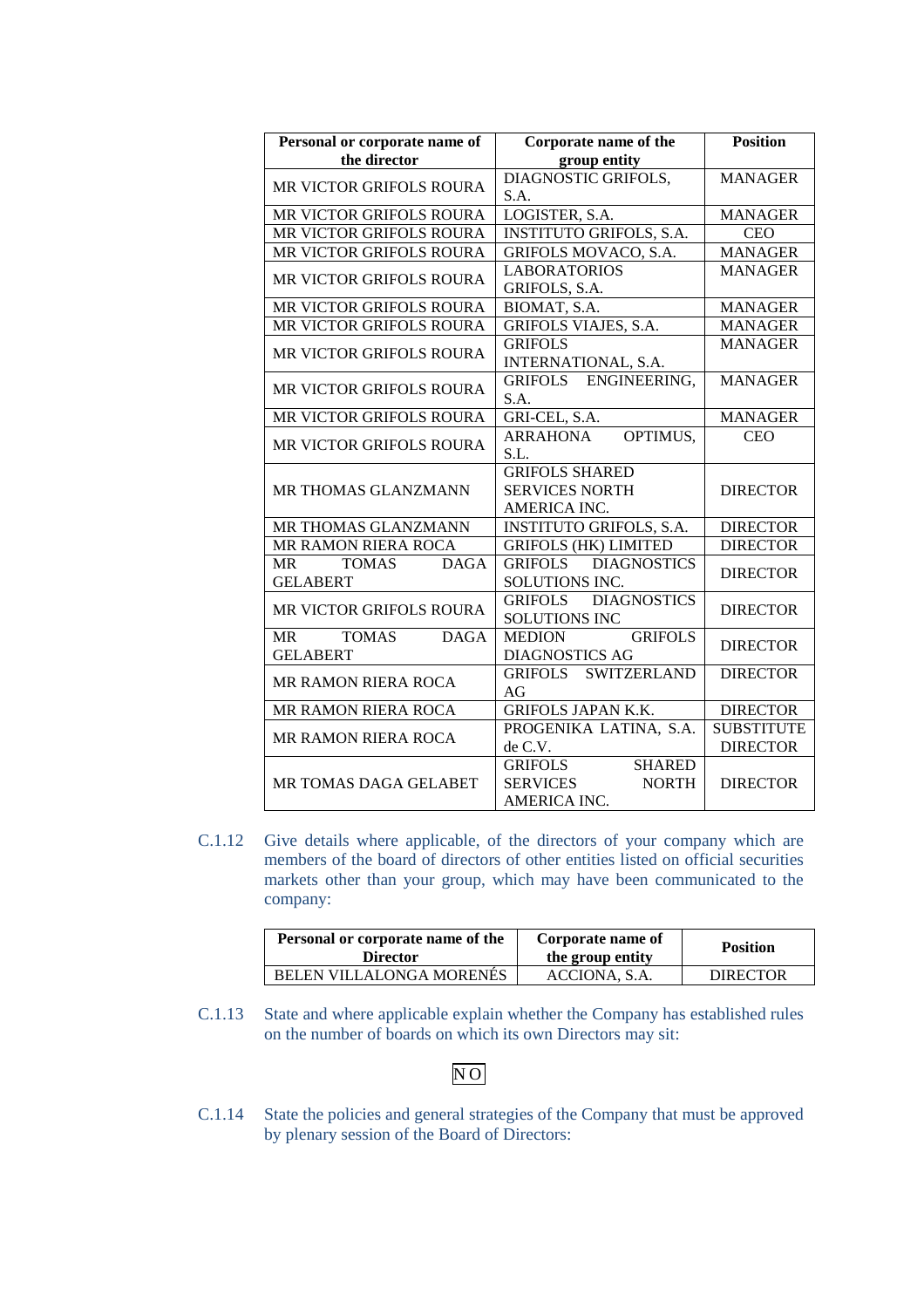| The investment and financing policy                                                                                          | <b>YES</b> |
|------------------------------------------------------------------------------------------------------------------------------|------------|
| The definition of the structure of the Company Group                                                                         | <b>YES</b> |
| The corporate governance policy                                                                                              | <b>YES</b> |
| The corporate social responsibility policy                                                                                   | <b>YES</b> |
| The strategic or business plan, as well as the management targets<br>and annual budget                                       | YES        |
| The remuneration and performance assessment policy for senior<br>management                                                  | YES        |
| The risk control and management policy, as well as the regular<br>monitoring of the internal information and control systems | YES        |
| The Company's dividends and treasury stock policy and, in<br>particular, its limits                                          | NC         |

# C.1.15 State the aggregate remuneration of the Board of Directors:

| <b>Remuneration of the Board of Directors (thousands of euro)</b>                                                                       | 4.631 |
|-----------------------------------------------------------------------------------------------------------------------------------------|-------|
| Amount of the aggregate remuneration corresponding to rights<br>accumulated by directors in relation to pensions (thousands of<br>euro) |       |
| Aggregate remuneration of the Board of Directors (thousands<br>of euro)                                                                 | 4.631 |

C.1.16 Identify the members of senior management which are not also executive directors, and indicate the total remuneration accrued for them during the financial year:

| <b>Position</b><br>Personal or corporate name |                                           |  |
|-----------------------------------------------|-------------------------------------------|--|
|                                               | <b>CHAIRMAN OF GLOBAL</b>                 |  |
| <b>MR JOEL ABELSON</b>                        | <b>BIOSCIENCIES SALES AND</b>             |  |
|                                               | <b>COMMERCIAL OPERATIONS</b>              |  |
| MR ALFREDO ARROYO GUERRA                      | <b>CHIEF FINANCIAL OFFICER</b>            |  |
| MS NURIA PASCUAL LAPEÑA                       | <b>VP CORPORATE INVERSTORS</b>            |  |
|                                               | <b>RELATION OFFICE</b>                    |  |
| MR ALBERT GRIFOLS ROURA                       | <b>CHAIRMAN OF INSTITUTO</b>              |  |
|                                               | GRIFOLS, S.A.                             |  |
| <b>MR JAVIER JORBA RIBES</b>                  | <b>CHAIRMAN OF GRIFOLS</b>                |  |
|                                               | <b>BIOSCIENCIES INDUSTRIAL GROUP</b>      |  |
| MR. VICENTE BLANQUER TORRE                    | <b>VP OUALITY &amp; R&amp;D</b>           |  |
| <b>MS EVA BASTIDA TUBAU</b>                   | <b>VP SCIENTIFIC &amp; MEDICAL</b>        |  |
|                                               | <b>AFFAIRS</b>                            |  |
| MR. ANTONIO VIÑES PARES                       | VP CORPORATE PLANNING<br>&                |  |
|                                               | <b>CONTROL</b>                            |  |
| MR MATEO BORRAS HUMBERT                       | CHIEF HUMAN RESOURCERS                    |  |
|                                               | <b>OFFICER</b>                            |  |
| MR CARLOS ROURA FERNANDEZ                     | <b>CHIEF INDUSTRIAL OFFICER</b>           |  |
| MS MONTSERRAT LLOVERAS CALVO                  | VP CORPORATE ACCOUNTING AND               |  |
|                                               | <b>REPORTING</b>                          |  |
| <b>MR SHINJI WADA</b>                         | CHAIRMAN OF GRIFOLS PLASMA                |  |
|                                               | <b>OPERATIONS</b>                         |  |
|                                               | GENERAL COUNCEL<br>VP —<br>OF             |  |
| <b>MR DAVID BELL</b>                          | GRIFOLS<br>SHARED<br><b>SERVICES</b>      |  |
|                                               | NORTH AMERICA INC.                        |  |
|                                               | CHAIRMAN AND CEO OF GRIFOLS               |  |
| MR. GREGORY GENE RICH                         | SHARED<br><b>SERVICES</b><br><b>NORTH</b> |  |
|                                               | AMERICA INC.                              |  |
|                                               |                                           |  |

| Total remuneration of top management (thousands of euro) | 9.369 |
|----------------------------------------------------------|-------|
|----------------------------------------------------------|-------|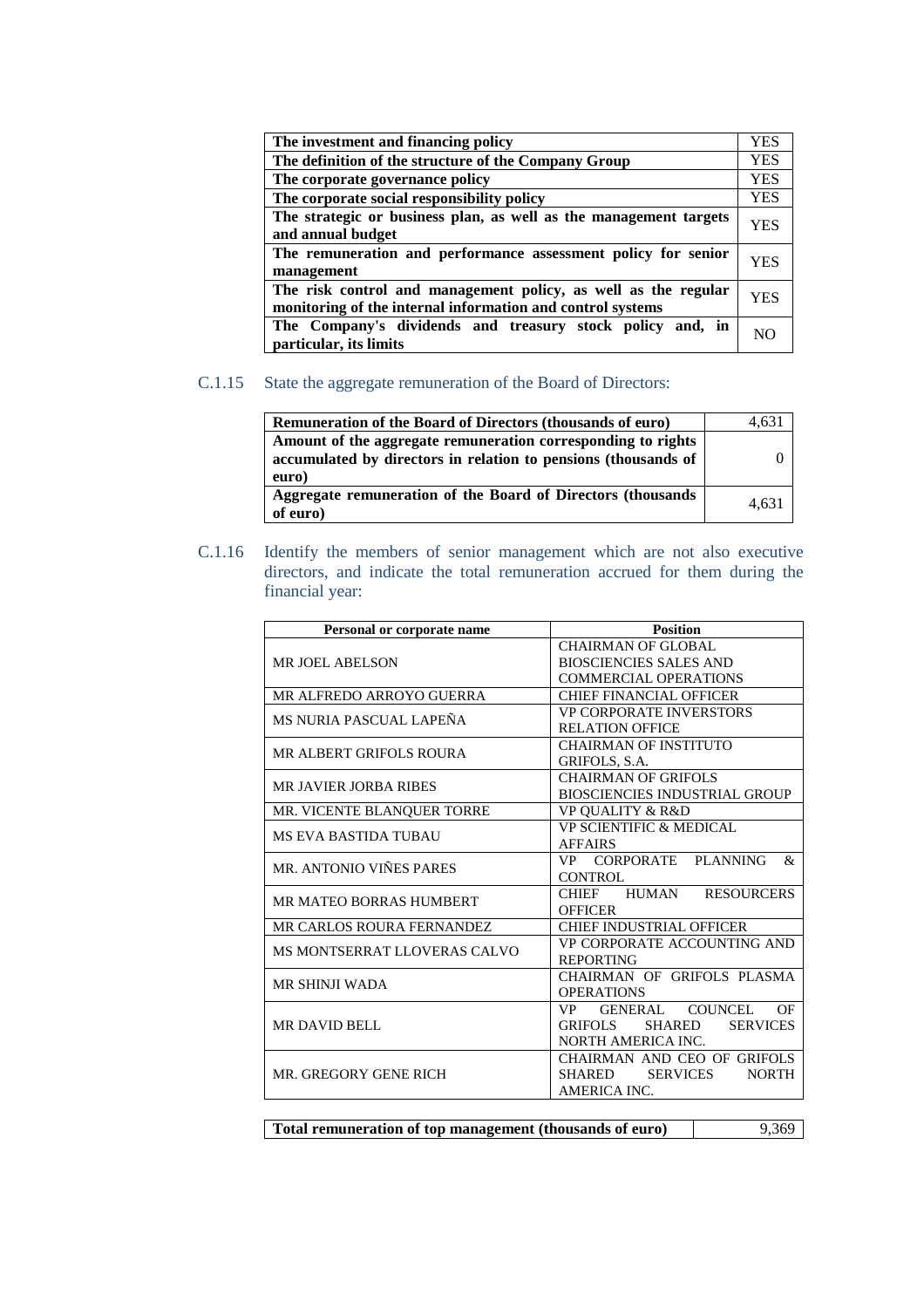C.1.17 State where applicable, the identity of the members of the board which are also members of the board of directors of significant shareholders and/or entities of your group:

> Give details where applicable, of any relevant relationships other than those considered in the preceding section, of the members of the board of directors which may relate these to significant shareholders and/or entities of your group:

**Personal or corporate name of the related director:** MR VICTOR GRIFOLS ROURA **Personal or corporate name of the related significant shareholder:**  MR VICTOR GRIFOLS LUCAS **Description of the relationship:**  Victor Grifols Lucas is Victor Grifols Roura's father

**Personal or corporate name of the related director:** MR VICTOR GRIFOLS ROURA **Personal or corporate name of the related significant shareholder:** DERIA, S.A. **Description of the relationship:**  Victor Grifols Roura is shareholder in Deria (a non-controlling shareholder, pursuant to

article 4 of the Securities Market Act) **Personal or corporate name of the related director:**

MR VICTOR GRIFOLS ROURA **Personal or corporate name of the related significant shareholder:**  SCRANTON ENTERPRISES, B.V. **Description of the relationship:**

Victor Grifols Roura is shareholder in Scranton Enterprises, B.V. (a non-controlling shareholder, pursuant to article 4 of the Securities Market Act)

### **Personal or corporate name of the related director:** MR TOMAS DAGA GELABERT

**Personal or corporate name of the related significant shareholder:**  SCRANTON ENTERPRISES, B.V. **Description of the relationship:**

Tomas Daga Gelabert is shareholder in Scranton Enterprises, B.V. (a non-controlling shareholder, pursuant to article 4 of the Securities Market Act)

**Personal or corporate name of the related director:** MR RAMON RIERA ROCA **Personal or corporate name of the related significant shareholder:** SCRANTON ENTERPRISES, B.V. **Description of the relationship:**

Ramon Riera Roca is shareholder in Scranton Enterprises, B.V. (a non-controlling shareholder, pursuant to article 4 of the Securities Market Act)

**Personal or corporate name of the related director:**

MR JUAN IGNACIO TWOSE ROCA **Personal or corporate name of the related significant shareholder:** SCRANTON ENTERPRISES, B.V **Description of the relationship:** Juan Ignacio Twose Roca is shareholder in Scranton Enterprises, B.V. (a non-controlling shareholder, pursuant to article 4 of the Securities Market Act)

**Personal or corporate name of the related director:** MR JUAN IGNACIO TWOSE ROCA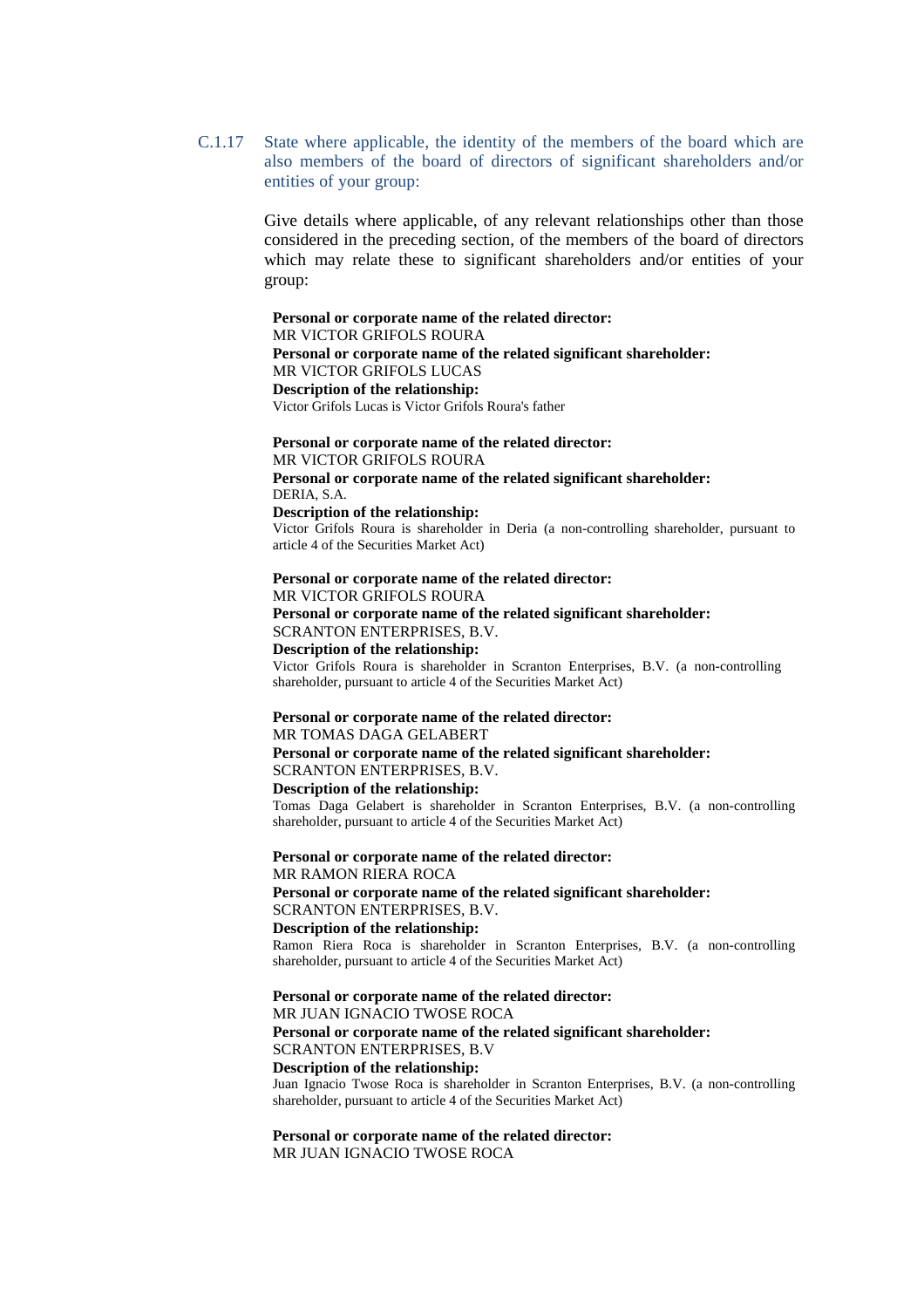**Personal or corporate name of the related significant shareholder:** MR VICTOR GRIFOLS LUCAS **Description of the relationship:** Victor Grifols Lucas is Juan Ignacio Twose Roura's uncle

C.1.18 State whether there have been any amendments in the board regulations during the financial year:

| ۰, |  |
|----|--|
|    |  |

C.1.19 State the procedures for the selection, appointment, re-election, assessment and removal of directors. Give details of the competent bodies, the processes to be implemented and the criteria used in each of the procedures.

Regulations of the Board of Directors:

Article 18. Appointment of Directors

1. Directors shall be designated by the General Shareholders' Meeting or by the Board of Directors, in accordance with the provisions laid down in the Spanish Public Limited Companies Act.

2. The proposals for appointment of directors submitted by the Board of Directors for consideration by the General Meeting, and the decisions on appointments passed by this body pursuant to the co-optation powers that it is granted by law must be preceded by the relevant proposal of the Nominating and Remuneration Committee.

When the Board departs from the recommendations of the Nominating and Remuneration Committee, the reasons for acting this way must be given, and taken note of in the minutes.

Article 19. Appointment of external directors

1. The Board of Directors and the Nominating and Remuneration Committee, within their spheres of competence, shall ensure that the choice of candidates involves persons of known reliability, competence and experience, having to take the greatest care as regards the persons invited to occupy the positions of independent director as envisaged in article 6 of these Regulations.

2. The Board of Directors shall not be able to propose or appoint any persons who are connected with the Company's management or who are connected by family, professional or commercial bonds with the executive directors or senior management of the Company to occupy a position of independent director.

The following may specifically not be proposed as or appointed independent directors:

(a) Any persons who have during the previous year had a significant direct or indirect working, commercial or contractual relationship with the Company, its management, proprietary directors of companies in the Group whose shareholding interests are represented by them, credit institutions with a significant position in the Company's financing, or organizations receiving significant subsidies from the Company;

(b) Any persons who are directors of another listed company which has proprietary directors in the Company;

(c) Any persons connected with executive directors, proprietary directors or members of the Company's management; for purposes of this Regulation, persons connected with the directors shall be understood to mean those who are involved in any of the cases envisaged in article 231 of the Spanish Public Limited Companies Act; and

(d) Any persons who have other relations with the Company which, in the opinion of the Nominating and Remuneration Committee, might impair their independence.

Regulations of the Board of Directors:

Article 20. Re-election of directors

Any proposals for re-election of Directors that the Board of Directors may decide to submit to the General Meeting shall have to go through a formal preparation process, which shall necessarily include a report issued by the Nominating and Remuneration Committee which shall assess the quality of the work and the dedication to the post of the directors proposed during the preceding mandate.

Regulations of the Board of Directors:

Article 17 b. Regular assessment

Once a year the Board shall meet in plenary session, to assess:

(a) The quality and efficiency of the Board's operation;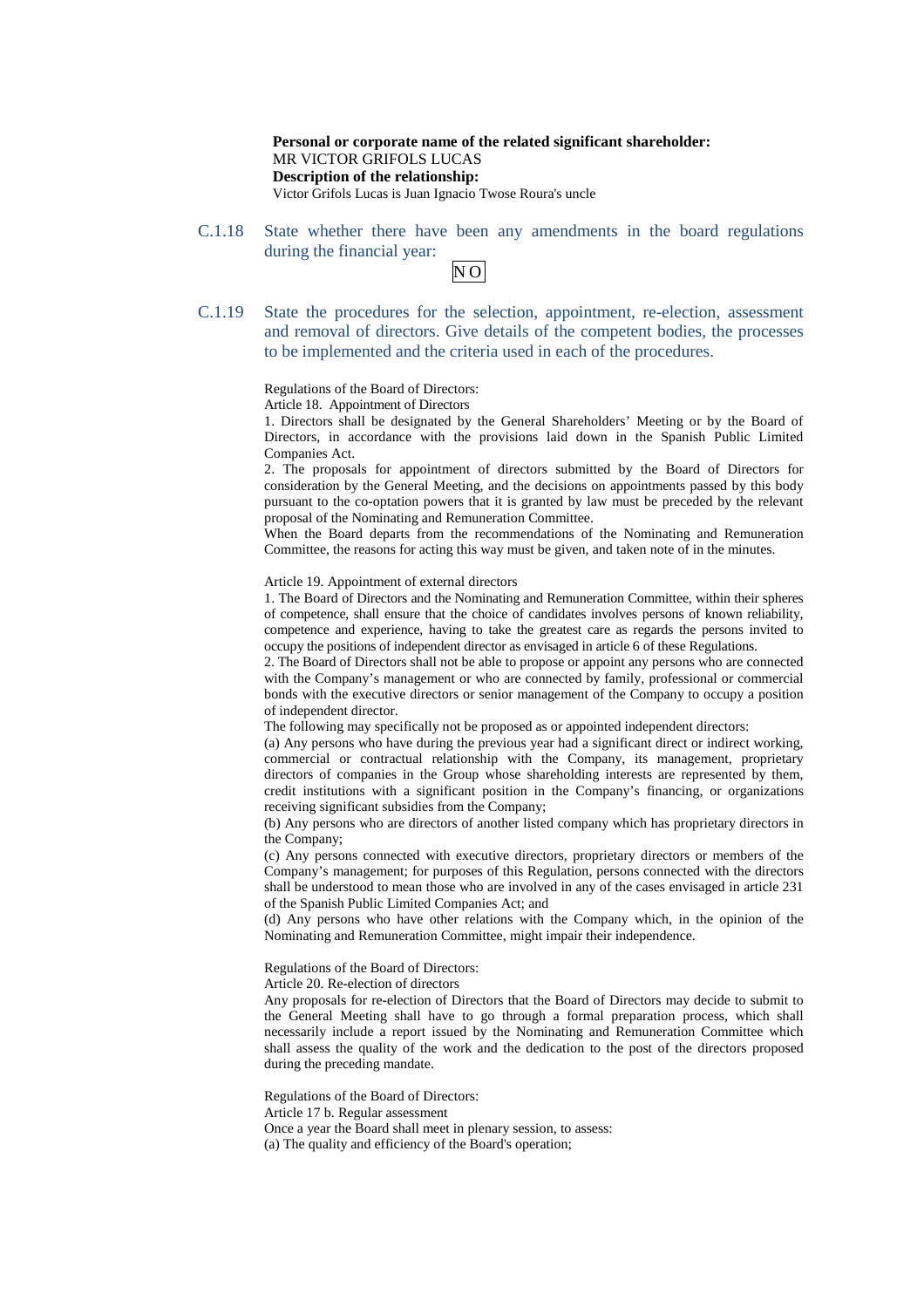(b) Starting from the report passed on to it by the Nominating Committee, the Chairman of the Board and the chief executive of the Company's performance of their functions; and (c) The performance of its Committees, starting from the reports supplied by these.

Regulations of the Board of Directors

Article 21. Term of office

1. Directors shall hold their post for the period envisaged in the Corporate Articles, and they may be re-elected.

2. Any directors appointed by co-optation shall hold their post until the date of the first General Meeting.

3. When, after a report from the Nominating and Remuneration Committee, the Board of Directors were to understand that the Company's interests were endangered, any director completing his or her term of office or for any other causes ceasing to perform his or her function shall not be able to render services in any other entity which may be considered a competitor of the Company for the period laid down by the Board of Directors, which shall under no circumstances be able to be over two (2) years.

In spite of the above, the Board of Directors shall, if it considers this appropriate, be able to release the leaving Director from this obligation.

Article 22. Dismissal of directors

1. Directors shall leave their posts when the period for which they were appointed has elapsed and when this is decided by the General Meeting, making use of the powers that it is legally or statutorily conferred.

2. The Boards of Directors shall refrain from proposing to the General Meeting the dismissal of external directors (proprietary and independent) before the end of the statutory period for which they were appointed, unless there are any exceptional and justified causes, and after a report from the Nominating and Remuneration Committee.

3. Directors shall have to offer their resignation to the Board of Directors and go through with the relevant resignation, if the Board considers this fit, in the following cases:

(a) When they leave the executive positions with which their appointment as a director was associated, except for express ratification by the Board of Directors, after a non-binding report from the Nominating and Remuneration Committee;

(b) When they are involved in any of the legally envisaged cases of incompatibility or prohibition;

(c) When charges are brought against them for a presumably criminal offense or when a judge's order is passed down against them.

### C.1.20 State whether the board of directors has performed an assessment of its activity during the financial year:

# YE<sub>S</sub>

Where applicable, explain the extent to which the self-assessment has led to important changes in its internal organization and in relation to the procedures applicable to its activities:

Not applicable.

C.1.21 State those cases in which directors are obliged to resign:

Regulations of the Board of Directors

Article 22. Dismissal of directors

(…)

3. Directors shall have to offer their resignation to the Board of Directors and go through with the relevant resignation, if the Board considers this fit, in the following cases: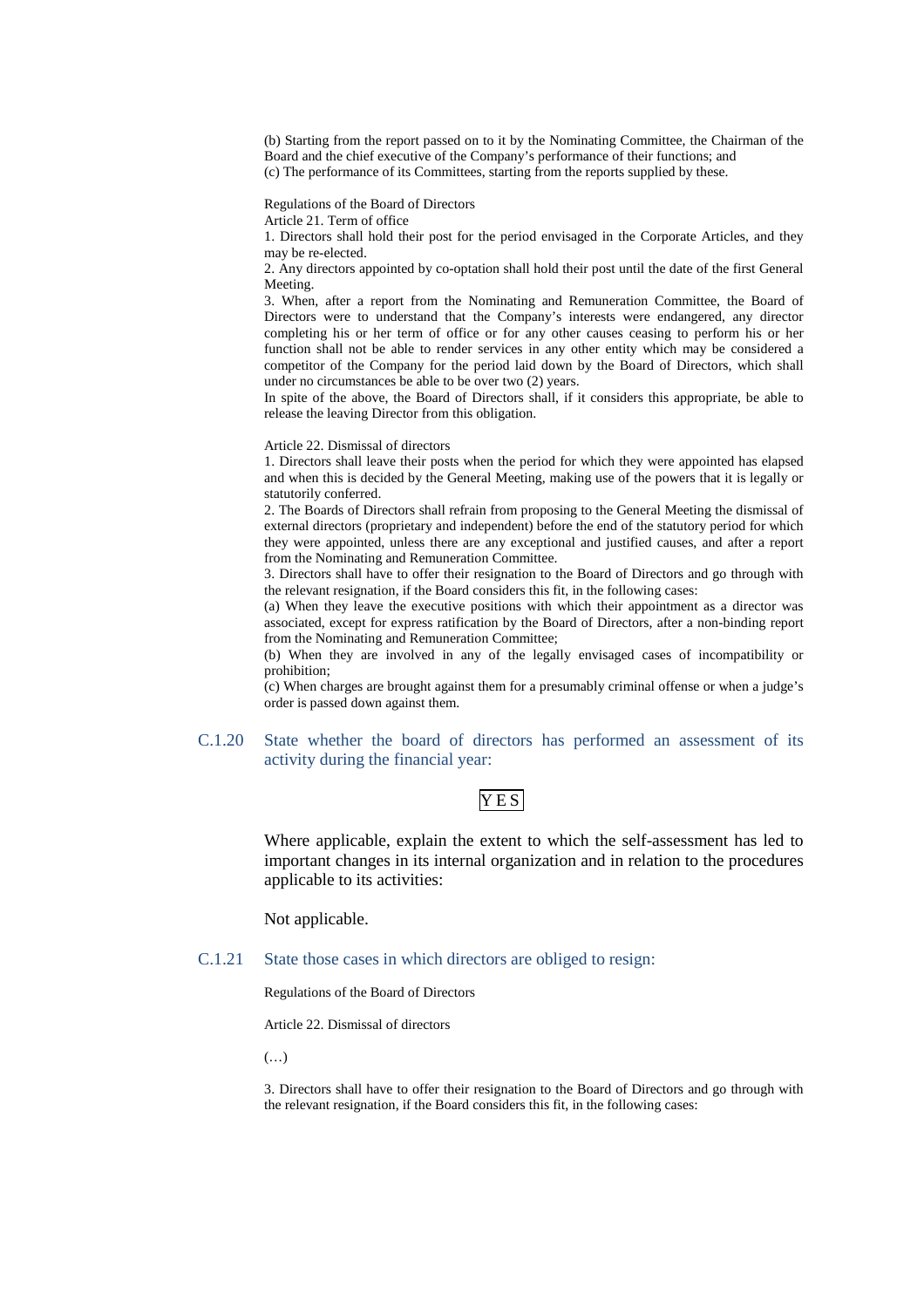(a) When they leave the executive positions with which their appointment as a director was associated, except for express ratification by the Board of Directors, after a non-binding report from the Nominating and Remuneration Committee;

(b) When they are involved in any of the legally envisaged cases of incompatibility or prohibition;

(c) When charges are brought against them for a presumably criminal offense or when a judge's order for hearing to commence is issued for any of the offenses stated in article 213 of the Companies Act, or when they are involved in disciplinary proceedings for serious or very serious misconduct brought by supervisory authorities;

(d) When they are seriously admonished by the Auditing Committee for having failed to comply with their obligations as directors;

(e) When their remaining on the Board may endanger the Company's interests or when the reasons for which they were appointed have disappeared; and

(f) In the case of a proprietary director, when the shareholder whose shareholding interests they represent on the Board disposes of their holding in the Company or reduces this under the level reasonably justifying their appointment as such.

C.1.22 State whether the function of chief executive of the Company falls upon the Chairman of the Board of Directors. If so, state the measures that have been taken to limit the risks involved with powers being concentrated in a single person:

# Y E S

#### **Measures to limit risks**

Functions are decentralized through the existence of the Board's delegate Committees (the Auditing Committee and the Nominating and Remuneration Committee), which have their own spheres of competence.

Furthermore, in accordance with article 8.1 of the Regulations of the Board of Directors, when the Chairman of the Board holds the status of chief executive, this person will be delegated all the powers that can be delegated in accordance with the Law, the Articles and these Regulations, and will be in charge of effective management of the Company's business, always in accordance with the decisions and criteria set by the General Shareholders' Meeting and the Board of Directors, in their respective spheres of competence.

Also see the reference to article 8.4 of the Regulations in the following section.

State and where applicable explain whether rules have been established empowering one of the independent directors to request that a meeting of the Board should be convened, or for new items to be added to the agenda, the aim being to coordinate and reflect the concerns of the external directors and oversee evaluation by the Board of Directors

# Y E S

| <b>Explanation of the rules</b>                                                                   |
|---------------------------------------------------------------------------------------------------|
| Article 8.4 of the Regulations of the Board of Directors empowers an independent director to      |
| coordinate and reflect the concerns of external directors and to direct the Board's assessment of |
| its Chairman in cases when the Chairman is in turn the chief executive.                           |

C.1.23 Are reinforced majorities, other than legal ones, required for any type of resolution?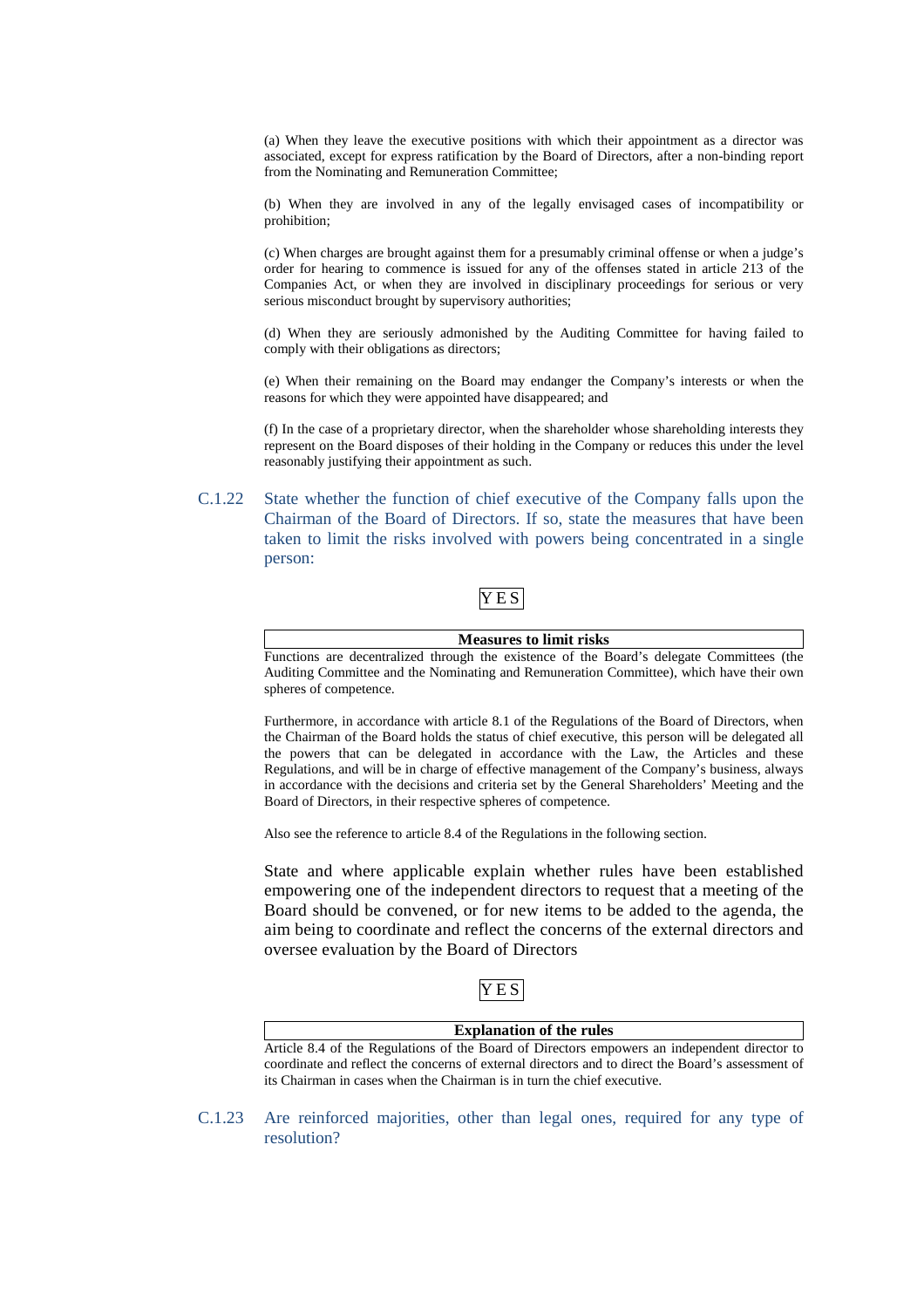# $\overline{NO}$

Where applicable, describe the differences.

C.1.24 Explain whether there are any specific requirements other than the ones regarding directors, in order to be appointed chairman of the Board of Directors.

# N O

C.1.25 State whether the chairman has the casting vote:

# Y E S



C.1.26 State whether the Articles or the Regulations of the Board establish any limit to the age of Directors:

# N O

C.1.27 State whether the Articles or the Regulations of the Board establish any limit to the maximum term of office of independent directors other than that established in the regulations:

# $\overline{NO}$

C.1.28 State whether the Corporate articles or the regulations of the board of directors establish any specific rules for the delegation of votes in the board of directors, the means of doing so, and, in particular, the maximum number of delegations that one director may have, as well as whether the obligatory nature of delegating unto a director of the same type has been established. Where applicable, give brief details of these rules.

> Article 28 of the Regulations of the Board of Directors establishes directors' general obligation to attend the meetings of the bodies to which they belong and to take an active part in any discussions in order for their opinion to make an effective contribution to decision-making. Furthermore, in the event of their not being able to attend any sessions to which they were called, on justified grounds, this article provides that any absent director must give instructions to the director who has to represent him/her.

C.1.29 State the number of Board meetings held during the financial year. Where applicable, also state the number of times the Board met without the chairman attending this. For the calculation, representations made with specific instructions shall be considered as attendances.

| Number of board meetings                                   |  |
|------------------------------------------------------------|--|
| Number of board meetings without the chairman's attendance |  |

State the number of meetings held by the different Board Committees during the financial year:

**Committee # Meetings**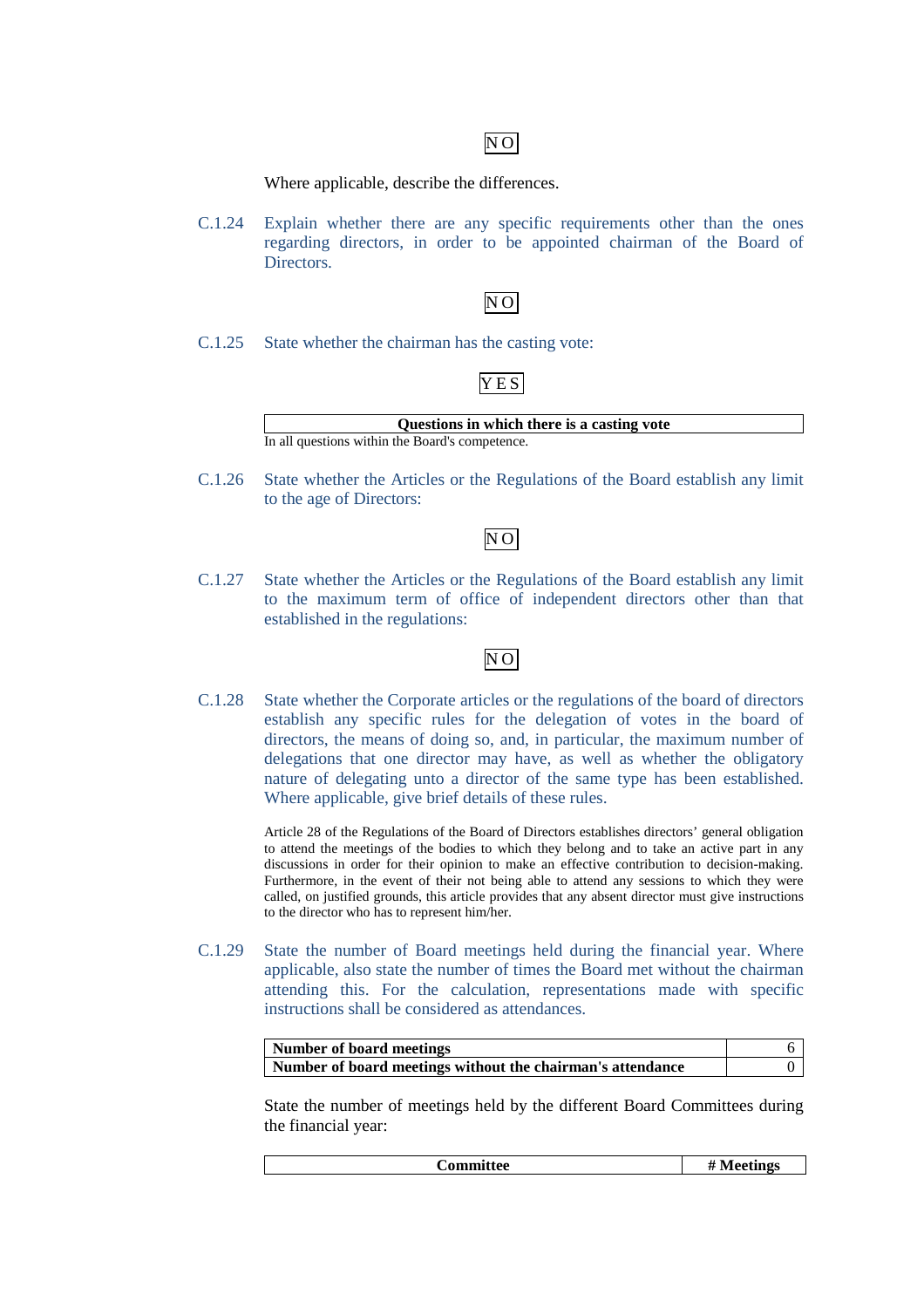| Nominating and Remuneration Committee |  |
|---------------------------------------|--|
| <b>Audit Committee</b>                |  |

C.1.30 State the number of Board meetings held during the financial year with the attendance of all its members. For the calculation, representations made with specific instructions shall be considered as attendances:

| Attendances by directors                                                     |        |
|------------------------------------------------------------------------------|--------|
| % of attendances in relation to the total votes during the<br>financial vear | 100.00 |

C.1.31 State whether the individual and consolidated annual accounts presented to the Board for approval are previously certified:

# Y E S

Identify, if appropriate, the person(s) certifying the individual and consolidated annual accounts for their formulation by the Board.

| <b>Name</b>                                | <b>Position</b>         |
|--------------------------------------------|-------------------------|
| MR ALFREDO ARROYO GUERRA                   | CHIEF FINANCIAL OFFICER |
| MS<br><b>MONTSERRAT</b><br><b>LLOVERAS</b> | VP CORPORATE ACCOUNTING |
| CALVO                                      | AND REPORTING           |

C.1.32 Explain if there were any, the mechanisms established by the Board of Directors to prevent the individual and consolidated accounts drawn up by it from being presented to the General Shareholders' Meeting with reservations in the audit report.

Part of article 42.2 of the Regulations of the Board is transcribed here below:

Article 42. Relations with auditors

(…)

The Board of Directors shall attempt to draw up the final accounts in such a way that there are no reservations by the auditor, and in the event of there being any, their content and scope shall be explained to shareholders by both the Chairman of the Auditing Committee and by the external auditors.

### C.1.33 Is the Secretary to the Board also a director?

# N O

C.1.34 Explain the procedures for the appointment and removal of the Secretary to the Board, stating whether his/her appointment and removal have been informed by the Nominating Committee and approved by a plenary session of the Board.

**Procedure for appointment and removal**  According to article 10 of the Regulations of the Board, the Secretary does not need to be a director.

According to article 15.5 of the Regulations of the Board, it is the Nominating and Remuneration Committee's competence to inform about the appointment and removal of the Secretary and Vice-secretaries to the Board of Directors.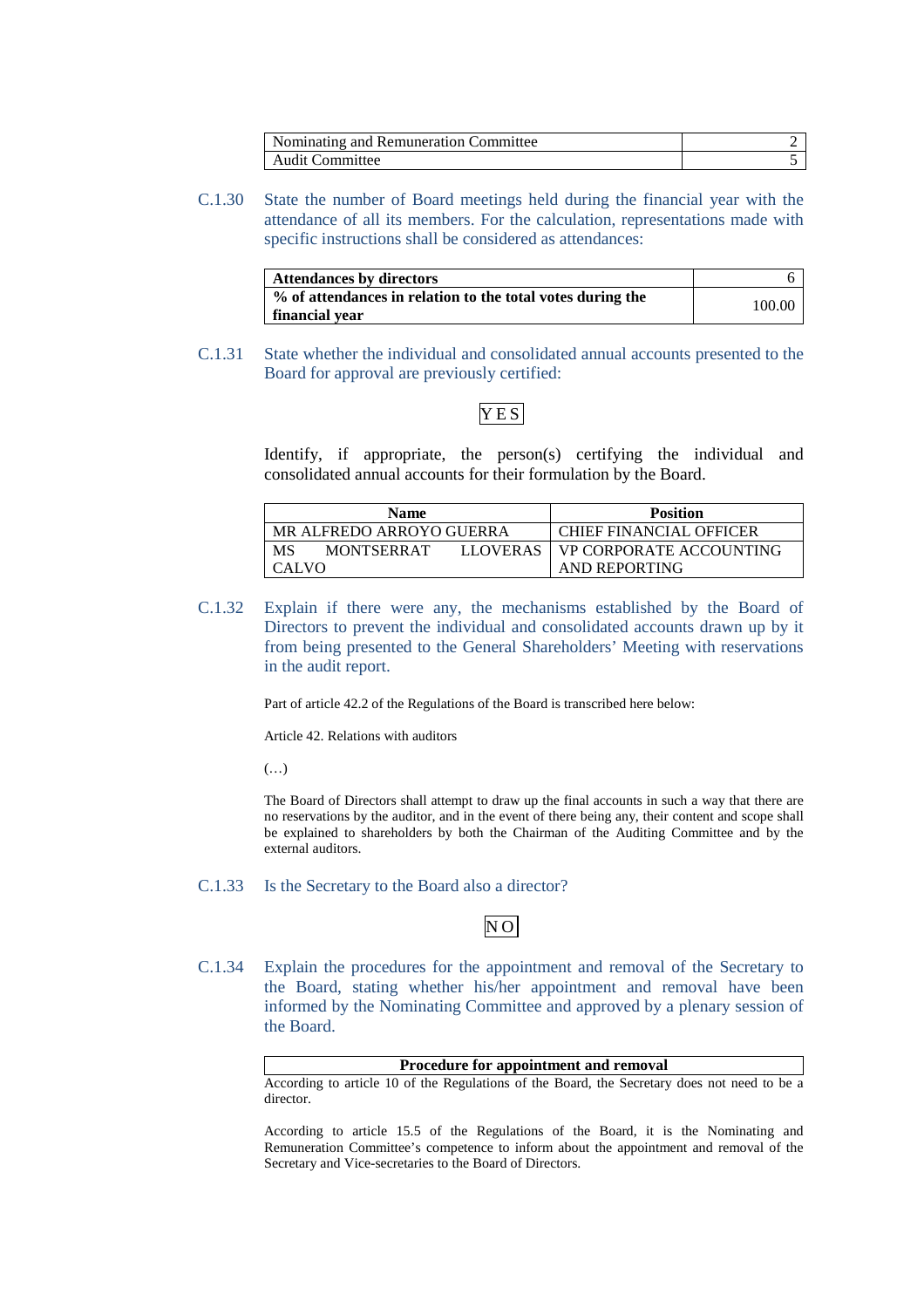| Does the Nominating Committee inform about the appointment?  |     |
|--------------------------------------------------------------|-----|
| Does the Nominating Committee inform about the dismissal?    | YES |
| Does the Board approve the appointment at a plenary session? | YES |
| Does the Board approve the dismissal at a plenary session?   | YES |

Does the secretary to the Board have special responsibility for ensuring that the recommendations on good governance are followed?

# N O

C.1.35 State, if applicable, the mechanisms established by the Company to preserve the independence of external auditors, financial analysts, investment banks and rating agencies.

> Article 14 of the Regulations of the Board gives the Audit Committee the following competences as regards the external auditor:

> (i) To pass on to the Board any proposals for selection, appointment, contracting and replacement of the external auditor;

> (ii) To be directly in charge of the fees and supervision of the work done by the external auditor;

> (iii) To regularly receive information directly from the external auditor on the progress, incidents and execution of auditing, as well as on the auditing plan and the results of its implementation and to make sure that senior management is acting on its recommendations.

(iv) To ensure the independence of the external auditor, and for this purpose:

For the Company to inform the CNMV (Spanish Stock Exchange Commission), as a relevant fact, of the change of auditor and to adjoin a declaration on the possible existence of disagreements with the outgoing auditor, and if there were any, of their content;

To ensure that the Company and the auditor respect current legislation on rendering services other than auditing, the limits to concentration of the auditor's business and in general the other rules laid down for ensuring auditors' independence;

In the event of the external auditor resigning, to examine the circumstances that had given rise to this.

Additionally, article 42 of the Regulations of the Board furthermore establishes that the Board's relations with the Company's external auditors shall be channeled through the Audit Committee. The Board of Directors shall furthermore refrain from proposing to the Meeting the contracting of any auditing firms in which the fees intended to be paid to it for all items are over ten per cent (10%) of its total income during the last financial year. This article also provides that the Board of Directors shall publicly inform, every year, of the overall fees that the Company has paid to the auditing firm for services other than auditing.

C.1.36 State whether the Company changed its external auditor during the financial year. If so, identify the incoming and outgoing auditors:

# N O

In the event of any disagreements with the outgoing auditor, please provide details:

C.1.37 State whether the audit firm carries out other work for the Company and/or its business Group apart from auditing, and if so, state the amount of the fees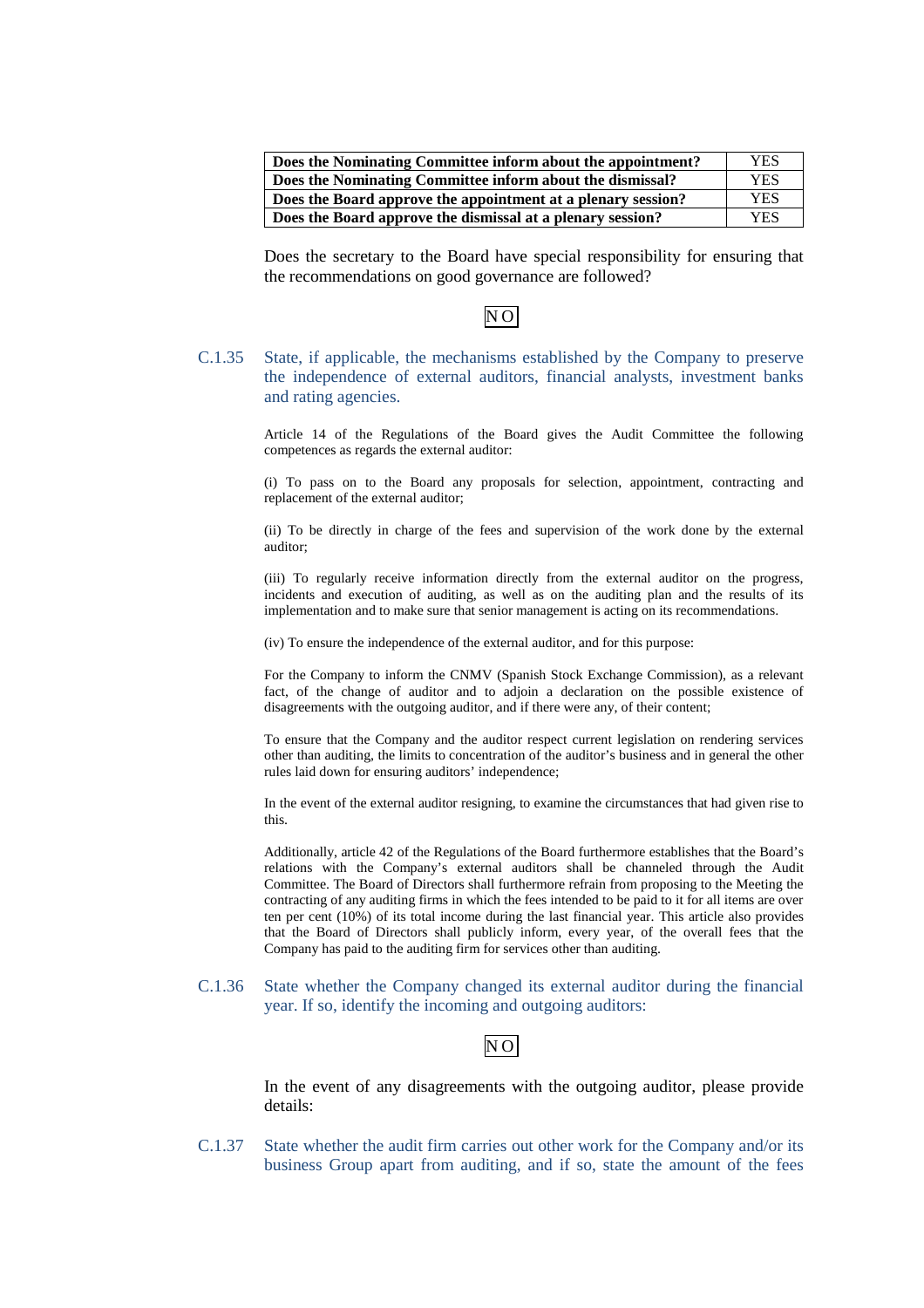received for such work and the percentage that this represents of the fees invoiced to the Company and/or its business Group:

# Y E S

|                                                                                              | Company | Group | <b>Total</b> |
|----------------------------------------------------------------------------------------------|---------|-------|--------------|
| Amount of other non-auditing work<br>(thousands of euro)                                     | 301     | 61    | 362          |
| Amount of other non-auditing work / Total<br>work invoiced by the auditing firm (as a $\%$ ) | 14.20   | 2.50  | 7.90         |

C.1.38 State whether the audit report of the annual accounts for the previous financial year contains reservations or qualifications. If it does, detail the reasons given by the Chairman of the Audit Committee to explain the content and scope of such reservations or qualification.

# N O

C.1.39 State the number of consecutive years for which the present audit firm has been auditing the annual accounts of the Company and/or its business Group. Likewise, give the percentage represented by the number of years the current audit firm has been auditing the accounts in respect of the total number of years for which the annual accounts have been audited:

|                                                         | Company | Group  |
|---------------------------------------------------------|---------|--------|
| Number of consecutive years                             | 24      | 24     |
| No. of years audited by the current audit/firm / No. of | 100.00  | 100.00 |
| years that the Company has been audited (as a $\%$ )    |         |        |

C.1.40 State and give details in each case of whether there is a procedure for the directors to seek external consultancy:

# Y E S

| Give details on the procedure                                      |
|--------------------------------------------------------------------|
| This is established in article 25 of the Regulations of the Board: |

Article 25. Expert assistance

1. In order to be assisted in the practice of their functions, external directors may request legal, accounting, financial or other experts to be taken on, at the Company's expense.

Any such commission must necessarily involve specific problems of some scale and complexity arising during performance of the function.

2. The decision to contract must be made known to the Chairman of the Board, and may be turned down by the Board of Directors if it is accredited that:

- (a) This is not required for proper performance of the functions entrusted to the external directors;
- (b) Its cost is not reasonable in view of the importance of the problem and of the assets and earnings of the Company; or
- (c) The technical assistance being sought can be properly given by the Company's own experts and technical staff.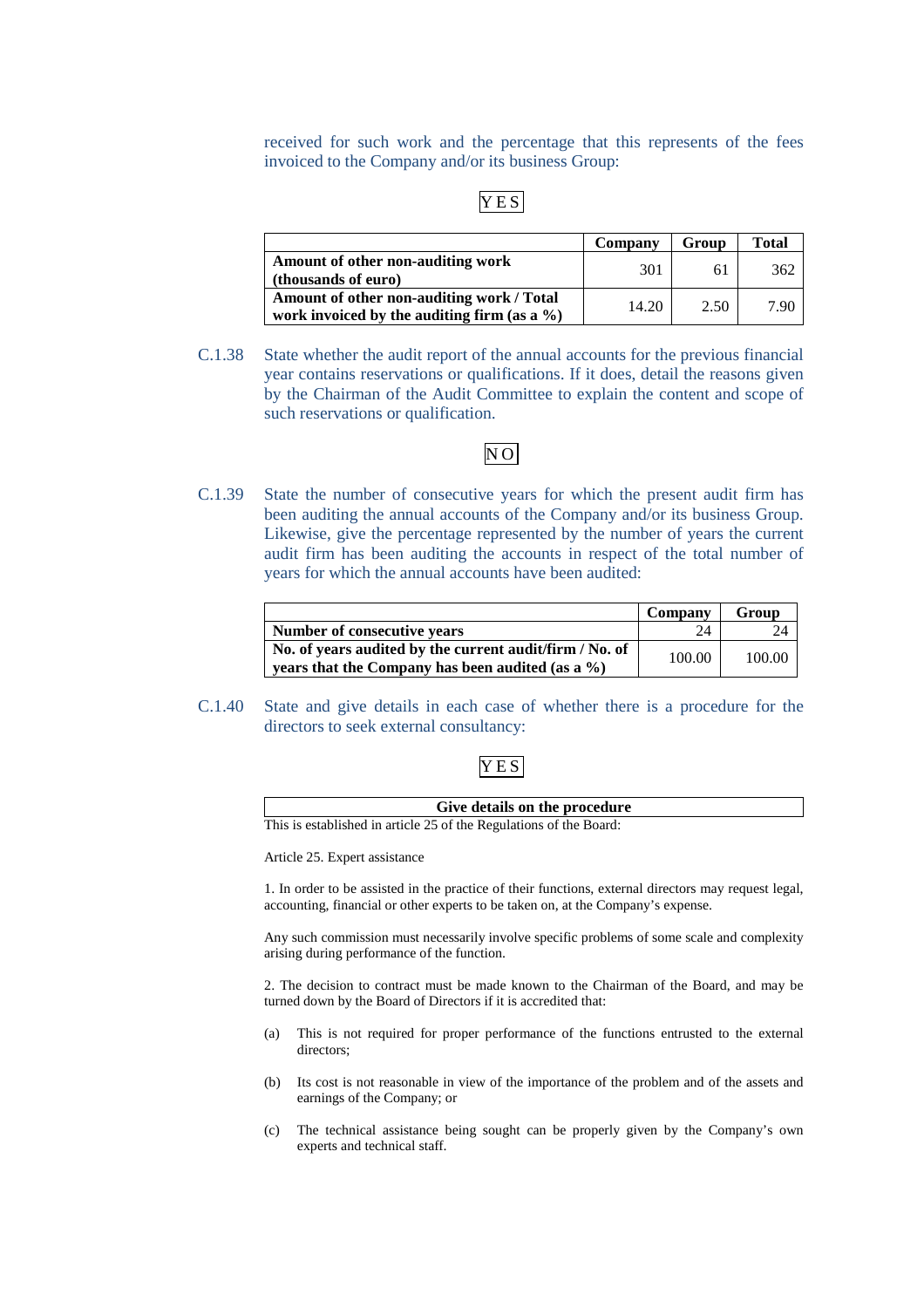C.1.41 State and, where applicable, give details as to whether there is a procedure for the directors to be able to obtain the information needed to prepare for meetings of the governing bodies sufficiently in advance:

# Y E S

### **Give details on the procedure**

In accordance with article 16.2 of the Regulations of the Board, the call for ordinary sessions shall be made in accordance with the advance notice and the procedures stipulated in the Corporate Articles. The call shall always include the agenda of the session and shall adjoin all the relevant information, properly summed up and prepared, sent long enough in advance for proper preparation of the meeting. When, in the Chairman's opinion, this proves inadvisable for security reasons, the information shall not be adjoined and the directors will be informed of the possibility of examining this at the corporate headquarters

C.1.42 State and, where applicable, give details as to whether the Company has established rules that oblige directors to report and where appropriate resign in cases in which the image and reputation of the Company may be harmed:

# Y E S

**Explain the rules**  Article 28.2 of the Regulations of the Board lays down directors' obligation to inform the Nominating and Remuneration Committee about any criminal proceedings in which they are charged, as well as the later stages of the proceedings.

Article 22.3 envisages directors' obligation to offer their resignation to the Board and if the latter considers this appropriate, to go through with this resignation if, amongst other reasons:

(i) when they resign from the executive positions with which they are associated, except if they are expressly ratified by the Board of Directors, subject to the prior issuance of a non-binding report by the Nominating and Remuneration Committee;

(ii) when they are involved in any of the legally envisaged cases of incompatibility or prohibition;

(iii) when charges are brought against them for a presumably criminal offense or when a judge's order for hearing to commence is issued for any of the offenses stated in article 213 of the Spanish Companies, or when they are involved in disciplinary proceedings for serious or very serious misconduct brought by supervisory authorities;

(iv) when they are seriously admonished by the Auditing Committee for having failed to comply with their obligations as Directors;

(v) when their remaining on the Board may endanger the Company's interests; and

(vi) in the case of a propriety director, when the shareholder whose shareholding interest he represents on the Board disposes of his shareholding in the Company or reduces it below the level which reasonably justified his appointment as such.

C.1.43 State whether any member of the Board of Directors has informed the Company that he/she has been sentenced or that an order has been passed down for the commencement of an oral trial against him/her, for any of the offenses stipulated in article 213 of the Spanish Companies Act:

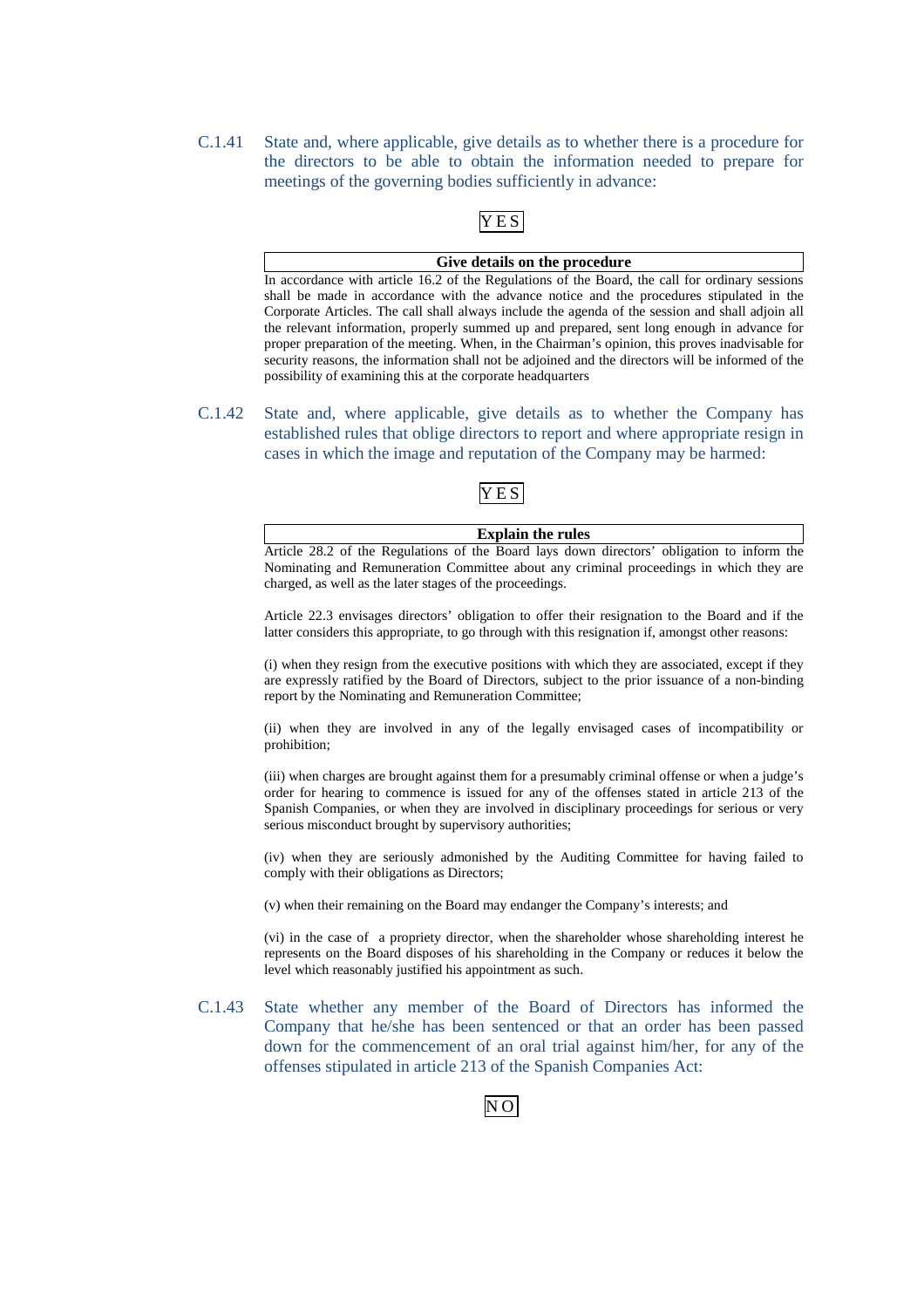State whether the Board of Directors has analyzed the case. If so, explain the decisions made regarding whether or not the director should remain in his/her post, giving reasons, or, where applicable, state the actions carried out by the board of directors up to the date of this report or those which it may be planning to carry out.

C.1.44 Give details of any significant agreements which the Company may have concluded and which may enter into force, be amended or terminated in the case of change of control of the Company as a result of a public takeover bid, and the effects of the same.

An operation for the sale of Spanish real estate properties and subsequent leasing:

In May 2011, the Group sold real estate properties to Gripdan Invest, S.L. (a subsidiary fullyowned by Scranton Enterprises BV) for a total amount of 37.6 million euro. The real estate properties were subsequently leased out to the company.

In connection with the said operation, the Company signed the following contracts subject to clauses on change of control in the Company: (i) A Purchase Option Contract for the Company for the full 100% of the participation shares of Gripdan Invest, S.L., and; (ii) contracts for the leasing by the Company of the real estate properties sold to Gripdan Invest, S.L.

Sales operation of a fractionation factory in North Carolina and subsequent leasing:

In December 2011, Grifols Inc. sold a fractionation factory in North Carolina to Scranton Enterprises USA Inc. (a company wholly owned by Scranton Investments BV, which, in turn, is wholly owned by Scranton Enterprises BV), to subsequently lease it out.

In connection with this transaction, the following contracts were signed subject to clauses on change of control in the Company: (i) A Purchase Option Contract for the Company for the full 100% of the participation shares of Scranton Investments BV (the holder of the full 100% of the shares of Scranton Enterprises USA Inc.) and; (ii) a Lease Contract on the factory for Grifols Inc.

C.1.45 Identify in a global manner and indicate, in detail, the agreements between the company and its positions of administration and management or employees which may have indemnities, guarantee or protection clauses, whenever these may resign or be dismissed on unfounded grounds or if the contractual relationship comes to an end due to a public takeover bid or any other type of operations.

#### **Number of beneficiaries:** 94

#### **Type of beneficiary:**

Board members (directors), executives and employees

#### **Description of the agreement**

The Group has agreements with employees and directors in virtue of which these may rescind their employment contracts with the Company unilaterally, being legally entitled to indemnities ranging from 2 to 5 years of salary in cases of the taking of control of the Company

Furthermore, contracts exist with 5 executives in virtue of which the latter will receive indemnities ranging from one year to 2 years of salary in different cases

State whether these contracts must be communicated and/or approved by the organs of the company or of its group: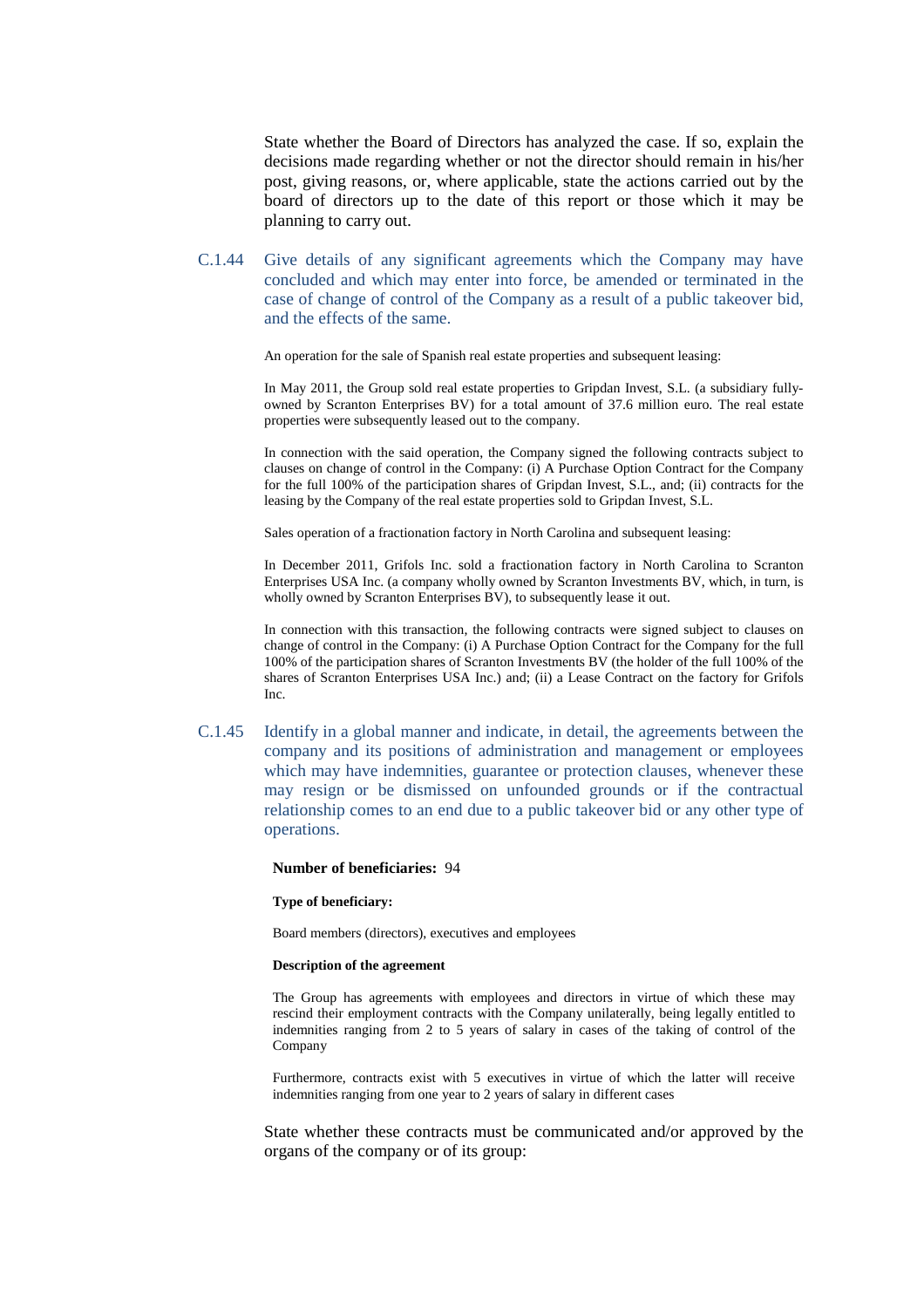|                                                                        | <b>Board of Directors</b> | <b>General Shareholders'</b><br>Meeting |    |
|------------------------------------------------------------------------|---------------------------|-----------------------------------------|----|
| Organ authorizing the clauses                                          | YES                       |                                         |    |
|                                                                        |                           |                                         |    |
| Has the General Shareholders' Meeting been informed about the clauses? |                           |                                         | NΩ |

- C.2 Committees of the Board of Directors
- C.2.1 Give details of all the Committees of the Board of Directors and their members, and the proportion of proprietary and independent directors that form these.

# **Nominating and Remuneration Committee**

| <b>Name</b>               | <b>Position</b> | Type        |
|---------------------------|-----------------|-------------|
| MR EDGAR DALZELL JANNOTTA | <b>CHAIRMAN</b> | Independent |
| MR VICTOR GRIFOLS ROURA   | <b>MEMBER</b>   | Executive   |
| MS ANNA VEIGA LLUCH       | <b>MEMBER</b>   | Independent |

| % of executive directors   | 33.00 |
|----------------------------|-------|
| % of proprietary directors | 0.00  |
| % of independent directors | 67.00 |
| % of other externals       | 0.00  |

# **Audit Committee**

| <b>Name</b>                                                      | <b>Position</b> | Type                  |  |
|------------------------------------------------------------------|-----------------|-----------------------|--|
| MR W. BRETT INGERSOLL                                            | <b>MEMBER</b>   | <b>Other External</b> |  |
| MR LUIS ISASI FERNANDEZ DE<br><b>BOBADILLA</b>                   | <b>MEMBER</b>   | Independent           |  |
| <b>MR STEVEN MAYER</b>                                           | <b>MEMBER</b>   | Other External        |  |
| <b>VILLALONGA</b><br><b>MS</b><br><b>BELEN</b><br><b>MORENES</b> | <b>CHAIRMAN</b> | Independent           |  |

| % of executive directors   | (00.00)  |
|----------------------------|----------|
| % of proprietary directors | $0.00\,$ |
| % of independent directors | 50.00    |
| % of other externals       | 50.00    |

C.2.2 Complete the following table with information relating to the number of female directors forming the committees of the board of directors during the last financial years:

|                                                 | <b>Number of female directors</b> |               |                                  |               |               |                |               |               |
|-------------------------------------------------|-----------------------------------|---------------|----------------------------------|---------------|---------------|----------------|---------------|---------------|
|                                                 | <b>FY 2014</b>                    |               | <b>FY 2013</b><br><b>FY 2012</b> |               |               | <b>FY 2011</b> |               |               |
|                                                 | <b>Number</b>                     | $\frac{0}{0}$ | <b>Number</b>                    | $\frac{0}{0}$ | <b>Number</b> | $\frac{6}{9}$  | <b>Number</b> | $\frac{0}{0}$ |
| Nominating and<br><b>Remuneration Committee</b> |                                   | 33.33         |                                  | 33.33         |               | 33.33          |               | 33.33         |
| <b>Audit Committee</b>                          |                                   | 25.00         |                                  | 25.00         |               | 0.00           |               | 0.00          |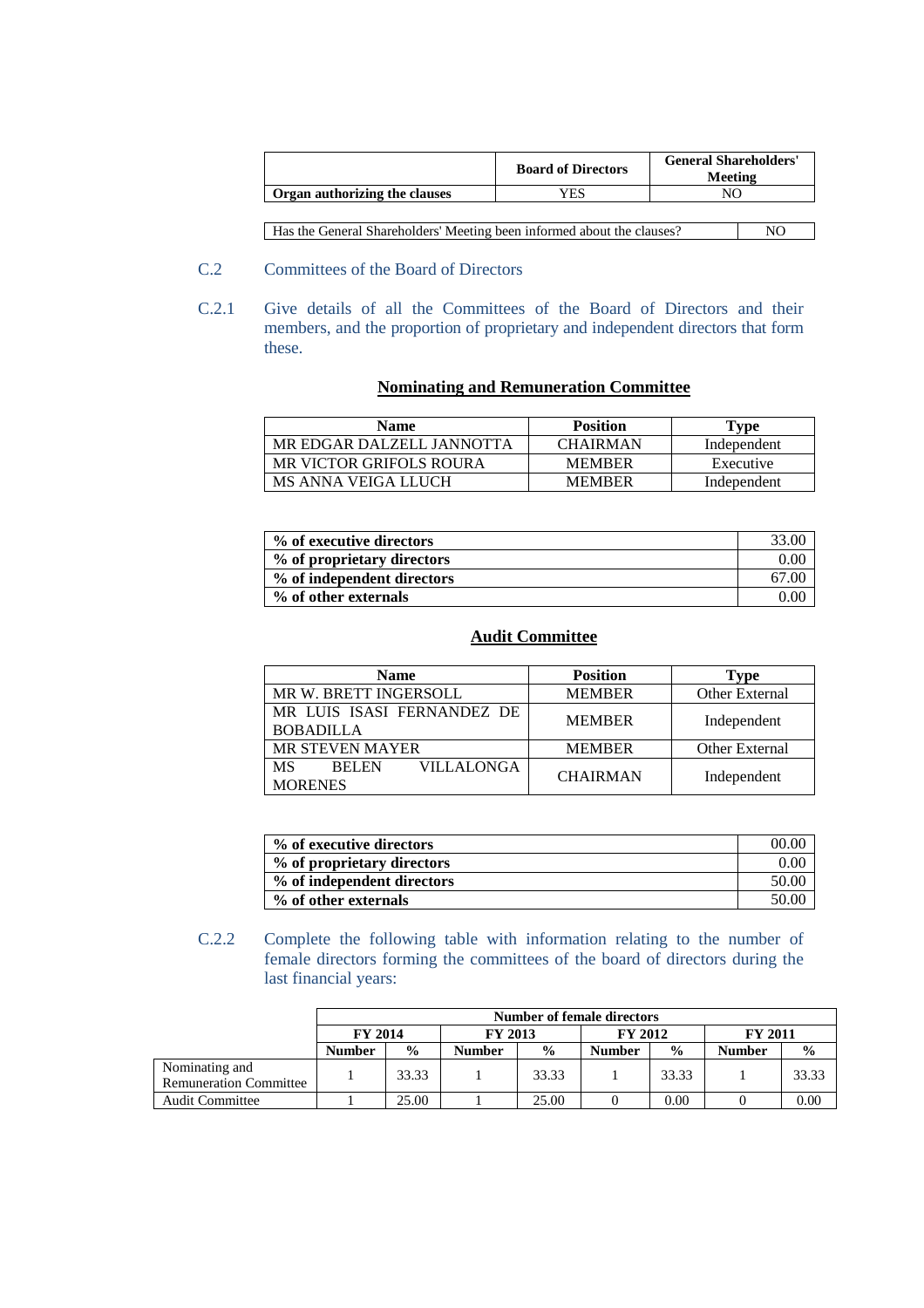#### C.2.3 State whether the Audit Committee is endowed with the following functions.

| Monitoring the preparation process and the integrity of the<br>financial information on the Company and, where applicable, the<br>Group, verifying compliance with legal requirements, proper<br>delimitation of the scope of consolidation and the proper<br>application of accounting criteria                                                                                                       | <b>YES</b> |
|--------------------------------------------------------------------------------------------------------------------------------------------------------------------------------------------------------------------------------------------------------------------------------------------------------------------------------------------------------------------------------------------------------|------------|
| Regularly assessing the internal control and risk management<br>systems, so that the main risks are appropriately identified,<br>managed and made known                                                                                                                                                                                                                                                | YES        |
| Ensuring the independence and efficiency of the internal audit<br>function; proposing the selection, appointment, re-election and<br>removal of the head of the internal audit service; proposing the<br>budget for such service; receiving regular information on its<br>activities; and checking that the senior management takes the<br>conclusions and recommendations of its reports into account | <b>YES</b> |
| Establishing and overseeing a mechanism that enables employees<br>communicate - confidentially and where considered<br>to<br>appropriate, anonymously – any possibly important irregularities<br>that they may observe in the Company, particularly financial and<br>accounting ones                                                                                                                   | <b>YES</b> |
| Presenting to the Board of Directors proposals for the selection,<br>appointment, re-election and replacement of the external auditor,<br>as well as the conditions under which it is contracted                                                                                                                                                                                                       | YES        |
| Regularly receiving from the external auditor information on the<br>audit plan and the results of its implementation, and checking that<br>the senior management takes its recommendations into account                                                                                                                                                                                                | <b>YES</b> |
| Ensuring the independence of the external auditor                                                                                                                                                                                                                                                                                                                                                      | <b>YES</b> |

### C.2.4 Describe the rules covering organization, operation and responsibilities of each of the Committees attached to the Board of Directors.

The Audit Committee provides advice and specialized support to the Board of Directors of Grifols, S.A. and its subsidiaries in all questions relating to external audit, internal control systems, the preparation of financial reports and compliance with applicable legislation, regulations and the Code of Conduct of the Employees of Grifols.

The Audit Committee is composed of 3 to 5 members appointed by the Board of Directors. Furthermore, the Board of Directors shall appoint the Chairman of the Committee, a position that shall be necessarily held by an external director and, to the extent possible, an independent director.

The Nominating and Remuneration Committee shall prepare and check the criteria that must be followed for the composition of the Board of Directors, make proposals to the General Meeting for the appointment of directors, make proposals to the Board of Directors so that the succession of the Chairman and of the chief executive takes place in a well-organized and orderly manner, inform about the appointment and removal of the Secretary and the Vice-Secretary, inform about the appointment and removal of senior executives proposed by the chief executive to the Board of Directors, propose to the Board of Directors the members that should form part of the Committees, propose to the Board of Directors the system and amount of the annual remuneration to directors and senior executives, periodically review the remuneration programs of senior executives, and inform about those transactions that imply or may imply a conflict of interest.

The Nominating and Remuneration Committee shall be composed of 3 to 5 members appointed by the Board of Directors. Furthermore, the Board of Directors shall appoint the Chairman of the Committee, a position that shall be necessarily held by an external director and, to the extent possible, an independent director.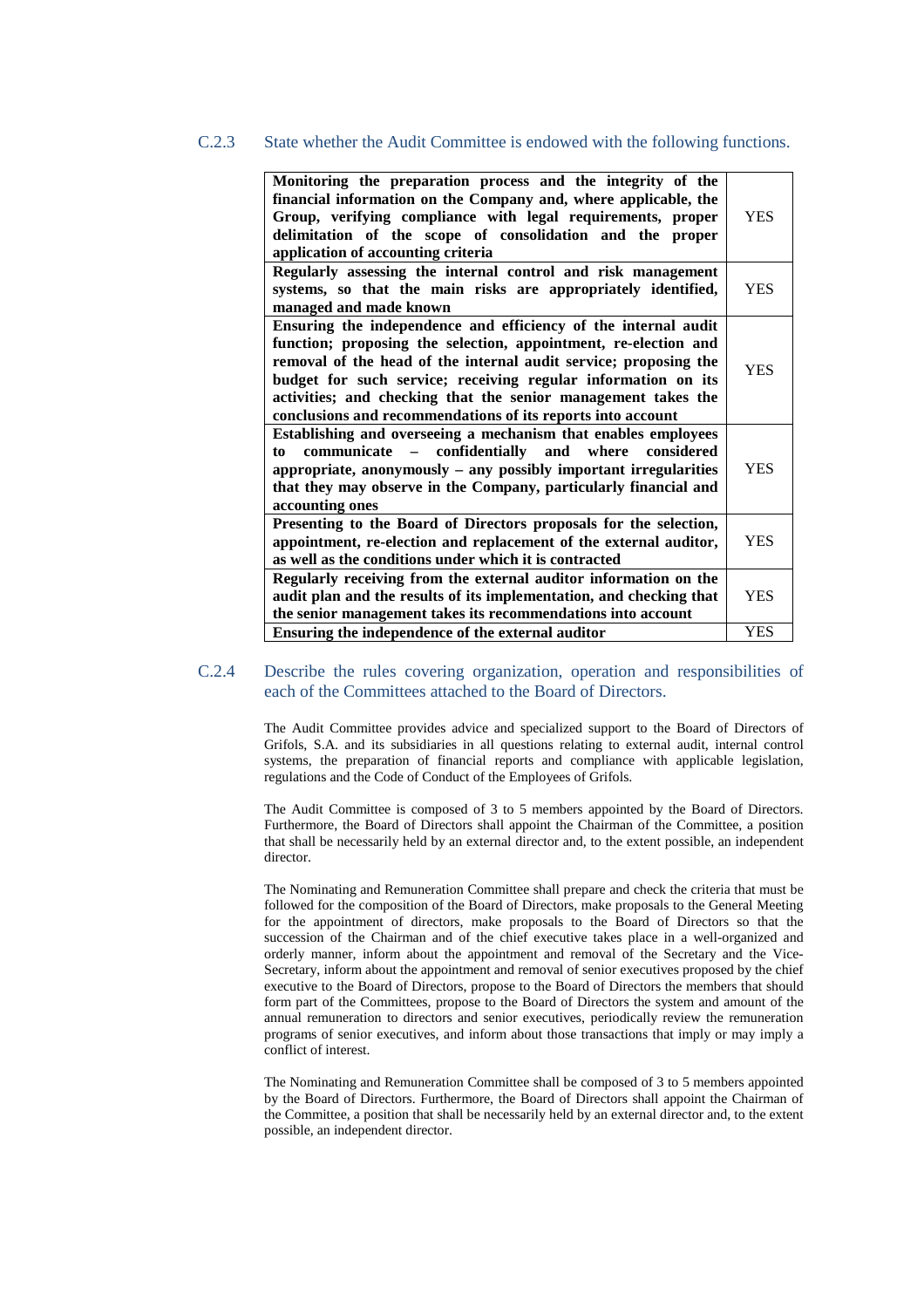C.2.5 State, where applicable, the existence of regulations governing the Board's Committees, the place where these are available for consultation, and any amendments that have been made during the financial year. It should also be stated whether any annual report on the work done by each Committee has voluntarily been drawn up.

> The Regulations of the Audit Committee are contained in (i) the Corporate Articles of the Company, and; (ii) the Regulations of the Board of Directors, and (iii) the Audit Committee bylaws, none of which have undergone any amendments during the financial year closed at 31st December 2014, in relation to the provisions on the Audit Committee.

> The Nominating and Remuneration Committee is regulated in (i) the Corporate Articles of the Company, and; (ii) the Regulations of the Board of Directors, none of which have undergone any amendments during the financial year closed at 31st December 2014, in relation to the provisions on the Nominating and Remuneration Committee.

C.2.6 State whether the composition of the Delegate or Executive Committee reflects the participation on the Board of the different categories of Directors:



**If not, explain the composition of your Delegate or Executive Committee**  The Company does not have a Delegate or Executive Committee.

# **D. RELATED-PARTY OPERATIONS AND INTRA-GROUP OPEATIONS**

D.1 Identify the competent authority and explain, where applicable, the procedure for the approval of operations with related parties and intra-group operations.

# **Authority competent to approve related-party operations**

The Board of Directors

#### **Procedure for the approval of related-party operations**

In conformity with article 5 of the Regulations of the Board of Directors, the Board of Directors, the plenary session of the Board shall reserve the competence of approving, among others, those operations which the Company may carry out with directors, significant shareholders or those represented on the Board of Directors or with persons related to these.

This authorization of the Board shall not, however, be understood as necessary in those relatedparty operations which may simultaneously fulfil the three following conditions:

1) Ones carried out pursuant to contracts with standard conditions and applied on a large scale to a large number of clients;

2) Performed at prices or rates established on general terms by those supplying the goods or services in question; and

3) Of an amount not exceeding 1% of the Company's annual income.

The Board is to approve related-party operations only after a favorable report is issued by the Audit Committee. The Directors affected by the said related-party operations, apart from not exercising nor delegating their voting right, are to leave the meeting room while the Board discusses and votes on this

Explain whether the approval of operations with related-parties has been delegated, indicating, if so, the authority or persons unto whom it has been delegated.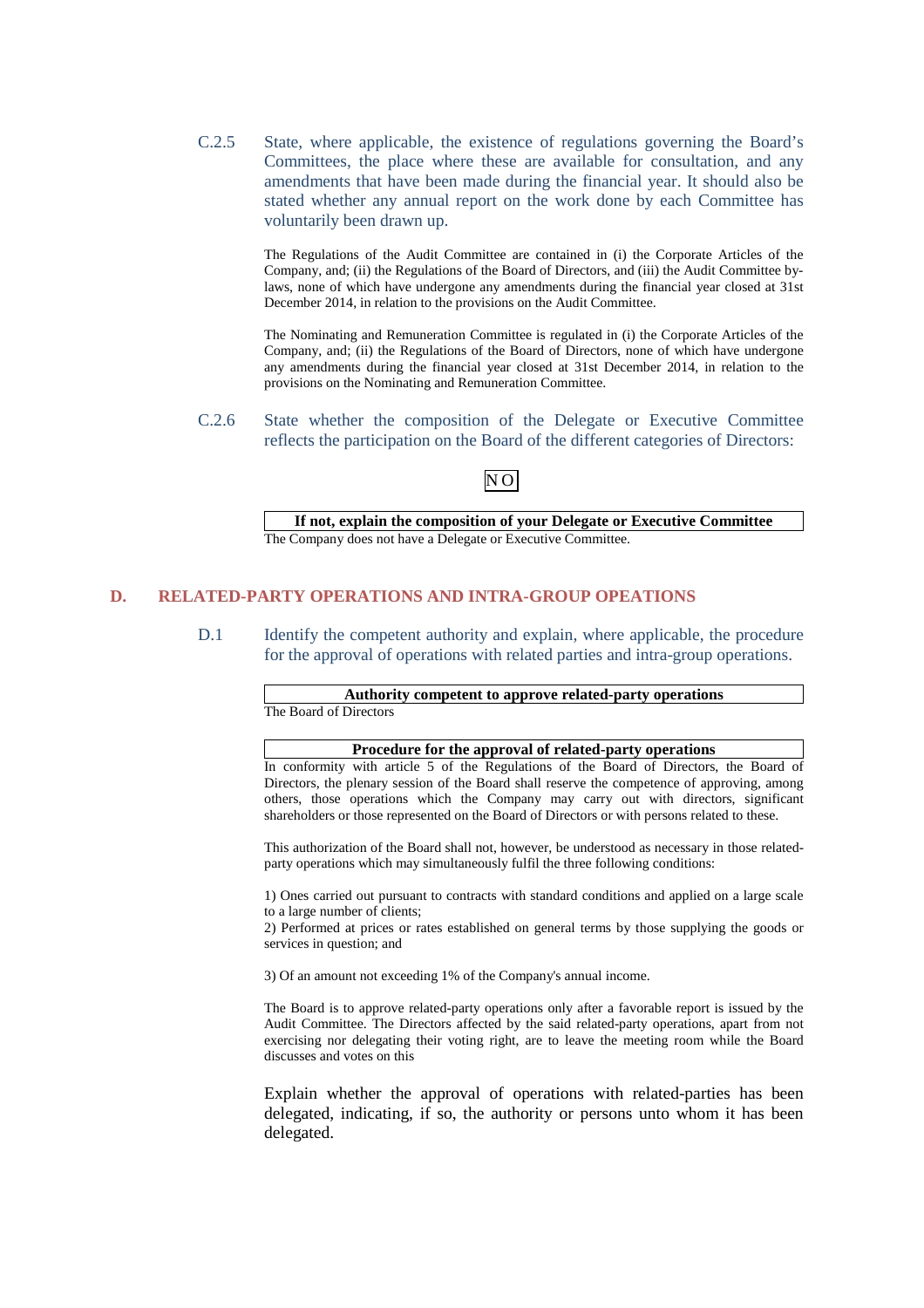The aforementioned competences may not be delegated, except for reasons of emergency. In such case, they are to be submitted to subsequent ratification by the plenary session of the Board.

D.2. Give details of significant operations due to their amounts or which may be relevant due to their subject areas which have been carried out between the company or entities of its group, and significant shareholders of the Company:

| Personal or corporate<br>name of the<br>significant<br>shareholder | Personal or<br>corporate name of<br>the company or<br>entity of its group | Nature of<br>the<br>relationship | Type of<br>operation                | Amount<br>(thousan<br>ds of<br>euro) |
|--------------------------------------------------------------------|---------------------------------------------------------------------------|----------------------------------|-------------------------------------|--------------------------------------|
| <b>SCRANTON</b><br><b>ENTREPRISES B.V.</b>                         | GRIFOLS, S.A.                                                             | Contractual                      | Operational<br>leasing<br>contracts | 8,217                                |
| <b>SCRANTON</b><br>ENTERPRISES, B.V.                               | <b>GRIFOLS</b><br><b>THERAPEUTICS</b><br>INC.                             | Contractual                      | Operational<br>leasing<br>contracts | 15,813                               |

D.3 Give details of significant operations due to their amounts or which may be relevant due to their subject areas which have been carried out between the company or entities of its group, and directors or executives of the company.

| <b>Personal or corporate</b><br>name of the directors<br>or executives | Personal or<br>corporate name of<br>the related party | Relationship                                                                                                           | Nature of<br>operation   | Amount<br>(thousan<br>ds of<br>euro) |
|------------------------------------------------------------------------|-------------------------------------------------------|------------------------------------------------------------------------------------------------------------------------|--------------------------|--------------------------------------|
| <b>MR THOMAS</b><br><b>GLANMANN</b>                                    | GRIFOLS, S.A.                                         | Thomas<br>Glanzmann<br>is a director<br>of Grifols,<br>S.A. and<br>shareholder<br>of<br>Glanzmann<br>Enterprises<br>AG | Rendering of<br>services | 1,094                                |
| THORTHOL<br>HOLDINGS, B.V.                                             | GRIFOLS, S.A.                                         | Contractual-<br>amount<br>received by<br>Marca<br>Grifols, S.A.,<br>a participated<br>company                          | License<br>agreements    | 3,471                                |

D.4 Give details of significant operations carried out by the Company with other entities belonging to the same group, provided that these are not eliminated in the process of preparation of consolidated financial statements and do not form part of the standard operations of the company in relation to its purpose and conditions.

> In any case, information must be provided on any intra-group operations carried out with entities established in countries or territories considered as tax havens: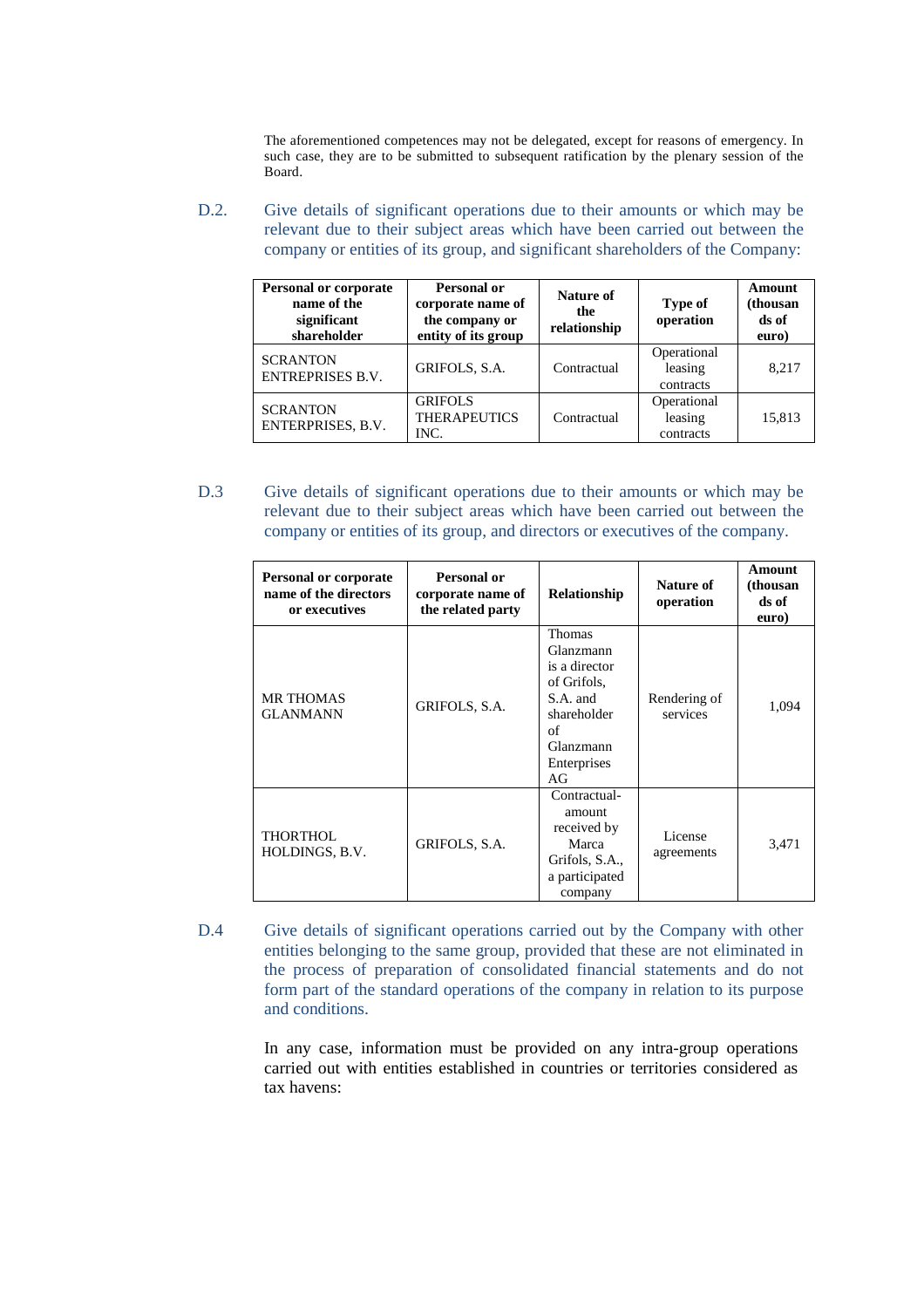| Corporate name of the Group entity:    |
|----------------------------------------|
| NANOTHERAPIX, S.L.                     |
| 49<br>Amount (thousands of euro)       |
| Brief description of the transaction:  |
| Financial expenses                     |
| Corporate name of the Group entity:    |
| VCN BIOSCIENCES, S.L.                  |
|                                        |
| Amount (thousands of euro)<br>17       |
| Brief description of the transaction:  |
| Net sales                              |
|                                        |
| Corporate name of the Group entity:    |
| NANOTHERAPIX, S.L.                     |
| Amount (thousands of euro)<br>255      |
| Brief description of the transaction:  |
| Net sales                              |
|                                        |
| Corporate name of the Group entity:    |
| <b>ARADIGM CORPORATION</b>             |
| Amount (thousands of euro)<br>26,740   |
| Brief description of the transaction:  |
| Corporate name of the Group entity:    |
| FUNDACIÓN PRIVADA VICTOR GRIFOLS LUCAS |
| Amount (thousands of euro)<br>310      |
|                                        |
| Brief description of the transaction:  |
| Management or collaboration contracts  |
| Corporate name of the Group entity:    |
|                                        |
| PROBITAS FUNDACIÓN PRIVADA             |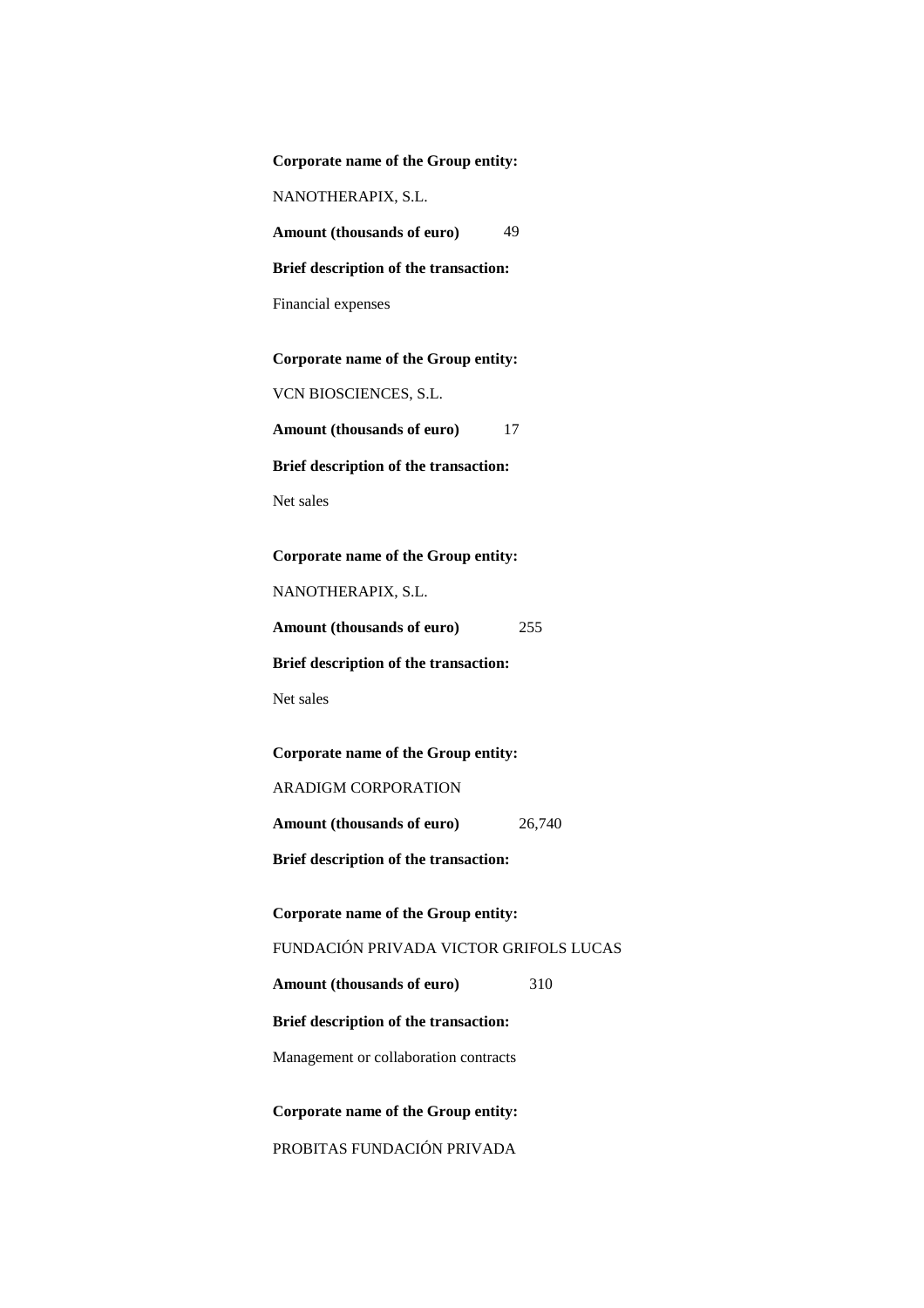**Amount (thousands of euro)** 3,952

#### **Brief description of the transaction:**

Management and collaboration contracts.

- D.5 State the amount of the operations carried out with other related-parties.
- D.6 Give details of any mechanisms set up to detect, determine and solve any possible conflicts of interest between the Company and/or its Group and its directors, executives or significant shareholders.

One of the general obligations of any Director laid down in article 28.2 of the Regulations of the Board is that of clearly expressing their opposition, in particular concerning independent directors and other directors who are not affected by the potential conflict of interest, when this involves decisions which might harm the shareholders not represented on the Board.

Furthermore, article 30.2 of the Regulations of the Board establishes that a Director must consult the Nominating and Remuneration Committee before accepting any management position in another company or concern which might represent a conflict of interests or affect their dedication.

Finally, article 31 establishes the following: (i) the director must refrain from attending and getting involved in discussions which affect matters in which he or she is personally, directly or indirectly, an interested party; and (ii) the director shall not be able to carry out, directly or indirectly, any professional or commercial transactions with the Company unless the situation of conflict of interests is informed of in advance, and the Board approves the transaction, after receiving a report from the Nominating and Remuneration Committee.

D.7 Is more than one Company from the Group listed in Spain?

Identify any subsidiaries that are listed in Spain:

### **Subsidiary company listed**

State whether the respective areas of activity and possible business relations between them, as well as those of the dependent subsidiary company listed with the other companies of the group have been publicly defined with precision;

**Define the possible business relations between the dominant company and the subsidiary company listed, and between the latter and the other companies of the group** 

Identify the mechanisms provided for to resolve any possible conflicts of interests between the subsidiary listed and the other companies of the group;

#### **Mechanisms to resolve any possible conflict of interest**

#### **E RISK CONTROL AND MANAGEMENT SYSTEMS**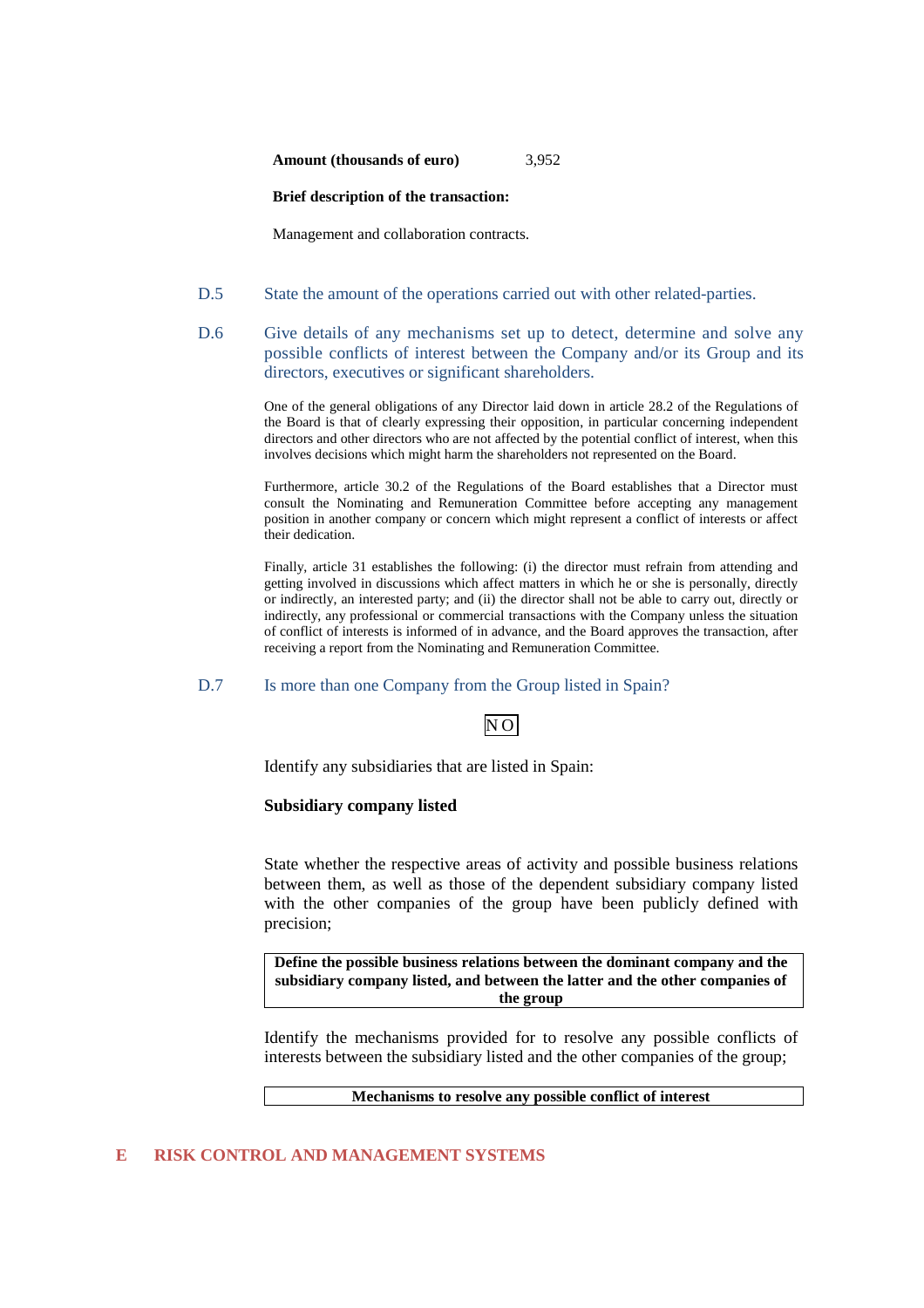### E.1 Explain the scope of the Risk Control and Management System of the Company.

The Company's risk management system considers all kinds of risks and is applicable to all of the businesses of the companies that form the Group.

### E.2 Identify the organs of the company responsible for the preparation and execution of the Risk Management System.

The Board of Directors of the Company has ultimate responsibility for establishing the basic principles and the general framework of action for the main risks to be identified, evaluated, managed and controlled appropriately.

Risk management is the responsibility of senior management, whose main functions in this respect are:

- The identification and evaluation of relevant risks.

- The definition, application and regulatory development of corporate risk management policies.

- The implementation of the processes required to ensure proper control and fulfilment of the mentioned corporate risk management policies.

In accordance with its by-laws, the Audit Committee of the Company is responsible for "periodically reviewing the internal control and risk management systems, in order for the main risks to be identified, managed and made known appropriately".

The Audit Committee is assisted by the Internal Audit Department in these functions. Specifically, the activities inherent to Internal Audit in relation to the risk management system of the Company are:

- To provide a guarantee in relation to risk management processes and the correct evaluation of the same, and

- To evaluate risk management processes, including the overseeing of controls and procedures.

### E.3 State the main risk which may affect the achievement of the business goals.

The main risk factors covered in the Management Report and the Consolidated Annual Report of the Company for fiscal year 2014 are as follows:

- Effects of the financial crisis on the countries in which the Company is operating.
- Changes in the Public Health System that may affect the Company's activity.
- Lack of raw material for product manufacturing.
- Emergence of competitive products in the market.
- Changes in the regulatory norms of the markets.

- Credit, liquidity and market risk (including interest rate risk, exchange rate risk and other price risks).

#### E.4 State whether the entity has a level of risk tolerance.

No.

### E.5 State which risks have materialized during the financial year.

Those inherent to the business.

E.6 Explain the response and supervision plans for the main risks of the entity.

The Group has the necessary departments and the backing of specialized external consultants to ensure compliance with laws and rules applicable to it.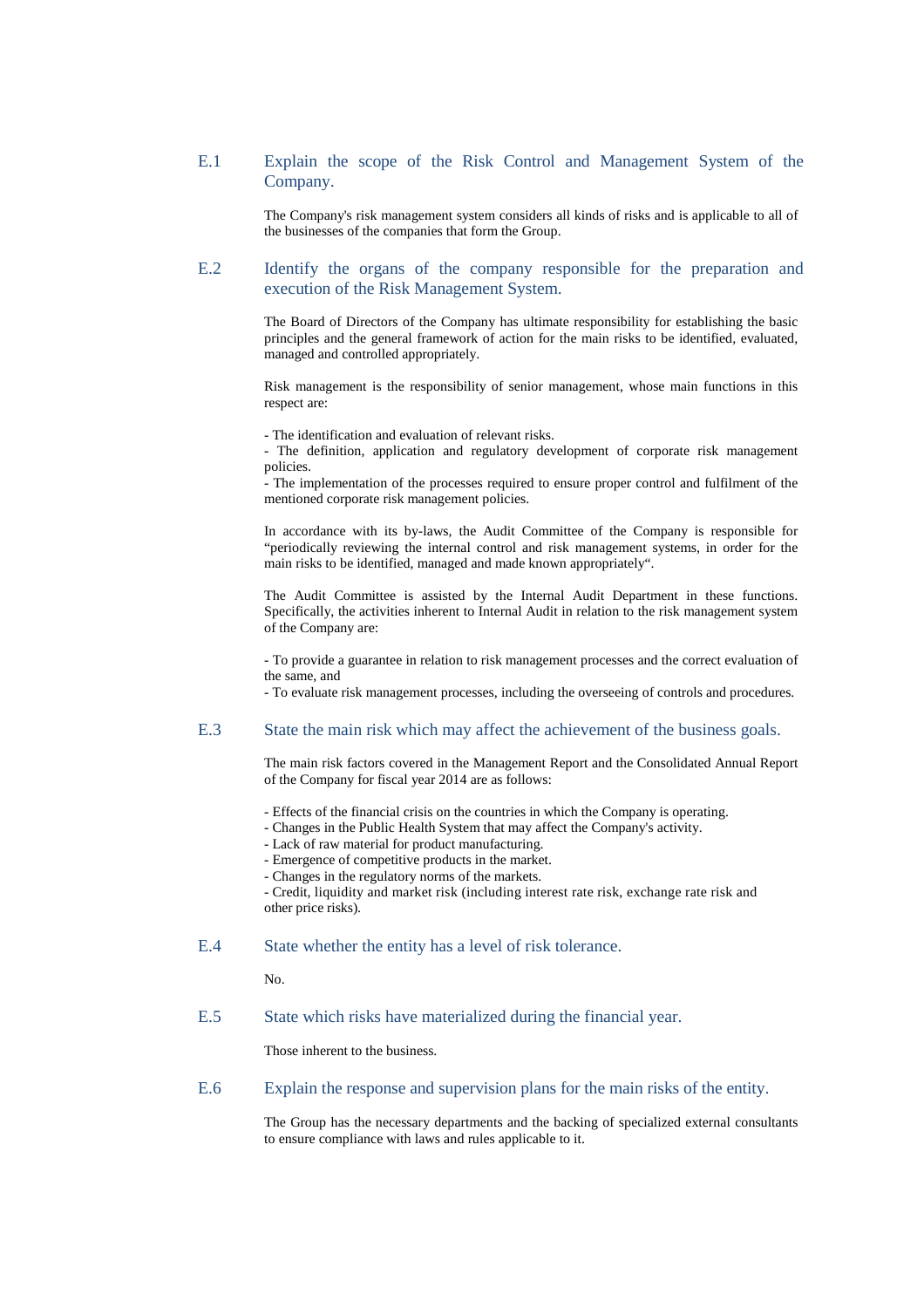The Group does not have any significant concentrations of commercial credit risk or predict any significant insolvency risk.

As regards the credit risk with banks and financial institutions, the Group only works with institutions of known repute and requires appropriate diversification of its investments.

The Group implements cautious management of the liquidity risk based on the availability of cash and financing facilities by means of a sufficient amount of engaged credit facilities which enable the Group to carry out its business plan and operations with stable and ensured financing sources.

The objective of management of market risk is to administer and control the Group's exposure to changes in market prices within reasonable parameters and at the same time, to optimize profitability.

The Group has significant investments in its companies/businesses abroad, their net assets being subject to foreign exchange risks, in particular with US Dollar. This risk is mainly managed by having borrowed resources in said foreign currencies.

The liabilities issued at variable rates expose the Group to interest rate risk as regards cash flows. The resources issued at fixed rates expose the Group to interest rate risk at the reasonable value. The management of interest rate risk is intended to achieve a balance in the structure of the debt, maintaining part of the debt at a variable rate via hedges.

The risk of the price of raw materials is minimized by vertical integration of the hemoderivatives business, a sector with a high level of concentration.

Other prominent operating risks of the Group are:

- Product liability.

- Environmental responsibility.

- Incidents which may occur on its premises.

- The continuity of the business in the event of unexpected situations.

The Company has a quality system designed in order to guarantee the quality of our products from when the raw material is obtained until the release of the finished product for marketing. The quality controls of raw materials, production processes and finished product have been set up in order to minimize the risk of releasing onto the market a product that could have its quality, effectiveness or safety impaired.

The Company also has a system for control of claims and pharmacovigilance, designed for early detection of any possible quality, efficiency or safety problems potentially connected with our products, and the adoption of the necessary corrective measures. Combined with the systems for monitoring product traceability on the market, this system enables fast and effective withdrawal of any batch of product from the market at any time.

The Environmental Department plans the environmental management of all the divisions in accordance with Grifols' environmental policy, which has the following objectives, amongst others:

- To minimize the environmental impacts of new products and developments.

- To guarantee compliance with applicable legal requisites and other principles to which the organization subscribes.

- To implement techniques for contamination prevention in order to minimize the environmental risks of its activities.

The system is based on the following mainstays:

- Deployment of a uniform documentary system which covers both operational and management procedures.

- The organization of Environmental Committees in each of the companies to appraise their environmental management, evaluate and decide on priority environmental measures

- All the departments take into account any possible environmental impacts when establishing their work processes.

As regards our employees' safety, Grifols' safety standards, stricter than legal requirements, are painstakingly documented and the workers receive constant training to guarantee their uniformity and compliance.

Both the product responsibilities and possible incidents on the premises are furthermore covered by means of risk management policies and overall insurance schemes in order to guarantee appropriate and uniform protection for all the companies in the Group.

As regards the continuity of the business in the event of unexpected situations which might break off the work of any of our critical factories, Grifols has alternative premises which would allow ongoing operations at an acceptable level during the contingency. As for information technology services, a number of measures have been implemented to face up to contingency situations. All the procedures which are considered critical are backed up by the most appropriate technology in each case. Apart from this, a replication system between the centers in Spain and the United States has been implemented for some services. For the others there is a crisis recovery plan enabling service to be given to the entire Group in contingencies.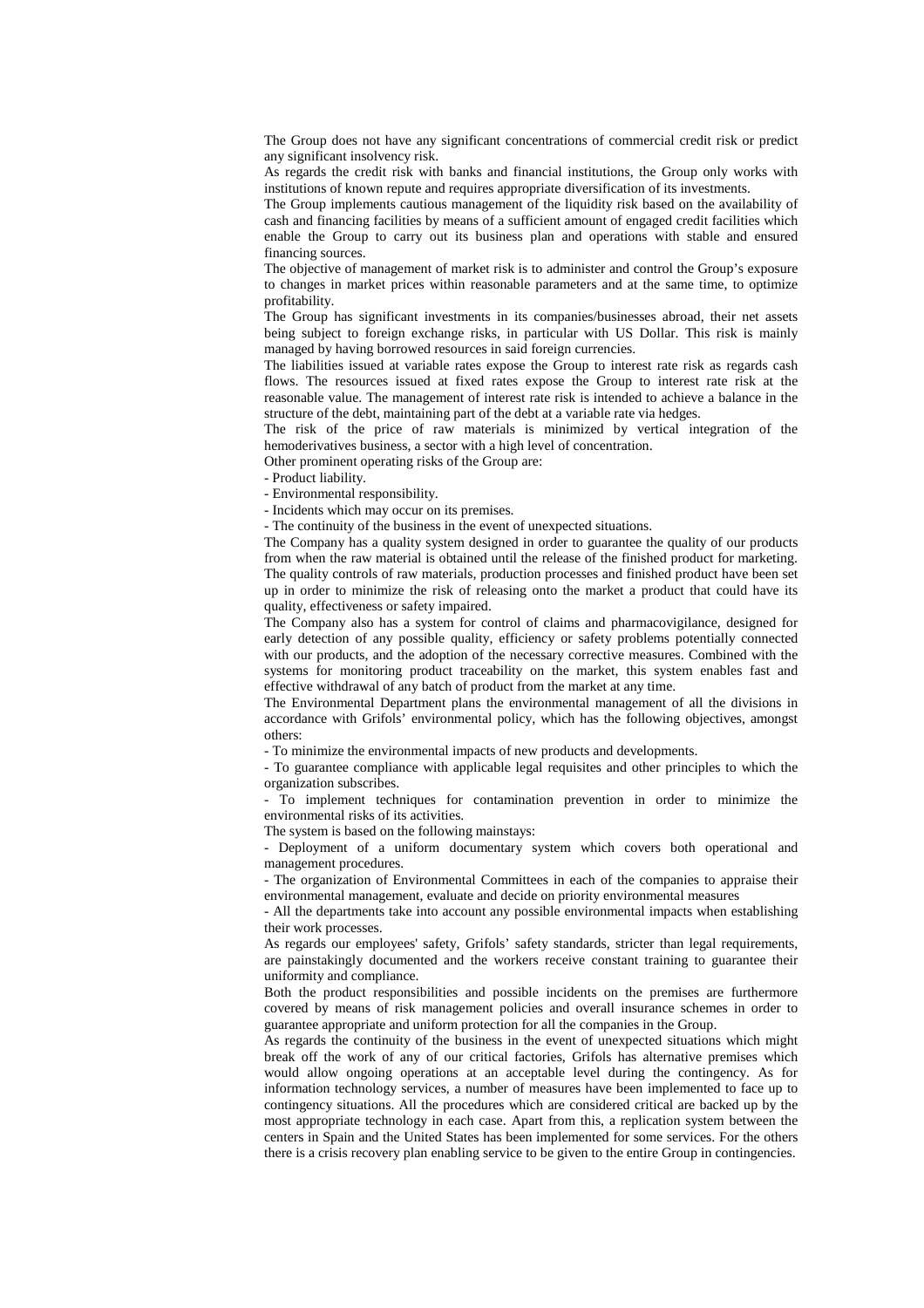### **F INTERNAL CONTROL AND RISK MANAGEMENT SYSTEMS IN RELATION TO THE FINANCIAL INFORMATION ISSUING PROCESS (SCIIF)**

Describe the mechanisms that make up the control and risk management systems in relation to the financial information issuing process (SCIIF) in your entity.

#### F1 Control environment of the entity

Inform stating their main characteristics, in relation to at least the following:

F.1.1 Which authorities and/or functions are responsible for: (i) the existence and maintenance of an appropriate and effective SCIIF; (ii) their implementation, and; (iii) their overseeing.

#### Board of Directors:

The Board of Directors of the Company is ultimately responsible for the existence, maintenance and overseeing of an appropriate and effective SCIIF. In accordance with its Regulations, the Board of Directors has delegated this responsibility to the Audit Committee.

Audit Committee

As regards information and internal control systems, article 14, section 5 (c) of the Regulations of the Board establishes the basic responsibilities of the Audit Committee with regard to internal reporting and control systems, which include, among others, the following:

- To supervise the preparation process and the integrity of the financial information on the Company and the Group, verifying compliance with legal requirements, proper delimitation of the scope of consolidation and the proper application of accounting criteria;

- To regularly assess the internal control and risk management systems, so that the main risks are appropriately identified, managed and made known;

- To ensure the independence and efficiency of the internal audit function; proposing the selection, appointment, re-election and removal of the head of the internal audit service; receiving regular information on its activities; and checking that the senior management takes the conclusions and recommendations of its reports into account; and

- To establish and supervise procedures for reception, retention and treatment of any complaints received by the Company in respect of accountancy, internal controls and auditing matters, as well as anonymous and confidential contributions made by employees on questionable auditing and accounting matters.

Members of the Audit Committee should be appointed taking into consideration their knowledge, skills and experience in accounting, auditing and risk management

The Audit Committee has an internal audit function which, under its supervision, reviews the reliability, integrity and consistency of financial-accounting information, evaluating its risks and the controls implemented to mitigate them and informs regularly on work performed and measures proposed for the correction of the same.

Finance / Accounting Policies and Internal Control:

The Finance Department has an Accounting Policies & Internal Control function with responsibility for developing and implementing policies, procedures and controls on financial information and overseeing their fulfilment. This function communicates approval of internal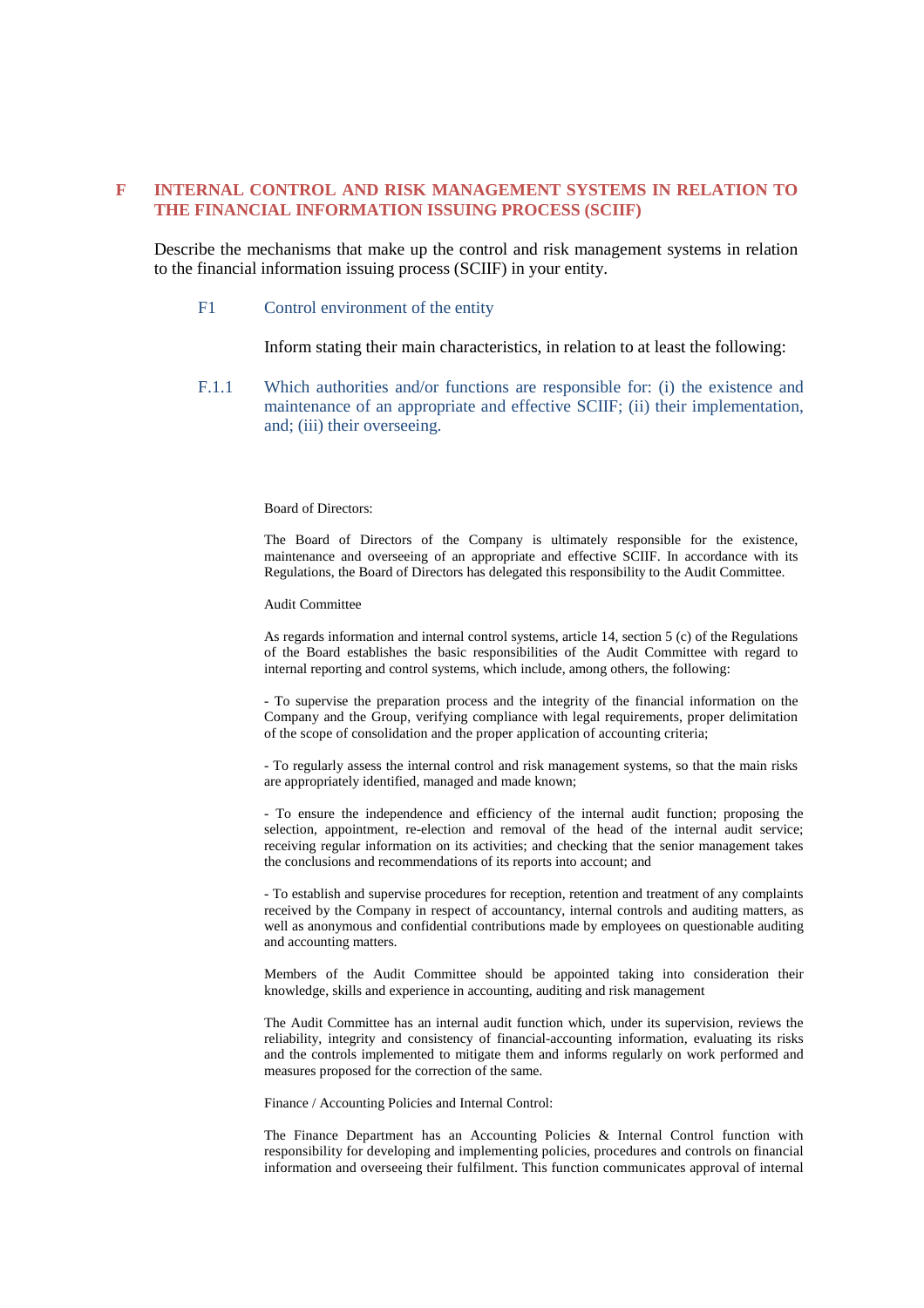control policies and procedures for financial information to the companies of the Group and maintains the documentation related to financial information procedures and controls up-todate.

The internal financial information control system of Grifols is evaluated internally, every year, by independent personnel.

### F.1.2 If these exist, especially in relation to the process of preparation of financial information, the following elements:

• Departments and/or mechanisms in charge of: (i) the design and review of the organizational structure; (ii) clearly defining the lines of responsibility and authority, with appropriate distribution of tasks and functions, and; (iii) ensuring existence of sufficient procedures for the correct usage thereof in the entity.

The design and review of the organizational structure and the definition of the lines of responsibility and authority are carried out by the Board of Directors via the CEO.

The distribution of tasks and functions is carried out in order to guarantee efficacy and efficiency of operations, ensuring an appropriate segregation of functions.

The detailed organizational chart of the functions of the Group is available for all of the employees of the Group in the Intranet of the Company.

• Code of conduct organ of approval, level of implementation and instruction, principles and values included (stating whether there are any specific mentions in the register of operations and preparation of financial information), the authority in charge of analyzing non-fulfilments and proposing corrective actions and penalties.

Code of Conduct:

The Code of Conduct of the Group establishes the rules of conduct, applicable to all employees and members of the Board of Directors and other administrative bodies of all of the companies of the Group, both in relation to their own colleagues and as regards to third parties

Section 10 of the Code of Conduct is dedicated to the "Reliability of information and dissemination". In this respect, it establishes that:

- Financial statements, books, records and accounts of the Company must reflect the operations reliably and in accordance with legal requisites and accounting principles. The dissemination of dishonest information, whether internally or externally, is absolutely forbidden.

The Chief Executive Officer and the Finance Department's executives, the chief financial officer included, as well as accounting officers and the person(s) performing similar functions are responsible for the complete, true, fair, accurate and understandable disclosure of any reports that Grifols must regularly submit to the CNMV (Spanish Stock Exchange Commission) and the SEC (the United States Securities and Exchange Commission.

In its relations with markets, the Company policy is one of transparency. The public financial statements, the information for regulatory bodies, and, in general, the information published in any mediums must be exact and complete in all aspects.

The Code of Conduct is published as internal regulations in the Group Intranet, available for all employees, and on the Company's Web (www.grifols.com).

In its section 14, the Code of Conduct establishes that; "Non-fulfilment of the Code of Conduct by any employee or manager of Grifols shall be considered a breach of his or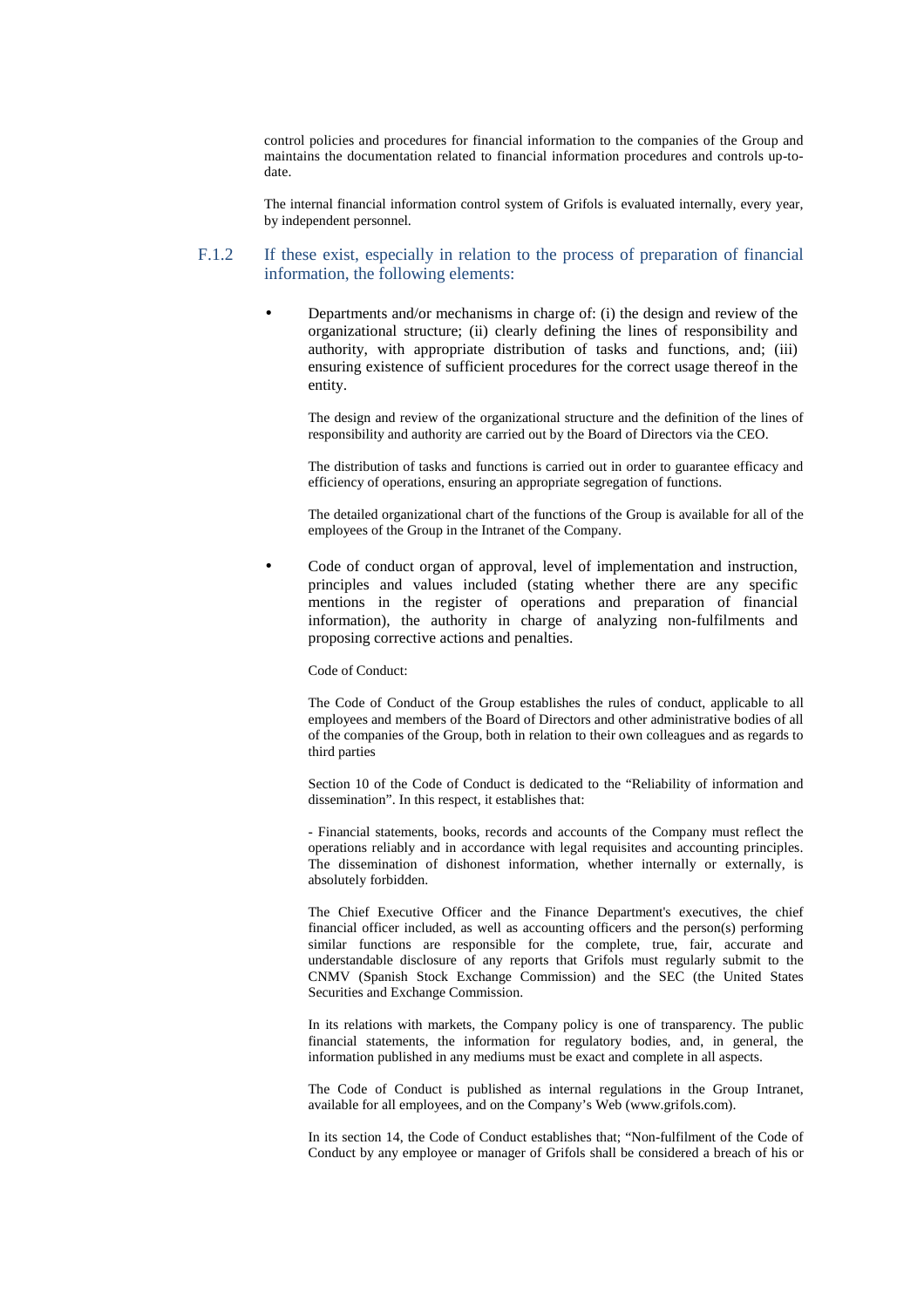her obligations with Grifols and, in very serious cases, it may even lead to dismissal and to the demanding of corresponding responsibilities or liabilities".

Ethical Code for Executives:

The Board of Directors approved the Ethical Code for Executives in 1998 and amended it in 2008.

This Code must be considered as a general framework of basic principles to govern the actions of employees and other persons who work for the group, inspired by the ethical values by which the Company has always been governed, the main priority of which is the utmost safety and efficacy of its products.

The executives of all of the companies of the Group must read and accept the content of the Ethical Code every year.

Non-fulfillment of any of the ethical principles of the Company is a cause for dismissal.

Any possible non-fulfilment, either of the Code of Conduct or of the Ethical Code, must be notified to the Audit Committee for analysis and, where applicable, correction and/or penalties in relation thereto.

• Reporting channel, which is to enable communication to the Audit Committee of any irregularities of a financial and accounting nature, in addition to any possible non-fulfilments of the code of conduct and irregular activities in the organization, informing, where applicable, of whether this is of a confidential nature.

The Company has two reporting channels which allow for concerns of an ethical nature to be presented, and for the reporting of any behavior contrary to the Code of Conduct, to the policies or procedures of the Company or to law, in a confidential and anonymous manner. They are currently available in Spain and the United States, in English and Spanish, with it being planned for them to be implemented in the rest of the countries in which the Company is present in the short term. For the rest of the countries in which the Company is present, an internal communications channel exists for the reporting of any behavior contrary to the Code of Conduct.

The reporting channels are managed by external providers which classify them according to their nature. The Internal Audit Management informs the Audit Committee, regularly, in relation to all issues reported and the results of investigations and the measures adopted.

• Training programs and regular updates for the personnel involved in the preparation and review of financial information, as well as in the evaluation of the SCIIF, covering, at least, accounting regulations, audit, internal control and risk management.

It is a responsibility of the Finance Management and of the Corporate Accounting and Reporting function, dependent on the former, to ensure that all personnel involved in the preparation of the financial statements of the Group have the appropriate training and receive annual updates on International Financial Information Standards and in principles of internal control of financial information. The mentioned personnel regularly attend refresher seminar in the mentioned subject areas, presented by an external provider, and it regularly receives various publications, to which the Company subscribes, which offer up-to-date information on the evolution of the business and regulatory environment of the activities performed by the Group and on International Financial Information Standards and internal control.

### F.2 Evaluation of financial information risks

Inform, at least, in relation to the following: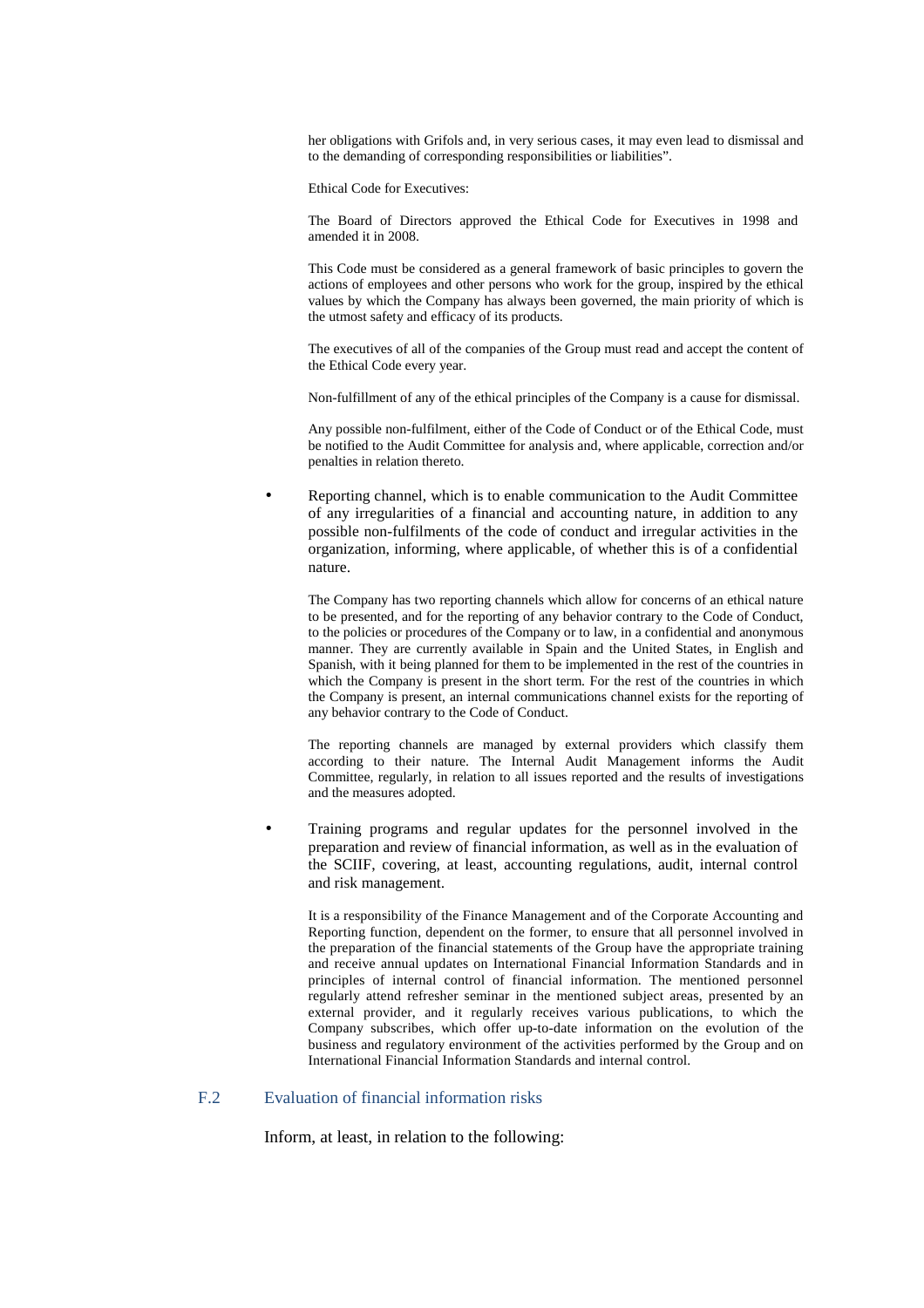### F.2.1 Which are the main characteristics of the risk identification process, including those of error or fraud, in relation to:

Whether the process exits and has already been documented.

The Company is subject to compliance with the United States Act "Sarbanes-Oxley".

The process of identification of risks in the financial information is documented in the methodological guide for compliance with the United States Act "Sarbanes-Oxley" (Grifols – SOX Methodology). The document explains in details, among other information, the approach applied in relation to the following aspects:

- Identification of risks and definition of the scope;
- Management controls (also known as Entity Level Controls);
- General controls of the information systems;
- Documentation of processes;
- Strategy of controls testing.
- If the process covers the totality of the financial information goals (existence and occurrence; integrity; valuation; presentation, breakdown and comparability; and rights and obligations), if it is updated, and how often.

Financial information risks materialize in five categories: integrity, existence and occurrence, valuation, presentation and breakdown and rights and obligations. The aim of the first three is to ensure that accounts contain entries relating to real transactions, booked accurately. The last two are aimed at the rights and obligations being presented and described correctly in the financial statements.

In 2014, Internal Control identified the financial information risks with data from the financial year closed at 31 March 2014 and updated the analysis during the financial year, the last being with data referring to 31st December 2014.

The existence of a process for the identification of the scope of consolidation, taking into account, among other aspects, the possible existence of complex corporate structures, instrumental entities or those with special purposes.

The Company keeps a company shareholding book which contains the totality of the participations in the Group, both direct and indirect, as well as any entities in which the Group may have the capacity to exercise control irrespective of the legal form by means of which such control may be exercised, including, therefore, where appropriate, both instrumental companies and those of special purposes.

The scope of consolidation of the Company is determined monthly by the Corporate Accounting and Reporting / Consolidation and Reporting management, under the Finance Department, depending on the corporate record information and in accordance with International Accounting Standards and other local accounting regulations.

The overseeing of the appropriate delimitation of the scope of consolidation is a responsibility of the Audit Committee.

Whether the process takes into account the effects of other types of risks (operational, technological, financial, legal, reputational, environmental, etc.) to the extent that these may affect the financial statements.

The risk identification process of the Company is based on the evaluation of risks in the accounting entries of the financial statements;

An accounting entry is considered significant whenever a reasonable possibility of it containing an error exists or, individually or jointly with others, it may have a material effect on the financial statements.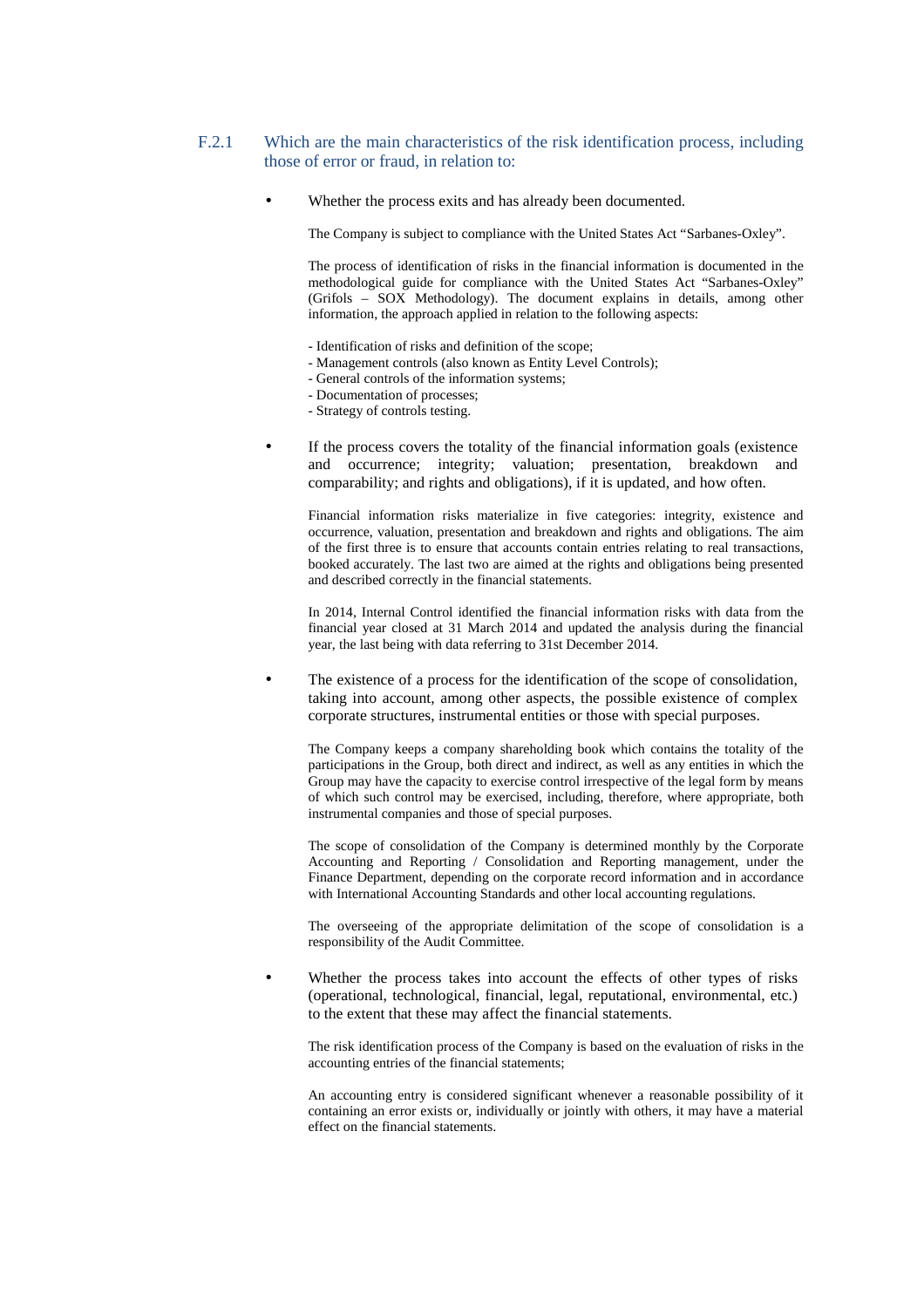In order to determine whether an entry is significant, the Company considers both quantitative factors (the size and composition of the entry and the volume of the transactions recorded) and qualitative ones (uniformity and centralization of transactions, complexity and risk inherent). Operational, technological, financial, legal, reputational and environmental risks, etc., to the extent which they may affect the financial statements, are considered in the qualitative valuation.

• Which corporate governance authority supervises the process.

The supervision of the financial information risk identification process is carried out by the Audit Committee as part of its functions in relation to the information and internal control systems, detailed in section F 1.1. of this report.

### F.3 Control activities

Inform, stating their main characteristics, if you have at least the following:

F.3.1 Procedures for review and authorization of the financial information and the description of the SCIIF, to be published in securities markets, stating those responsible, as well as the documentation describing the flows of activities and controls (including those relating to fraud risk) of the different kinds of transactions which may have a material impact on the financial statements, including the procedure for accounting closure and the specific review of relevant opinions, estimates, valuations and forecasts.

> The Company provides financial information to the securities market every quarter. The information is prepared and reviewed by the different units which make up the Finance Department of the Company and requires approval by the Corporate Finance Director.

> The Audit Committee supervises the information that is presented to the market. To do so, it is in possession of the conclusions of the external auditors on the results of their review of the quarterly financial statements. Finally, the Audit Committee communicates its conclusions on the financial information to the Board of Directors, which approves its publication.

> The internal financial information control system of Grifols was implemented in order to comply with section 404 of the United States Act "Sarbanes-Oxley".

> The initial point of the system is the management controls, also known as Entity Level Controls (hereinafter ELC). These controls work transversally, and are designed to supervise the effectiveness of the internal control as a whole.

> The Company classifies the ELC identified in accordance with the COSO control framework, which considers the following components:

- Environment of control;
- Evaluation of the risk;
- Control activities;
- Information and communication;
- Supervision;

Based on the analysis of the most important transactions, the business processes which must be documented are identified. The Company has identified the following business processes which group together all of the activities of the Group:

- Closure of the financial statements;
- Purchases and accounts payable;
- Sales and accounts receivable;
- Inventory;
- Treasury;
- Human Resources;
- $-$  R  $+$  D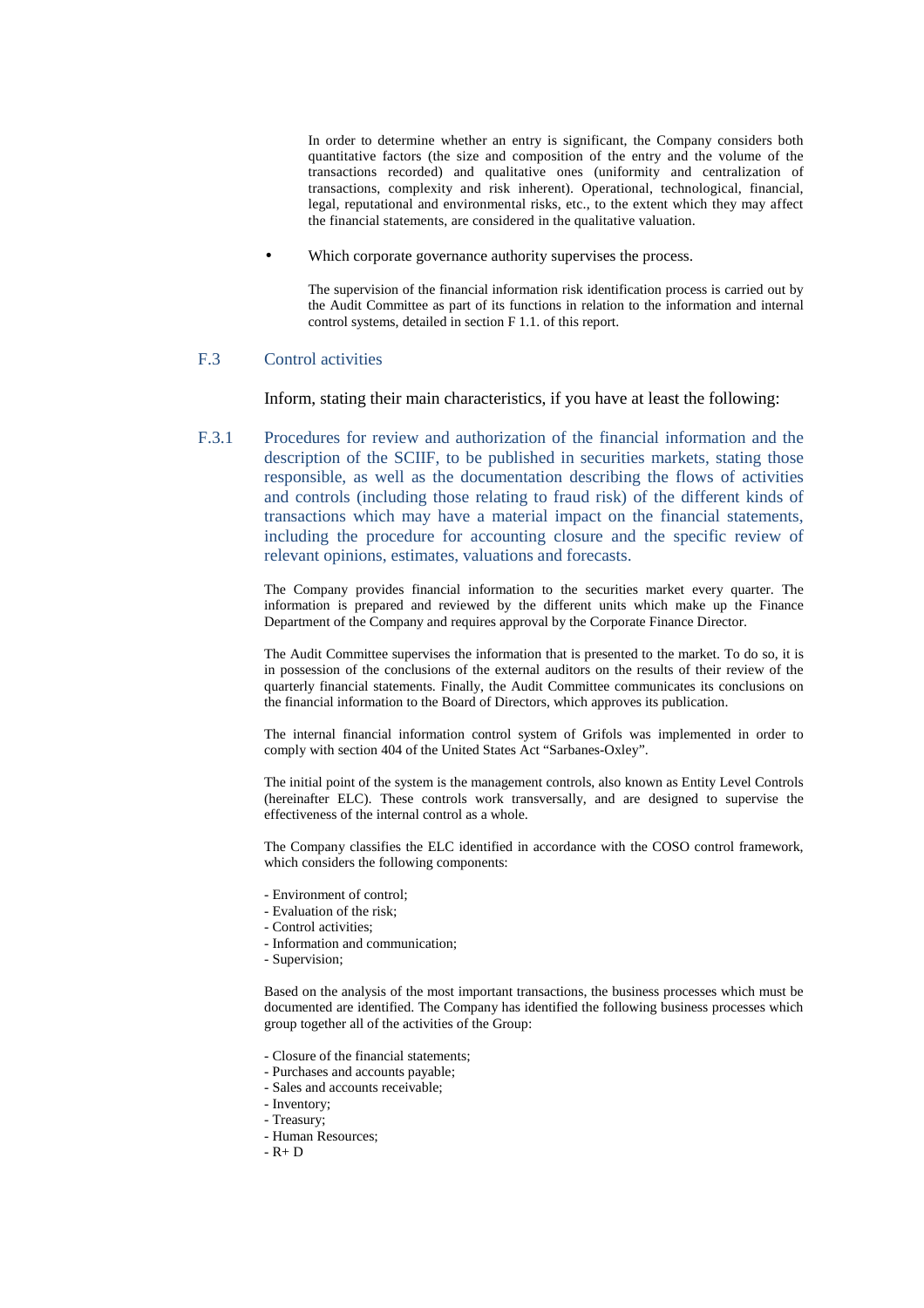- Fixed assets;

- Taxes.

The 9 main business processes are divided into sub-processes, adapted to the particularities of the business operations of each country or region

For each process / sub-process, the following basic components have been identified.

- Control objectives: Control requirements which must be fulfilled in each activity of the process. They are intended to ensure the reliability of the financial information, covering the premises of integrity, existence and occurrence, valuation, presentation and breakdown and rights and obligations

- Risks: The possibility of an event or action affecting the capacity of the Group to achieve its financial information goals, including the risk of fraud.

- Control: Policies and procedures and other resources established in order to ensure that the in the financial statements and/or fraudulent activities to be prevented or detected. The controls of the process are incorporated into the operations of the same.

- Internal Auditing has carried out tests to verify the correct operation of the controls. The shortfalls identified, where applicable, have been validated with the person responsible for the process, with action plans which have been considered necessary being agreed.

The persons responsible for the processes have confirmed that the risks and controls documented are correct at 31st December 2014.

F.3.2 Policies and procedures for internal control over information systems (among others, over access security, change control, operation of the same, operational continuity and segregation of functions) supporting the relevant processes of the entity in relation to the preparation and publication of financial information.

> The global Information Technologies (IT) division of the Company is responsible for the information systems of all of the companies of the Group in the different territories where they operate. As part of its functions, the definition and monitoring of security policies and procedures for applications and infrastructures are included.

> The internal control system of the Company identifies the applications and infrastructures that support the relevant processes in relation to the preparation and publication of the financial information and evaluates the reliability of their general controls.

In the evaluation of the general controls of IT, the system covers the following processes:

- Management of identities and authorizations for access;
- Development and implementation of new projects;
- Evolutive and corrective changes;
- Environmental control and physical access to data processing centers;
- Safeguarding of information, recovery and continuity plans;
- Operation and monitoring of systems and applications;
- Incident management;

Any weaknesses detected, whenever no compensatory controls to mitigate these are identified, are corrected by means of specific remediation plans.

In addition, for the security of the information, the Company has a number of policies and procedures which establish and define, among others, the following operational principles:

- Development methodology: covering from the taking of requirements to the testing and acceptance by the business unit with the main objective of ensuring that the systems behave as they have been defined;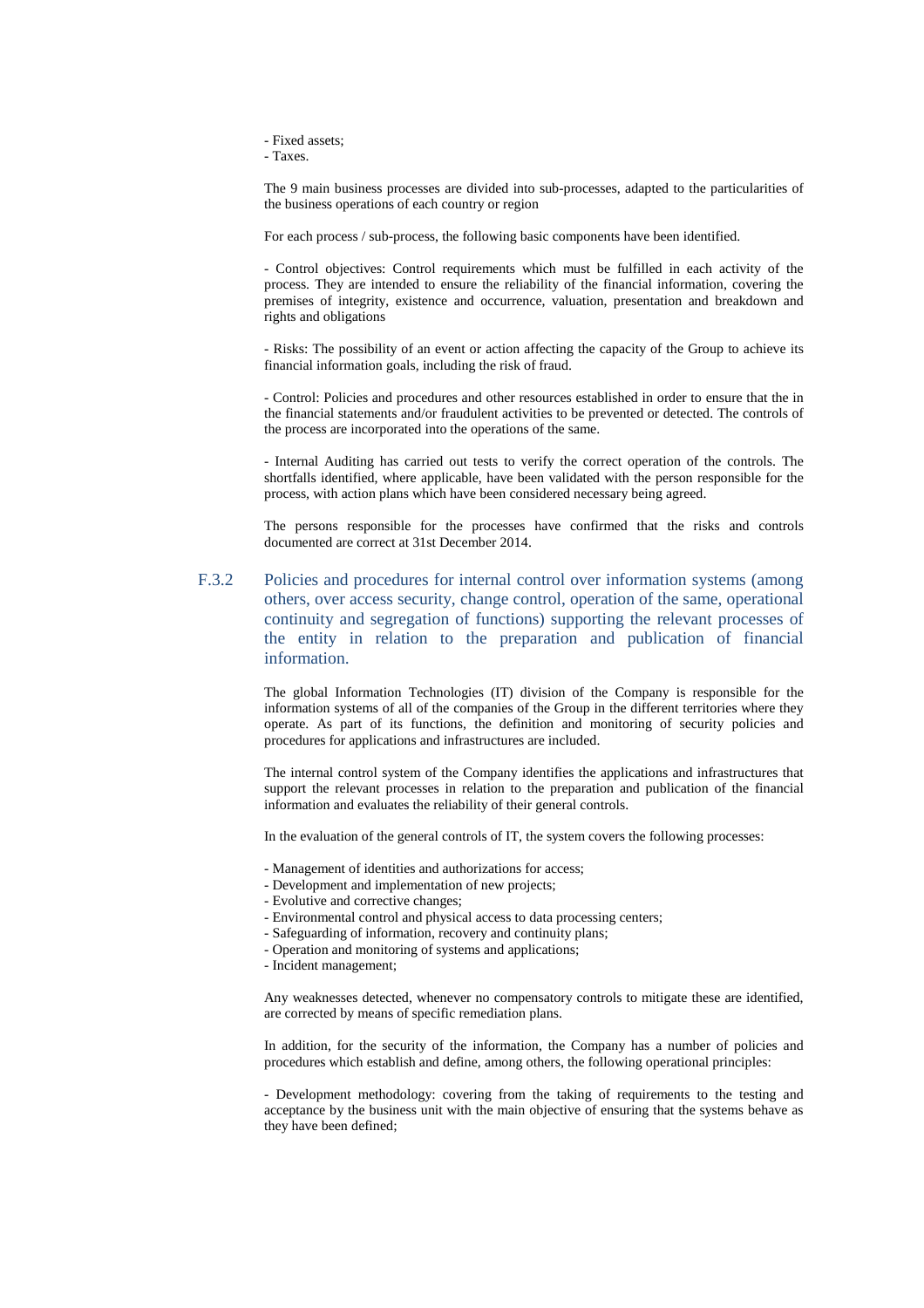- Flows of review and approval of the specifications and documentation on the design of applications, changes to programs and systems, as well as the assignment of points of access to the information;

- Monitoring of the availability of systems and applications as well as the integrity of the data exchanged between the relevant applications;

- Segregation of functions based on an incompatibility matrix, supervised by the persons responsible for the different business processes;

- Recovery plan in a secondary location for the relevant systems;
- Policy on the use of the information systems.

The management of the information security and associated technological assets, as well as the responsibility, in the environment of IT processes, for compliance with regulations and the maintenance of the privacy of the data of clients, employees and donors is a responsibility of the following authorities:

- IT Security Committee: It regularly analyses the different reports on risks, incidents and regulatory changes and proposes the action plans which it considers appropriate in order to protect the information assets and to reach and maintain the desired level of security;

- IT Risk Management Function: Depending directly on the IT Director, its main mission is to analyze the risks of the different processes, systems and applications and maintain them at levels accepted by the Company, developing and coordinating the implementation of controls, where applicable;

- IT Security Function: It defines the policies, manages vulnerabilities and coordinates the implementation of the security program in IT infrastructures.

F.3.3 Policies and procedures of internal control intended to oversee the management of activities sub-contracted to third parties, as well as those aspects of evaluation, calculation or valuation entrusted to independent experts, which may have a material impact on the financial statements.

> The Company demands providers of the main services to present an independent report on their internal control structure in accordance with Public Company Accounting Oversight (PCAOB) standard SSAE16 and/or carries out tests on the same directly in order to verify the correct operation of controls, especially those which affect the internal control of the Company itself.

> When the Company uses the services of an independent expert, it verifies its competence and technical and legal capacity. Skilled personnel of the Company review these reports in order to validate the reasonability of their conclusions.

#### F4 Information and communication

Inform, stating their main characteristics, if you have at least the following:

F.4.1 A specific function in charge of defining, keeping account policies (accounting policies area or department) up-to-date and resolving any queries or conflicts derived from the interpretation thereof, maintaining fluent communication with the persons responsible for the operations in the organization, as well as an up-to-date manual of accounting policies communicated to the units via which the entity operates.

> In the Finance Department there is a unit, named Accounting Policies & Internal Control, the functions of which, among others, include the following:

- To define and maintain the accounting policies of the Group up-to-date;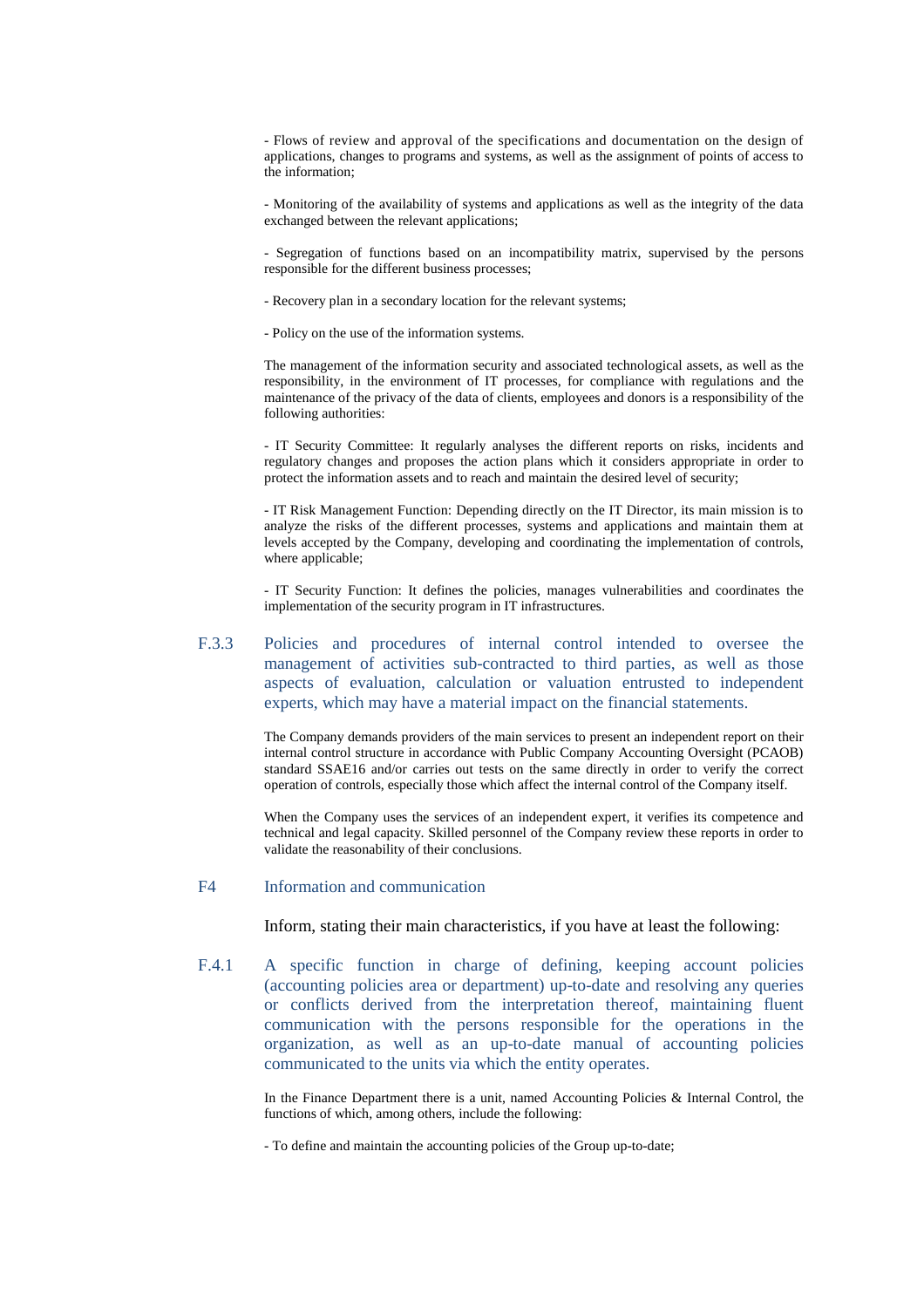- To analyze particular transactions carried out or planned in order to determine their appropriate accounting treatment;

- To analyze the impact of regulatory accounting changes on the financial statements of the Group;

- To solve any queries on the application of the accounting policies of the Group.

The accounting policies of the Group, based on information financial information standards, are included in a manual ("Finance Manual"), which is kept permanently up-to-date and is available for all employees via the Intranet of the Company.

# F.4.2 Mechanisms to capture and prepare financial information with uniform formats, applicable to and used by all of the units of the entity or of the group, which support the main financial statements and the notes, as well as the information set down in detail on the SCIIP.

All of the companies of the Group report their individual financial statements and the notes or breakdowns necessary for the preparation of the consolidated annual accounts to the Consolidation and Reporting Unit, integrated within the Finance Department.

The information is captured in uniform formats in a computing tool (BI) which uses one single accounting plan. The loading of the information into the mentioned centralized tool is automatic, from the SAP-FI tool of the Company (transactional, implemented in the majority of the subsidiary companies), or manual for those companies in which the system has not been implemented.

The SCIIF is supported on a single computing system, administered by Accounting Policies  $\&$ Internal Control and accessible for all persons responsible for the business processes documented and Internal Auditing.

### F.5 Supervision of the operation of the system

Inform, stating their main characteristics, at least the following:

F.5.1 The SCIIF supervisory activities carried out by the Audit Committee, as well as if the entity has an internal audit function which may, among its competences, have that of supporting the committee in its task of supervising the internal control system, including the SCIIF. Furthermore, information is to be provided on the scope of the SCIIF carried out in the financial year and on the procedure by means of which the person responsible for executing the evaluation communicates its results, whether the entity has an action plan detailing any possible corrective measures, and if the impact of these on the financial information has been considered.

> The Audit Committee is regularly informed of the internal evaluation of the SCIIF, described in section F3.1. of this report. Specifically, the Internal Audit function informs on the scope of the evaluation, the level of progress, and, where applicable, on any shortfalls detected, on their impact on the financial information and on the action plans established. It also identifies and communicates, where applicable, any fraud involving agents or employees.

> At 31st December 2014, no material weaknesses in the review performed on the internal control system have been identified.

> In accordance with the foregoing, the management of the Company understands that the internal financial information control model is effective at 31st December 2014.

F.5.2 If it has a procedure for discussion by means of which the accounting auditor (in accordance with that established in the Auditing Technical Standards), the internal audit function and other experts, may be able to communicate to the senior management and to the Audit Committee or managers of the entity any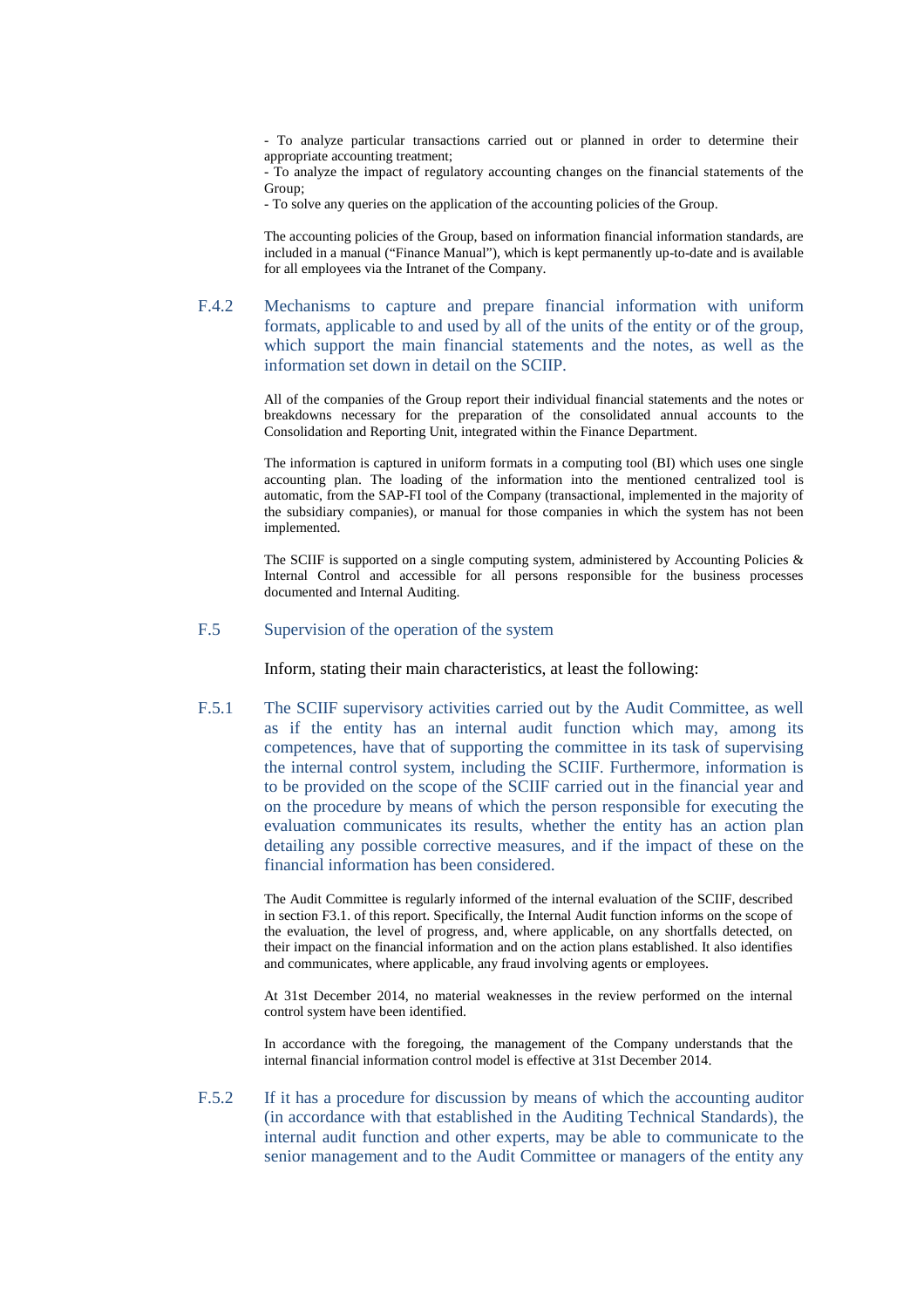significant weaknesses in internal control identified during the processes of review of the annual accounts or any others with which they may have been entrusted. In addition, it is to inform on whether it has an action plan to endeavour to correct or mitigate any weaknesses observed.

The Internal Audit function communicates to the senior management and to the Audit Committee any significant shortfalls in internal control identified in its reviews, as well as the action plans established for the mitigation of the same.

The accounting auditor of the Group has direct access to the senior management and to the Audit Committee, holding regular meetings both in order to obtain the information necessary to perform its work and to communicate any weaknesses in internal control detected.

In turn, the accounts auditor presents a report to the Audit Committee annually in which it sets down in detail any shortfalls in internal control detected during the performance of its work.

F.6 Other relevant information

Nothing to be highlighted.

F.7 External auditor's report

Report on:

F.7.1 If the SCIIF information sent to the markets has been subjected to review by the external auditor, in which case the entity must include the corresponding report as an Annex. If it has not, information must be provided on the reasons for this.

> The Company has not requested a report from the external auditor reviewing the SCIIF information described in this report given that, with this being subject to the Sarbanes-Oxley Act, the external auditor shall issue the corresponding report on the effectiveness of the internal financial information control system, which shall be deposited together with the annual financial information in the SEC and published in the corporate web of the Company.

# **G. DEGREE TO WHICH CORPORATE GOVERNANCE RECOMMENDATIONS ARE FOLLOWED**

State the extent to which the Company follows the recommendations of the Unified Good Governance Code.

If any of these recommendations are not complied with, or are complied with partially, give a detailed explanation of the reasons in order for the shareholders, investors and the market in general to have sufficient information in order to value the actions of the company. Explanations of a general nature shall not be acceptable.

1. The Corporate Articles of listed companies should not place any upper limit on the number of votes that can be cast by a single shareholder, or impose other restrictions hindering the control of the Company by means of purchasing its shares on the market.

See sections: A.10, B.1, B.2, C.1.23 and C.1.2

Complied with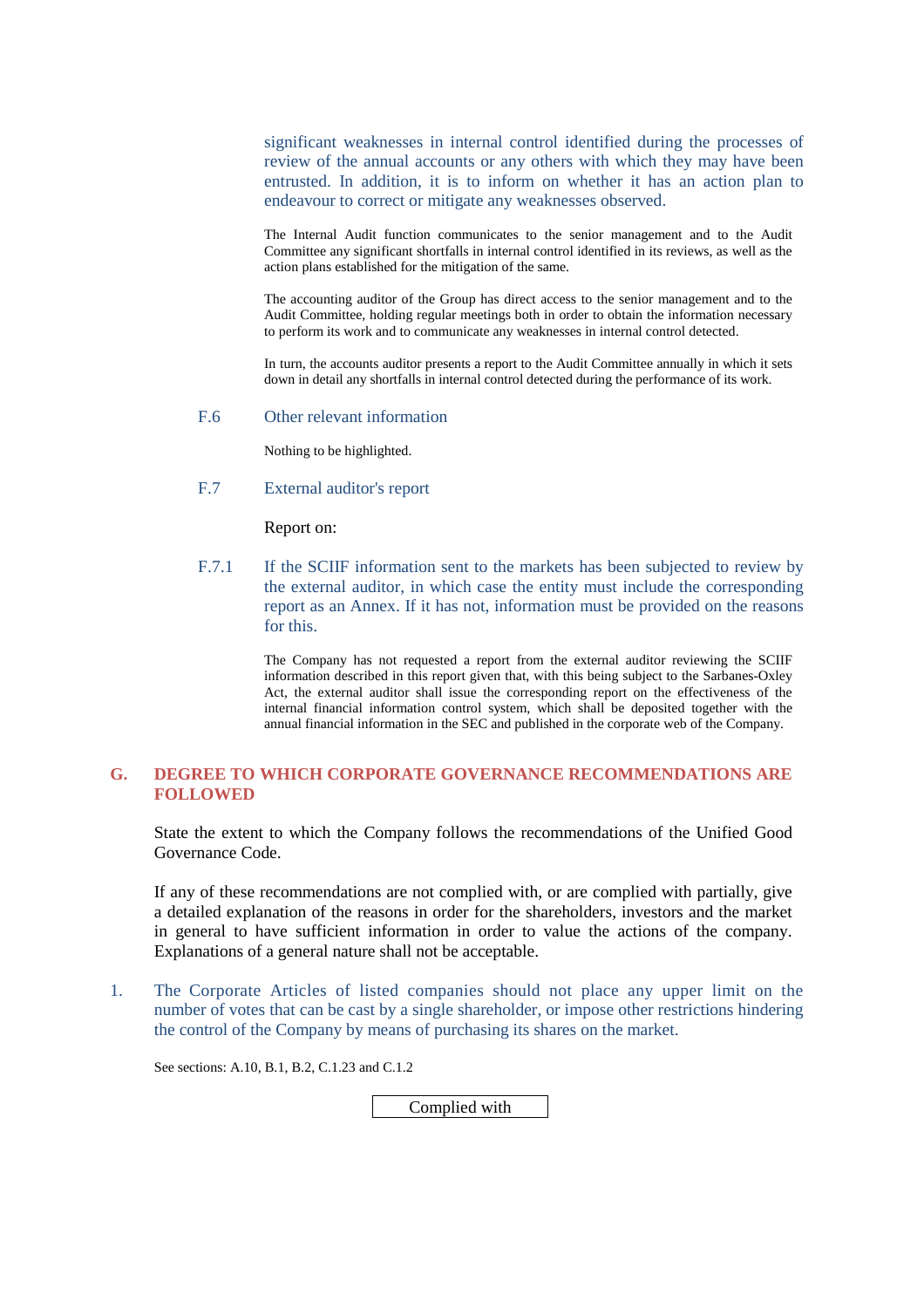- 2. When a dominant and a subsidiary Company are stock market-listed, both should publicly disclose in detail
	- a) The respective areas of work engaged in and possible business dealings between them, as well as those of the subsidiary Company listed with other Group companies.
	- b) Any mechanisms planned to settle any possible conflicts of interest that might arise.

See sections: D.4 and D.7

Not applicable

- 3. Even when not expressly required under Commercial Law, any operations involving a structural corporate change should be submitted to the General Shareholders' Meeting, for approval, specifically the following ones:
	- **a) Turning the listed companies into holding companies by means of "subsidiarization" or assigning core activities that were previously carried out by the Company itself to subsidiaries, even when the former keeps full ownership over the latter;**
	- **b) The acquisition or disposal of key operating assets that would effectively alter the Company's corporate purpose;**
	- **c) Operations that effectively amount to the liquidation of the Company.**

See section: B.6

Complied with

4. Detailed proposals of the resolutions to be adopted at the General Shareholders' Meeting, including the information stated in recommendation 27, should be made known at the same time as publication of the announcement convening the Meeting.

Complied with

- 5. Separate votes should be held at the General Meeting on materially separate items, in order for shareholders to express their voting preferences separately in each case. This rule should be applied particularly:
	- **a) To the appointment or ratification of Directors, who should be individually voted;**
	- **b) In cases of amendments to the Articles, for each article or group of articles which are materially independent**.

Complied with

6. Companies should allow split votes, so that financial intermediaries acting and legitimated as shareholder nominees on behalf of different clients can issue their votes according to their clients' instructions.

Complied with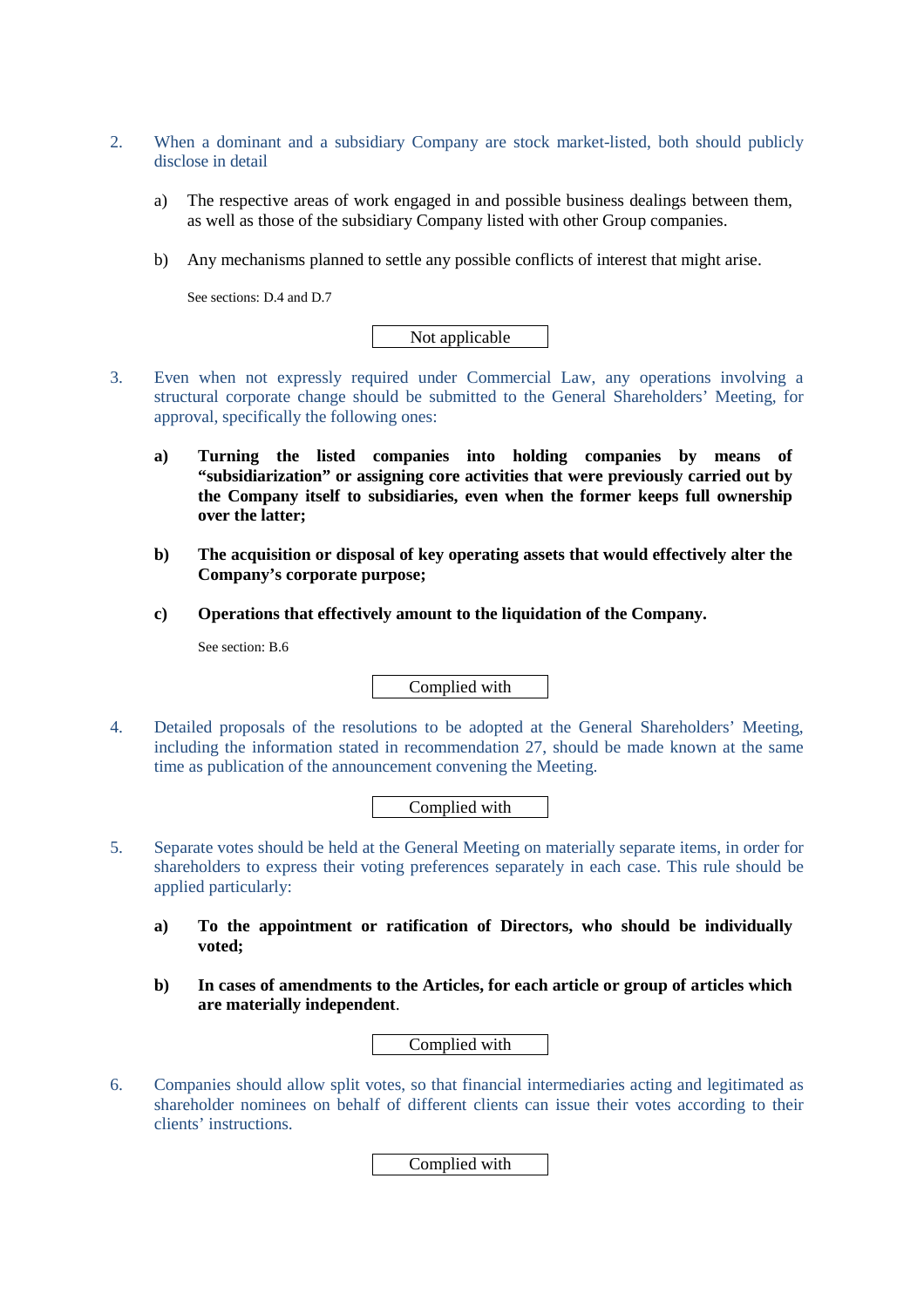7. The Board of Directors should perform its duties with unity of purpose and independent judgment, giving the same treatment to all shareholders. It should be guided by the Company's interest, understood as maximizing its economic value in a sustained fashion.

It should also ensure that the Company abides by laws and regulations in its dealings with stakeholders, fulfils its obligations and contracts in good faith, respects the customs and good practices of the sectors and territories where it does business and upholds any additional social responsibility principles to which it has voluntarily subscribed

# Complied with

- 8. The Board should understand the core of its mission as being to approve the Company's strategy and the organization required to put this into practice, as well as to ensure and oversee that the Management complies with the goals set and respects the Company's interests and corporate purpose. To this end, a plenary session of the Board should reserve the power to approve:
	- **a) The Company's general policies and strategies, and in particular:** 
		- **i) The strategic or business plan, as well as the management targets and annual budget;**
		- **ii) The investments and financing policy;**
		- **iii) The definition of the structure of the Company Group**
		- **iv) The corporate governance policy;**
		- **v) The corporate social responsibility policy;**
		- **vi) The remuneration and performance assessment policy for senior management;**
		- **vii)The risk control and management policy, as well as the regular monitoring of the internal information and control systems;**
		- **viii) The Company's dividends and treasury stock policy and in particular its limits.**

See sections: C.1.14, C.1.16 and E.2

- **b) The following decisions:** 
	- **i) At the proposal of the Company's chief executive, the appointment and possible dismissal of senior management, as well as their compensation clauses.**
	- **ii) The remuneration of directors, and, in the case of executive Directors, any additional remuneration for their executive functions and other conditions that must be met in their contracts.**
	- **iii) Any financial information that the Company must regularly disclose through its status as listed.**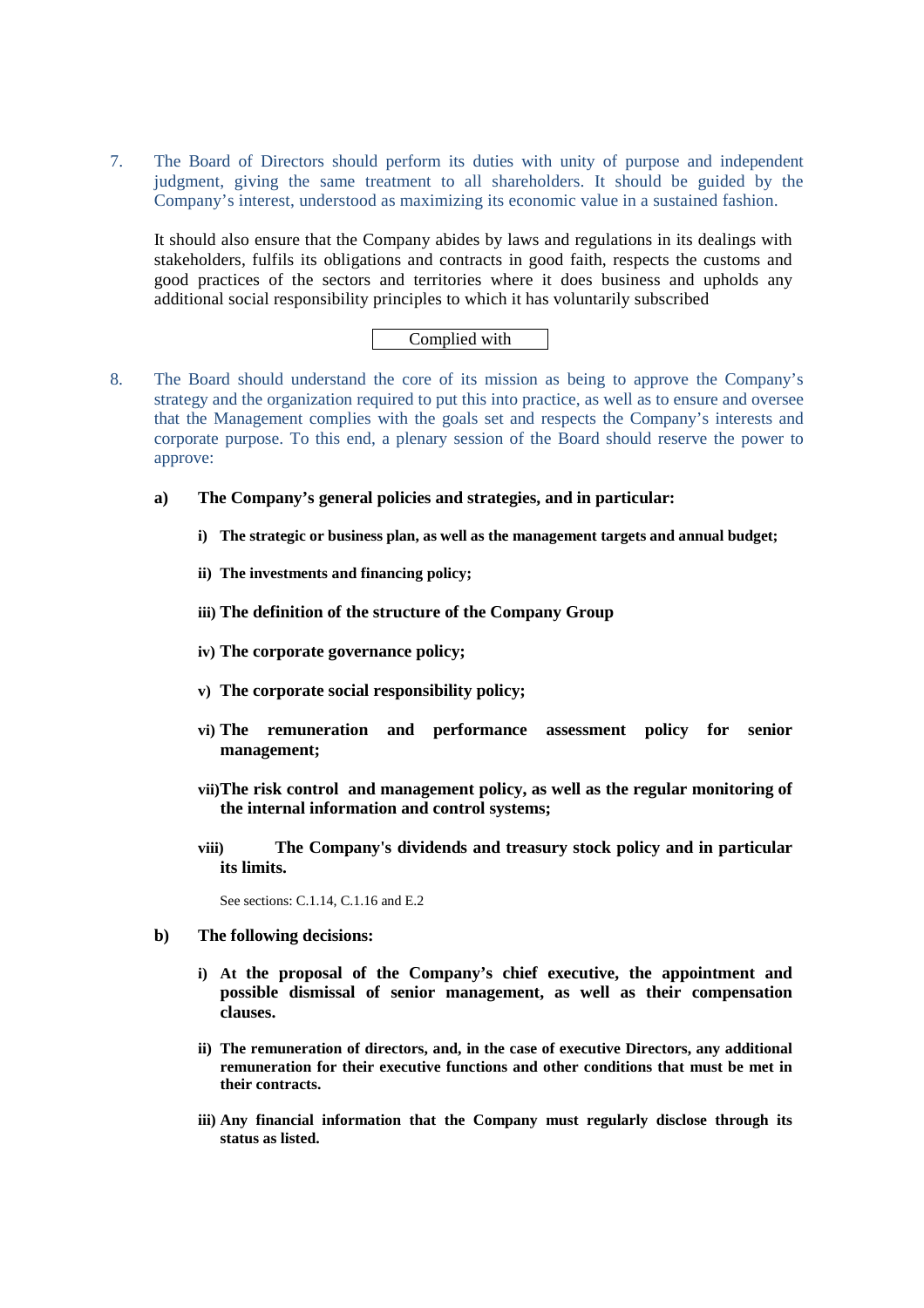- **iv) Investments or operations of all kinds whose large amount or special characteristics mean that these have strategic importance, unless the General Meeting has to approve these.**
- **v) The creation or acquisition of stock in concerns with special purposes or registered in countries or territories considered to be tax havens, as well as any other transactions or operations of a similar nature whose complexity means that they might harm the Group's transparency**

### **c) Operations carried out by the Company with Directors, significant shareholders or those represented on the Board or with other persons linked with them ("related-party transactions").**

This authorization of the Board shall not nevertheless be understood as being required in any related-party operations that simultaneously meet the following three conditions:

1. Ones carried out pursuant to contracts with standard conditions and applied on a large scale to a large number of clients;

2. Performed at prices or rates established on general terms by those supplying the goods or services in question;

3. Of an amount not exceeding 1% of the Company's annual income,

It is advisable for the Board to approve related-party operations only after a favorable report is issued by the Audit Committee or, where applicable, by any other to which the same function had been entrusted, and for the Directors involved, apart from not exercising nor delegating their voting right, to leave the meeting room while the Board discusses and votes on this.

It recommendable for the powers attributed to the Board herein not to be delegated, except for the ones stated in points b) and c), which could be passed by the Delegate Committee for urgent cases, with later ratification by the plenary session of the Board.

See sections: D.1 and D.6

Complied with partially

Article 5 of the Regulations of the Board of Directors does not include either the dividends' policy or that on the Company's treasury stock and, in particular, its limits, in the Company's general policies and strategies. However, although these strategic policies are not included, they are actually approved by the Board of Directors. In any case, the Company intends to amend article 5 of the Regulations of the Board of Directors in order to include such Company's general policies and strategies among the duties of the Board of Directors, pursuant to Act 31/2014, of 3 December, which modifies the Spanish Companies Act for the improvement of corporate governance.

9. The Board should have the right size to ensure effective operation and participation, which makes it advisable for this to comprise no fewer than five and no more than fifteen members.

See section: C.1.2

Complied with

10. The proprietary and independent external directors should constitute a broad majority of the Board, while the number of executive directors should be the minimum required, taking into account the complexity of the corporate Group and the percentage of ownership interests in the Company capital that the executive directors control.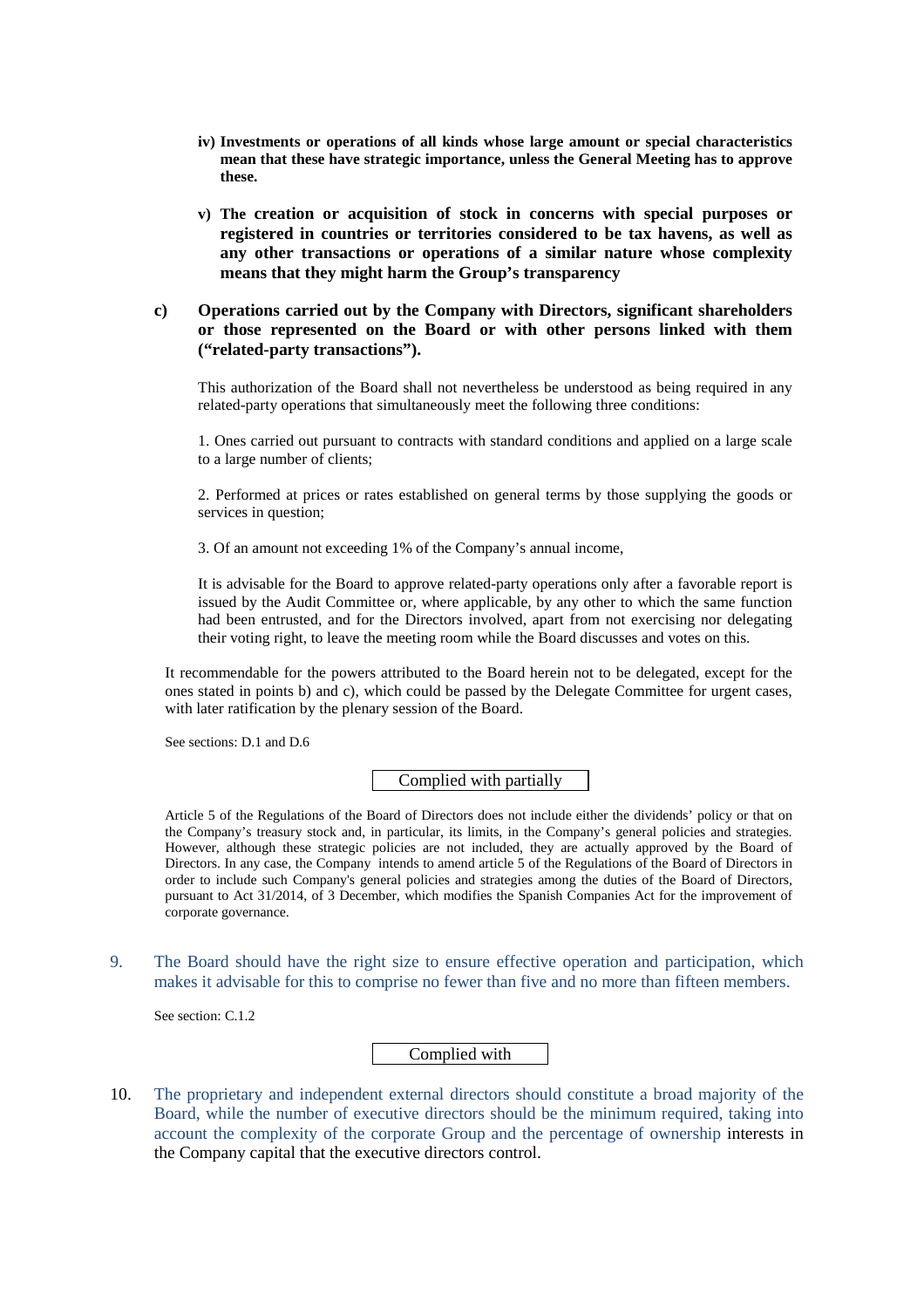See sections: A.3 and C.1.3

### Complied with partially

The Company has incorporated a new independent external director during the tax year closed at 31st December 2014. Therefore, the Board of Directors of the Company consists of 10 external directors (out of which 5 are independent directors, 1 is a proprietary director and  $\hat{4}$  are other external directors) and 3 executive directors. The Company is pleased to note that 2 of the directors included in the category "other external directors" are regarded as independent directors in accordance with NASDAQ regulations, which means that there are 7 independent directors out of 13 directors according to such regulation. However, the Company continues to search for a person or persons who may be suitable to form part of the Board of Directors as independent external directors.

11. Among the external directors, the ratio of proprietary and independent directors should reflect the proportion between the capital of the Company represented by the proprietary directors and the remainder of the capital.

**This strict proportional criterion could be relaxed so that the weight of the proprietary directors is greater than would actually correspond to the total percentage of capital that they represent:** 

**1. In companies with high capitalization in which few or no equity holdings are legally considered significant, but where there are shareholders with stakes of a high absolute value.** 

**2. When these are companies in which there is a plurality of shareholders represented on the Board but with no links between them.** 

See sections: A.2, A.3 and C.1.3

Explain

The Company has 1 proprietary director and 5 independent directors. Since the Company has only 3 executive directors, it is considered that the Company ensures an adequate representation of independent directors; however, the possibility of further independent directors being incorporated in the future is not excluded. Additionally, Brett Ingersoll and Steven Mayer (who, pursuant to Spanish regulations on corporate governance are regarded as "other external directors") are independent directors in accordance with the NASDAQ regulations and, therefore, the number of independent directors has increased to 7 out of a total number of 13 directors.

12. The number of independent directors should represent at least one third of the total number of directors.

See section: C.1.3

# Complied with

13. The status of each Director should be explained by the Board at the General Shareholders' Meeting that is to make or ratify their appointment, and annually be confirmed or where applicable reviewed in the Annual Corporate Governance Report, after being verified by the Nominating Committee. Said report should also explain the reasons why proprietary directors have been appointed at the request of shareholders whose stake is under 5% of the capital. It should state the reasons why, where applicable, they had not entertained formal requests for presence on the Board from shareholders whose stake is equal to or over that of others at whose request proprietary directors had been appointed.

See sections: C.1.3 and C.1.8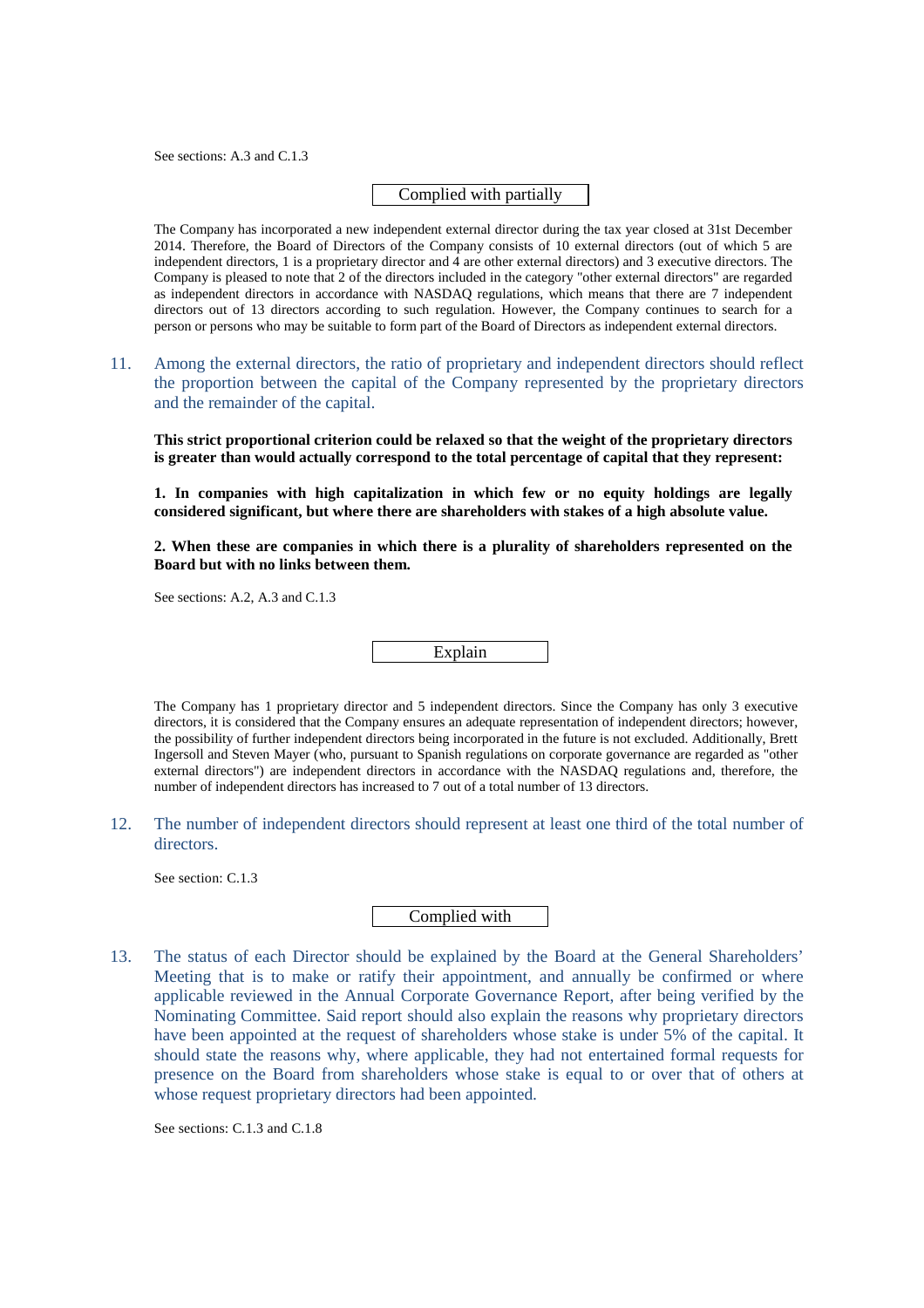Complied with

- 14. When the number of female directors is low or non-existent, the Nominating Committee should take measures, when new vacancies arise, to ensure that:
	- **a) The selection procedures do not involve any implicit bias hindering the selection of female candidates;**
	- **b) The Company is making a conscious effort to seek women meeting the professional profile being sought and includes these among potential candidates.**

See sections: C.1.2, C.1.4, C.1.5, C1.6, C.2.2 and C.2.4

Complied with partially

The Board bases its proposals for appointment of directors strictly on professional qualification criteria (skill, knowledge and experience). In any case, during the financial year closed at 31st December 2014, the Company has appointed a new female director, Ms Maria Elizabeth Salmon, due to which the number of female members on the Board of Directors has increased from 16.67% of the total to 23.08% of the total.

15. The Chairman, as person in charge of proper operation of the Board, shall ensure that Directors are previously given sufficient information, stimulate discussion and active participation of the Directors during Board meetings, safeguarding their right to freely take a stance and express their opinion, and to organize and coordinate with the chairmen of the relevant Commissions the regular evaluation of the Board, as well as, where applicable, that of the Managing Director or chief executive

See sections: C.1.19 and C.1.41

Complied with

16. When the Chairman of the Board is also the Company's chief executive, one of the independent directors should be empowered to request calling Board meetings or including new items on the agenda; to coordinate and reflect the concerns of external directors, and to lead the Board's appraisal of its Chairman.

See section: C.1.22

Complied with

- 17. The Secretary of the Board should take special care to ensure that the Board's actions:
	- **a) Adhere to the spirit and letter of the Laws and their regulations, including the ones issued by regulatory agencies;**
	- **b) Comply with the Corporate Articles and with the regulations of the General Shareholders' Meeting, the Board of Directors and any others which the company may have;**
	- **c) Take into account the recommendations on good governance given in this Unified Code which the Company had accepted.**

In order to safeguard the independence, impartiality and professionalism of the Secretary, his or her appointment and removal should be proposed by the Nominating Committee and approved by the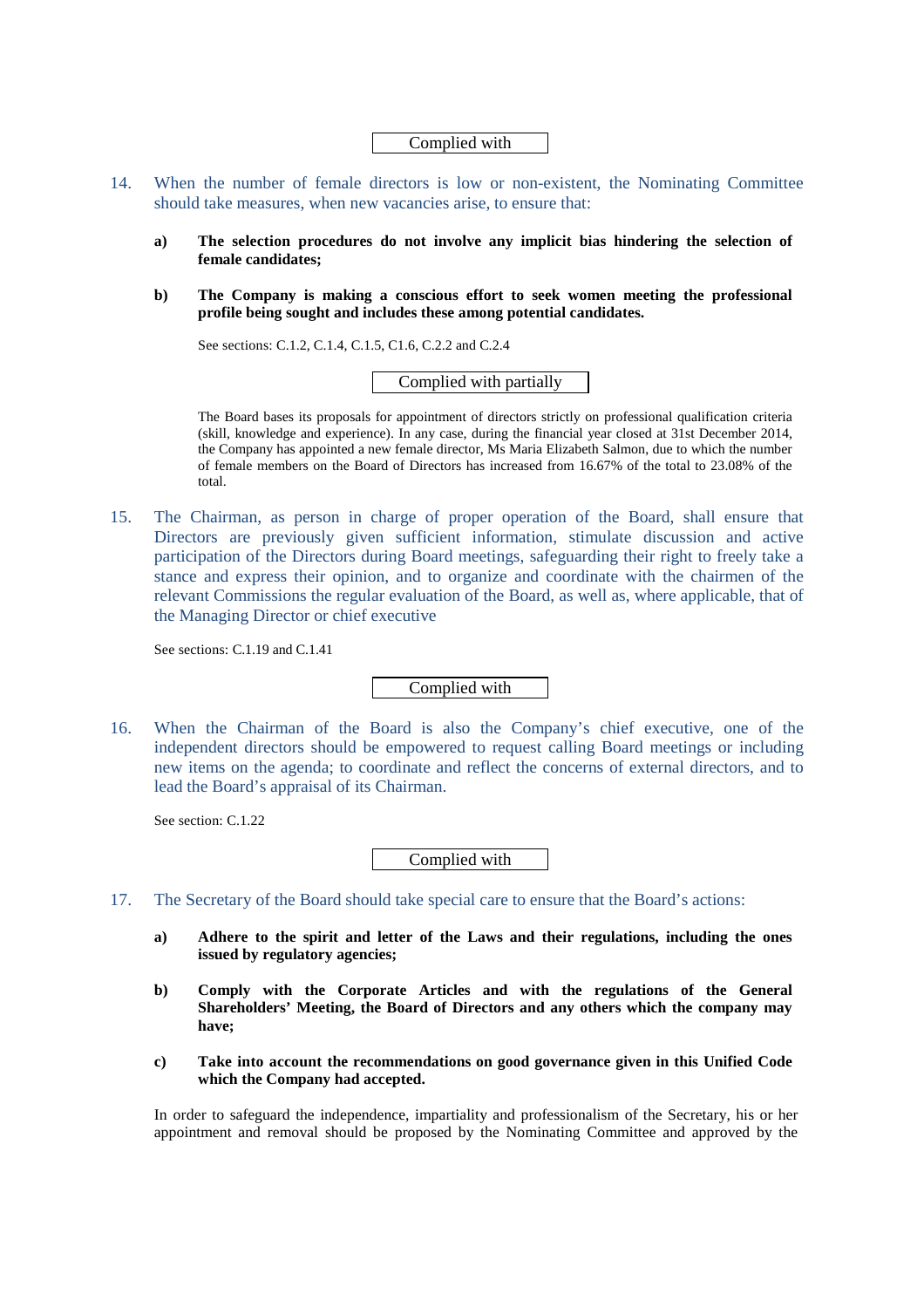Board in a plenary session; the relevant appointment and removal procedure should be stated in the Regulations of the Board.

See section: C.1.34

Complied with

18. The Board should meet with the frequency required to properly perform its functions, in line with the schedule of dates and agendas set at the beginning of the tax year, each Director being able to propose further points on the agenda not previously arranged.

See section: C.1.29

Complied with

19. Absences of directors should be kept down to unavoidable cases and be quantified in the Annual Corporate Governance Report. If their vote needs to be delegated, this should be done with instructions.

See sections: C.1.28, C.1.29 and C.1.30

Complied with

20. When directors or the Secretary express concerns about some proposal or, in the case of directors, about the Company's performance, and such concerns are not resolved at the Board meeting, a record of these should be made in the minutes at the request of the person expressing these.

Complied with

- 21. The Plenary session of the Board should assess once a year:
	- **a) The quality and efficiency of the Board's operation;**
	- **b) Starting from a report submitted by the Nominating Committee, the performance of the Chairman of the Board and chief executive of the Company;**
	- **c) The performance of its Committees, starting from the reports supplied by these.**

See section: C.1.19 and C.1.20

Complied with

22. All the directors should be able to exercise the right to obtain any further information that they may deem fit on matters within the Board's competence. Unless the Corporate Articles or the Regulations of the Board provide otherwise, any such requests should be addressed to the Chairman or the Secretary of the Board.

See section: C.1.41

Complied with

23. All the directors should be entitled to obtain advice required for performance of their functions from the Company. The Company should provide suitable channels for exercising this right, which may, in special circumstances, include external advice at the Company's expense.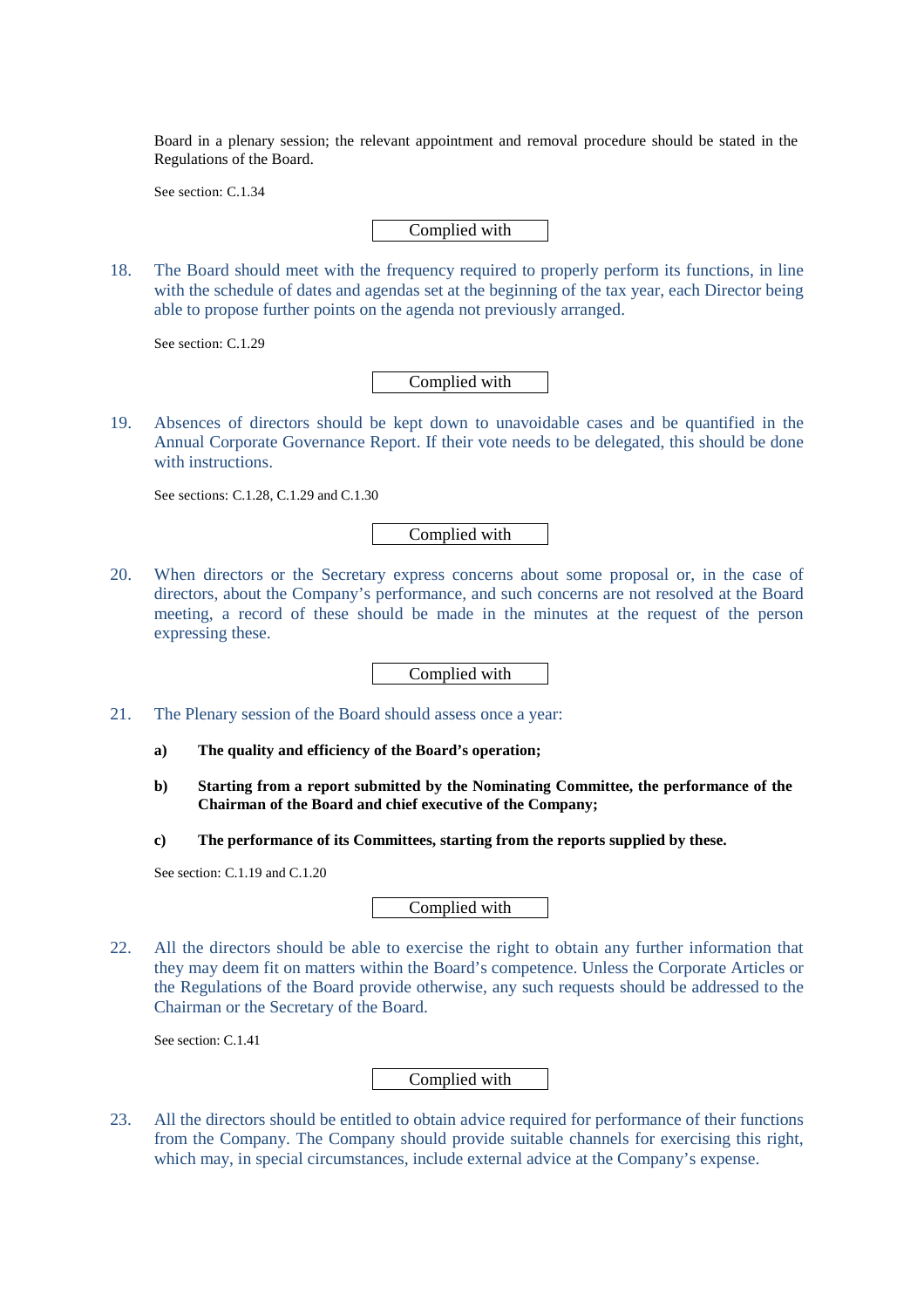See section: C.1.40

### Complied with

24. Companies should set up a guidance program to provide new directors with fast and sufficient knowledge of the Company, as well as its corporate governance rules. Companies should also provide directors with schemes for updating knowledge when circumstances make this advisable.

Complied with

- 25. Companies should require their directors to devote the necessary time and effort to their function to perform this effectively and consequently:
	- **a) The directors should inform the Nominating Committee of any other professional obligations they may have in case these might interfere with the dedication required;**
	- **b) Companies should lay down rules on the number of boards which they Directors may sit on.**

See sections: C.1.12, C.1.13 and C.1.17

Complied with partially

The Company does not establish any rules concerning the number of boards its directors may be part of. This is because the Nominating and Remuneration Committee and the Board of Directors have already taken into account the director's abilities and availability to perform their obligations effectively at the time of proposing a new appointment or re-election.

- 26. The proposal for the appointment or re-election of directors which the Board submits to the General Shareholders' Meeting, as well as any provisional appointments by the cooptation method should be approved by the Board as follows:
	- **a) At the proposal of the Nominating Committee, in the case of independent directors;**
	- **b) Subject to a report from the Nominating Committee in all other cases of directors.**

See section: C.1.3

Complied with

- 27. Companies should publish the following details about their directors on their web page, and keep this information updated:
	- **a) Professional and biographical profile;**
	- **b) Other Boards of Directors to which they belong, whether these are of listed companies or not;**
	- **c) A statement of the director's classification and, in the case of proprietary directors;**
	- **d) Date of their first and any subsequent appointments as a Company director, and**
	- **e) Shares held in the Company and any options over these belonging to them.**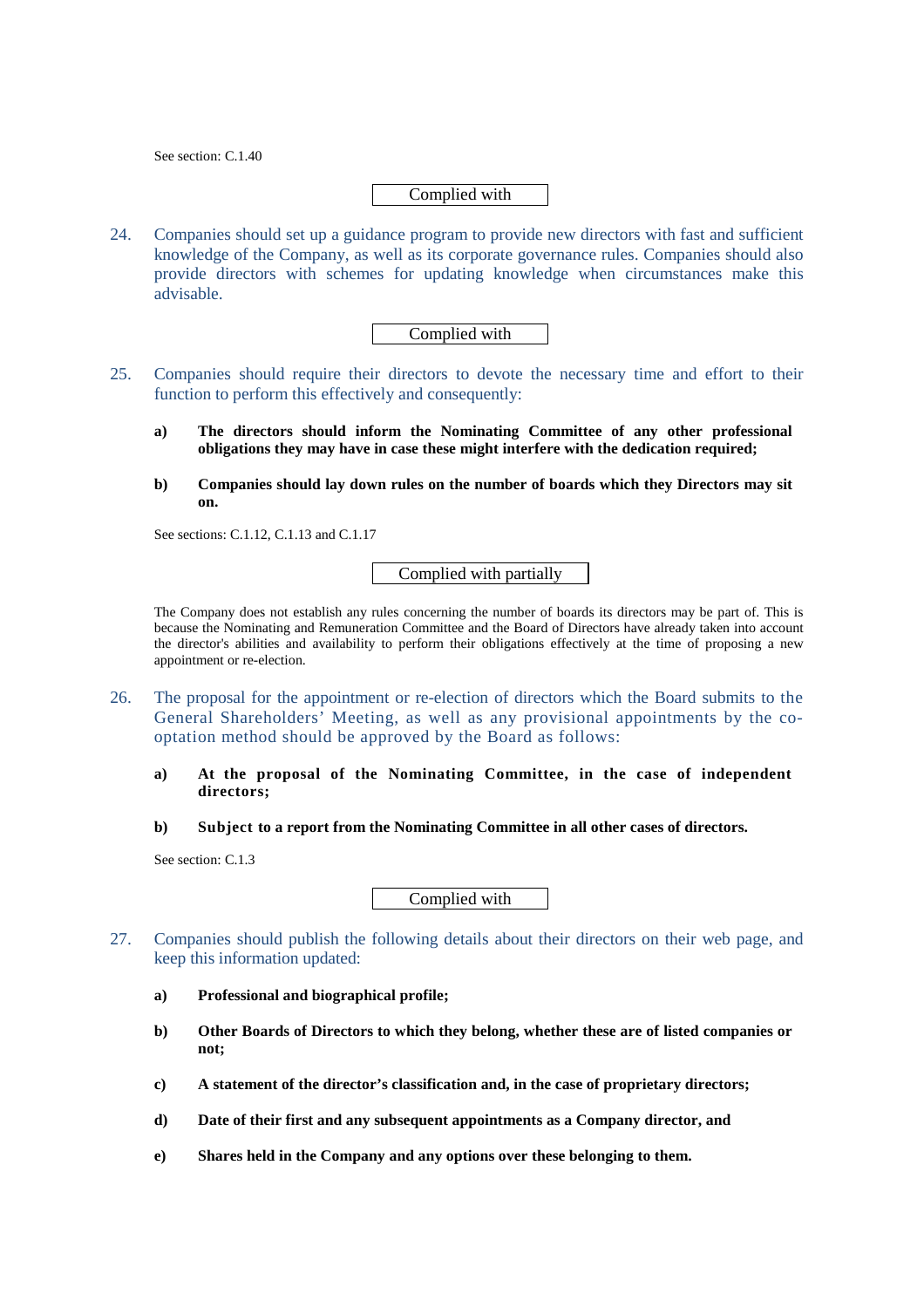Complied with

28. Proprietary directors should resign when the shareholders that they represent sell their entire ownership interest. They should also do so, in the proportional amount, when any such shareholder reduces their stake to a level which requires a reduction in the number of their proprietary directors.

See sections: A.2, A.3 and C.1.2

Complied with

29. The Board of Directors should not propose the removal of any independent Directors before the expiry of the term of office for which they were statutorily appointed, except when the Board considers there is just cause for this after a report has been issued by the Nominating Committee. There will specifically be presumed to be just grounds when the Director had breached the duties imposed by his or her post or comes under any of the circumstances which may lead to him or her losing the condition of independent, in accordance with that established in Order ECC/461/2013.

**The removal of independent directors may also be proposed as a result of a public takeover bid, merger or similar corporate operations entailing a change in the Company's capital structure, when any such changes in the structure of the Board are brought about by the proportionality criterion stated in Recommendation 11.** 

See sections: C.1.2, C.1.9, C.1.19 and C.1.27

Complied with

30. Companies should establish rules obliging directors to inform and, where applicable, resign in any cases which may threaten the creditworthiness and reputation of the Company and specifically be obliged to inform the Board of any criminal cases in which they are charged as well as the progress of any later hearings.

**Should a director have charges brought against him or her or when a judge's order for a hearing to commence is issued for any of the offenses listed in article 213 of the Spanish Limited Companies Law, the Board shall examine the case as soon as possible and, in view of the specific circumstances, decide whether it is appropriate or not for the Director to continue serving in his or her post. The Board shall describe all these circumstances with proper reasoning in the Annual Corporate Governance Report.** 

See sections: C.1.42 and C.1.43

Complied with

31. All the directors should clearly express their opposition when they consider that a proposal submitted for the Board's approval may go against corporate interests. This should also be done, particularly by independent and other Directors who are not affected by the potential conflict of interest, when these are decisions which might harm the shareholders not represented on the Board.

**When the Board adopts significant or repeated resolutions on which the director had expressed serious reservations, the latter should come to the relevant conclusions and, if he or she opted for resigning, should explain the reasons in the letter referred to in the next recommendation.**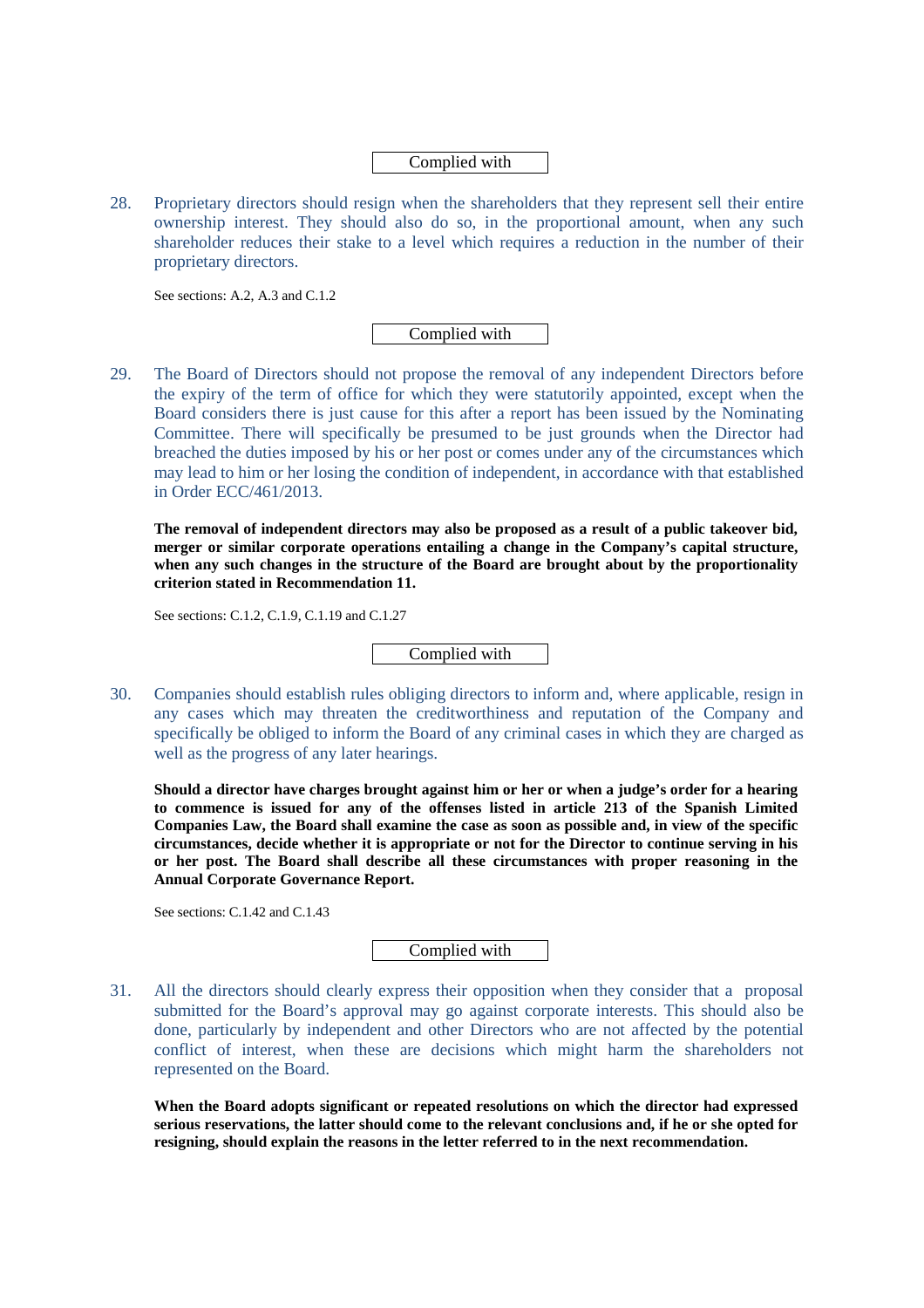**This recommendation also covers the Secretary of the Board, whether or not this person is a director.** 

Complied with

32. When a director gives up his/her post prior to the end of his/her term of office, either through resignation or for other reasons, the reasons for this should be explained in a letter sent to all the members of the Board. The grounds for the removal should be stated in the Annual Corporate Governance Report, irrespective of whether such removal is classified as a significant event.

See section: C.1.9

Not applicable

33. Remuneration involving the delivery of shares in the Company or Group companies, stock options or other share-based instruments, variable remuneration linked to the Company's performance or benefit schemes should be restricted to executive directors.

**The delivery of shares shall not be covered by this recommendation, when Directors are obliged to keep these until the end of their term of office.** 

Not applicable

34. External directors' remuneration should be as required to compensate them for the dedication, skills and responsibilities entailed by the post, but not so high as to compromise their independence.

Complied with

35. Any remuneration linked with the Company's earnings should be subject to deductions calculated for any qualifications stated in the external auditors' report.

### Complied with

36. In the case of variable remuneration, the remuneration policies should include limits and technical safeguards required to ensure that these reflect the professional performance of their beneficiaries and not stem simply from the general development of the markets or of the Company's sector or other similar circumstances.

Complied with

37. When there is a Delegate or Executive Committee (hereinafter known as "Delegate Committee"), the participation structure of the different types of directors should be similar to that of the Board itself and its secretary should be the Secretary of the Board.

See sections: C.2.1 and C.2.6

Not applicable

38. The Board should be kept fully informed at all times of the business done and the decisions taken by the Delegate Committee and all the members of the Board should receive a copy of the minutes of the Delegate Committee's sessions.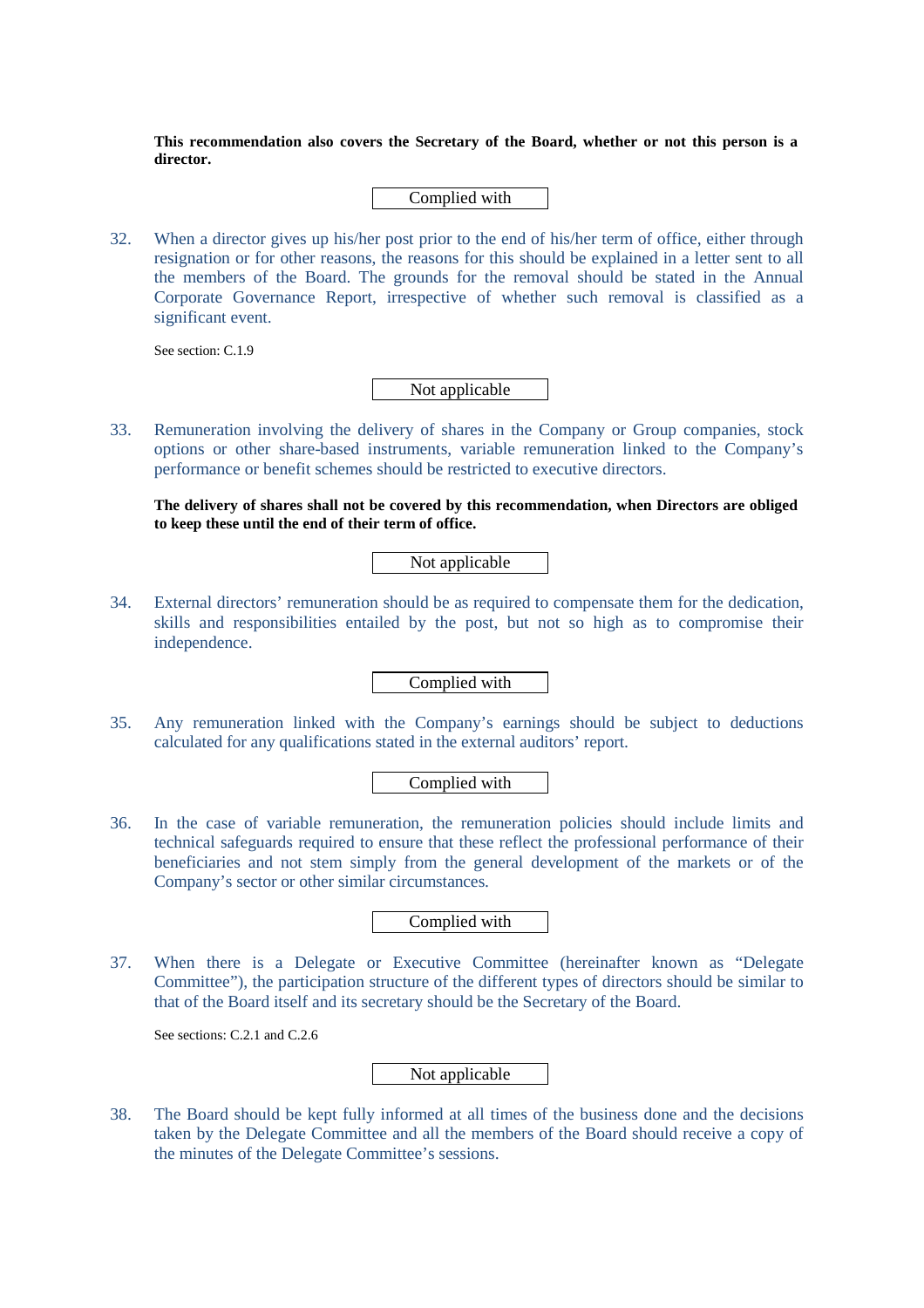### Not applicable

39. As well as the Audit Committee required pursuant to the Securities Market Law, the Board of Directors should form from its members a Committee or two separate Committees for Nominations and Remunerations.

**The rules governing the composition and operation of the Audit Committee and the Nominating and Remunerations Committee or committees should be stated in the Regulations of the Board, and include the following:** 

- **a) The Board should appoint the members of these committees with regard to the knowledge, skills and experience of the directors and the purpose of each Committee; it should discuss their proposals and reports and be responsible for answering for their activity and the work done at the first plenary session of the Board following their meetings;**
- **b) These committees should be formed exclusively of external directors, with a minimum of three. The above is understood not to affect the attendance of executive directors or senior management, when this is expressly agreed by the members of the committee.**
- **c) The chairpersons of such committees should be independent directors;**
- **d) They may seek external advice when this is felt to be necessary for performance of their duties;**
- **e) Minutes of each meeting should be drawn up, a copy of which should be sent to all members of the Board.**

See sections C.2.1 and C.2.4

Complied with

40. Supervision of compliance with internal codes of conduct and corporate governance rules should be performed by the Audit Committee, the Nominating Committee or, as the case may be, separate Compliance or Corporate Governance Committees.

See sections C.2.3 and C.2.4

Complied with

41. Members of the Audit Committee, and in particular its chairman, should be appointed with regard to their knowledge and experience in accounting, auditing and risk management.

Complied with

42. Listed companies have an internal audit function, under the supervision of the Audit Committee, to ensure proper operation of the information and internal control systems.

See section C.2.3

Complied with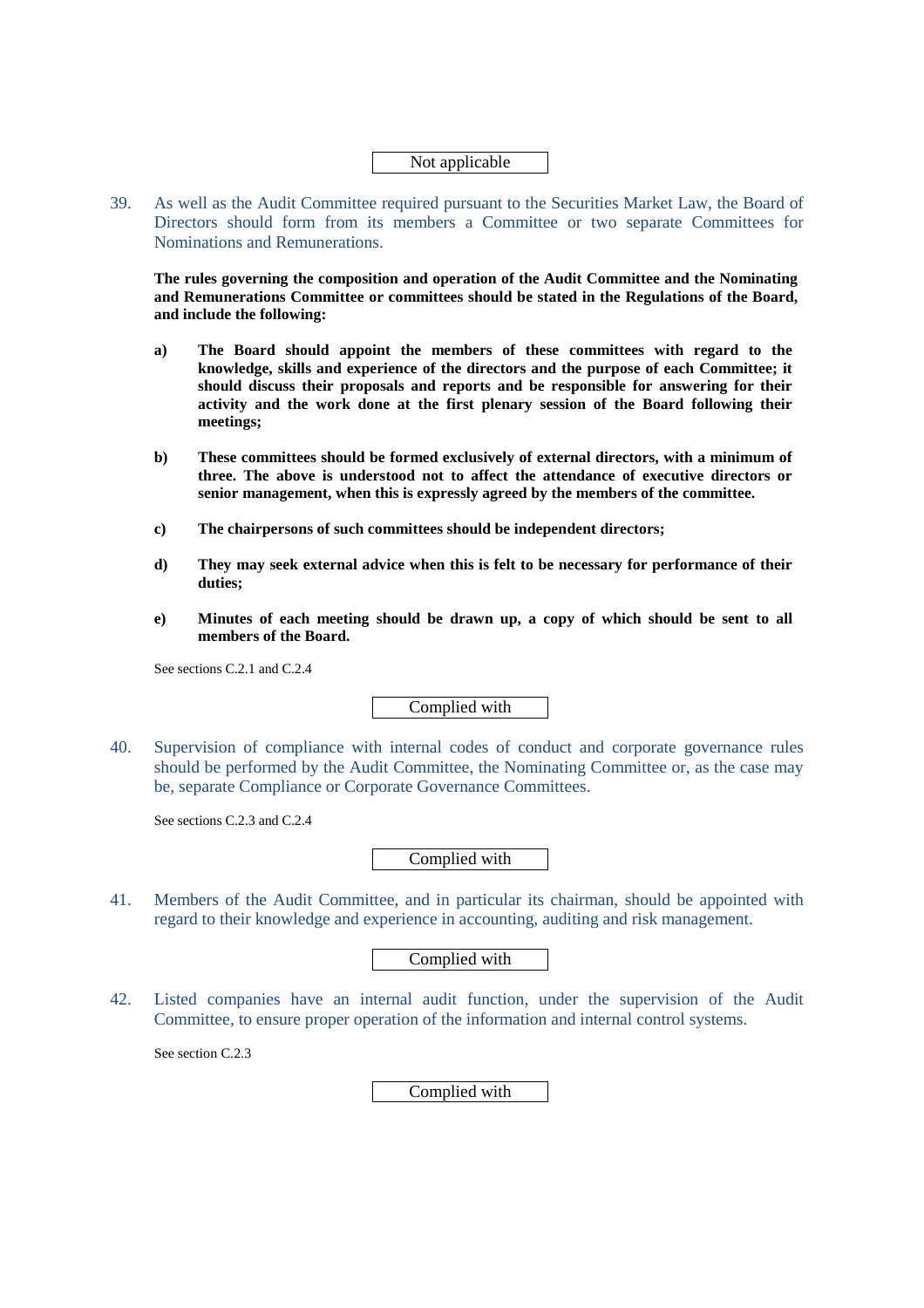43. The person in charge of the internal audit function should submit an annual work program to the Audit Committee, report to it directly on any incidents arising during its implementation, and submit an activities report at the end of each year.

#### Complied with

- 44. The control and risk management policy should specify at least:
	- **a) The different types of risk (operational, technological, financial, legal, reputation...) which the Company is exposed to, including contingent liabilities and other off-balance sheet risks among the financial or economic risks;**
	- **b) Determination of the risk level that the Company sees as acceptable;**
	- **c) Measures intended to mitigate the impact of risks identified, should these materialize;**
	- **d) The internal information and control systems to be used to control and manage the above risks, including contingent liabilities and off-balance sheet risks.**

See section: E

Complied with

#### 45. The Audit Committee's functions should be:

### **1. In respect of internal control and reporting systems:**

- **a) To ensure that the main risks identified as a consequence of the supervision of the efficacy of the internal control of the company and internal auditing, where applicable, are managed and made known appropriately.**
- **b) To ensure the independence and efficiency of the internal audit function; proposing the selection, appointment, re-election and removal of the head of the internal audit service; proposing the budget for such service; receiving regular information on its activities; and checking that the senior management takes the conclusions and recommendations of its reports into account.**
- **c) To establish and oversee a mechanism that enables employees to communicate confidentially and where considered appropriate, anonymously – any possible important irregularities that they may observe in the Company, particularly those of financial and accounting nature.**

**2. As regards the external auditor:** 

- **a) To regularly receive information from the external auditor on the auditing plan and the results of its implementation and to make sure that the senior management is acting on its recommendations.**
- **b) To ensure the independence of the external auditor, and for this purpose:** 
	- **i) For the Company to inform the CNMV (Spanish Stock Exchange Commission), as a relevant fact, of the change of auditor and to adjoin a declaration on the possible existence of disagreements with the outgoing auditor, and if there were any, of their content.**
	- **ii) In the event of the external auditor resigning, to examine the circumstances which had given rise to this.**

See sections: C.1.36, C.2.3, C.2.4 and E.2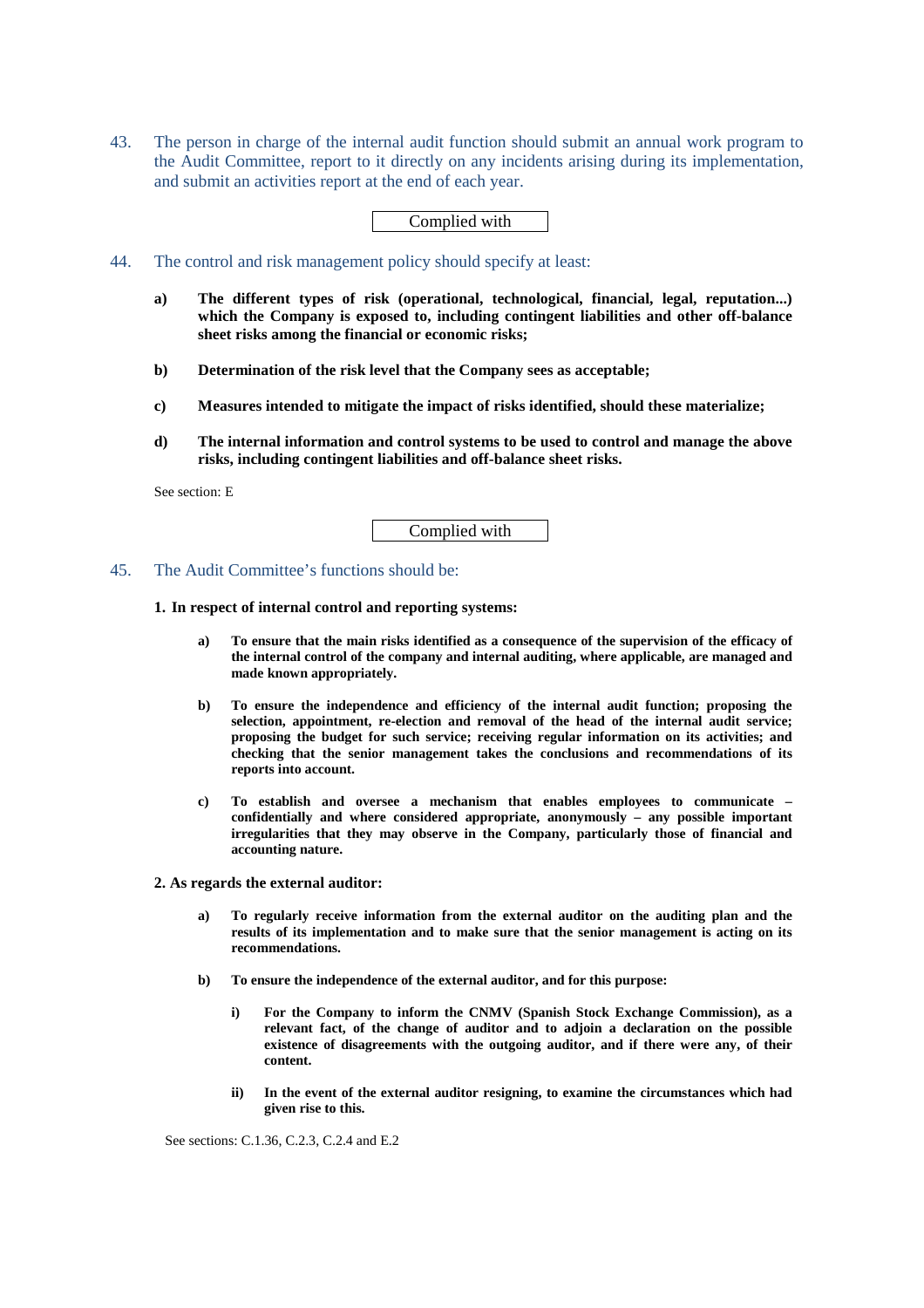### Complied with

46. The Audit Committee may order any employee or executive of the Company to appear before them and even do so without the presence of any other executive.

### Complied with

- 47. The Audit Committee shall inform the Board, prior to the latter's adopting the relevant decisions, on the following matters indicated in Recommendation 8.
	- **a) Any financial information that the Company must regularly disclose through its status as listed. The Committee must ensure that the interim accounts are drawn up with the same accounting criteria as the annual statements and may ask the external auditor to perform a limited review for this purpose.**
	- **b) The creation or acquisition of stock in concerns with special purposes or registered in countries or territories considered to be tax havens, as well as any other transactions or operations of a similar nature whose complexity means that they might harm the Group's transparency.**
	- **c) Related-party operations, unless this preliminary reporting function had been assigned to another supervision and control Committee.**

See sections: C.2.3 and C.2.4

Complied with

48. The Board of Directors should attempt to submit the annual accounts to the General Shareholders' Meeting with no reservations or qualifications in the auditing report and in exceptional cases of any of these existing, both the Chairman of the Audit Committee and the auditors should clearly explain to the shareholders the content and scope of said reservations or qualifications.

See section: C.1.38

Complied with

49. Most of the members of the Nominating Committee, or Nominating and Remuneration Committee if these were a single body, should be independent directors.

See section: C.2.1

Complied with

- 50. The Nominating Committee should have the following functions in addition to the ones stated in earlier recommendations:
	- **a) Evaluating the skills, knowledge and experience necessary on the Board and defining, as a result, the functions and abilities necessary for the candidates to fill each vacancy, and assess the time and dedication required for them to perform their duties properly.**
	- **b) Examining or organizing, as it may deem appropriate, the succession of the Chairman and chief executive, making recommendations where applicable to the Board so the succession takes place in a well-organized and orderly manner.**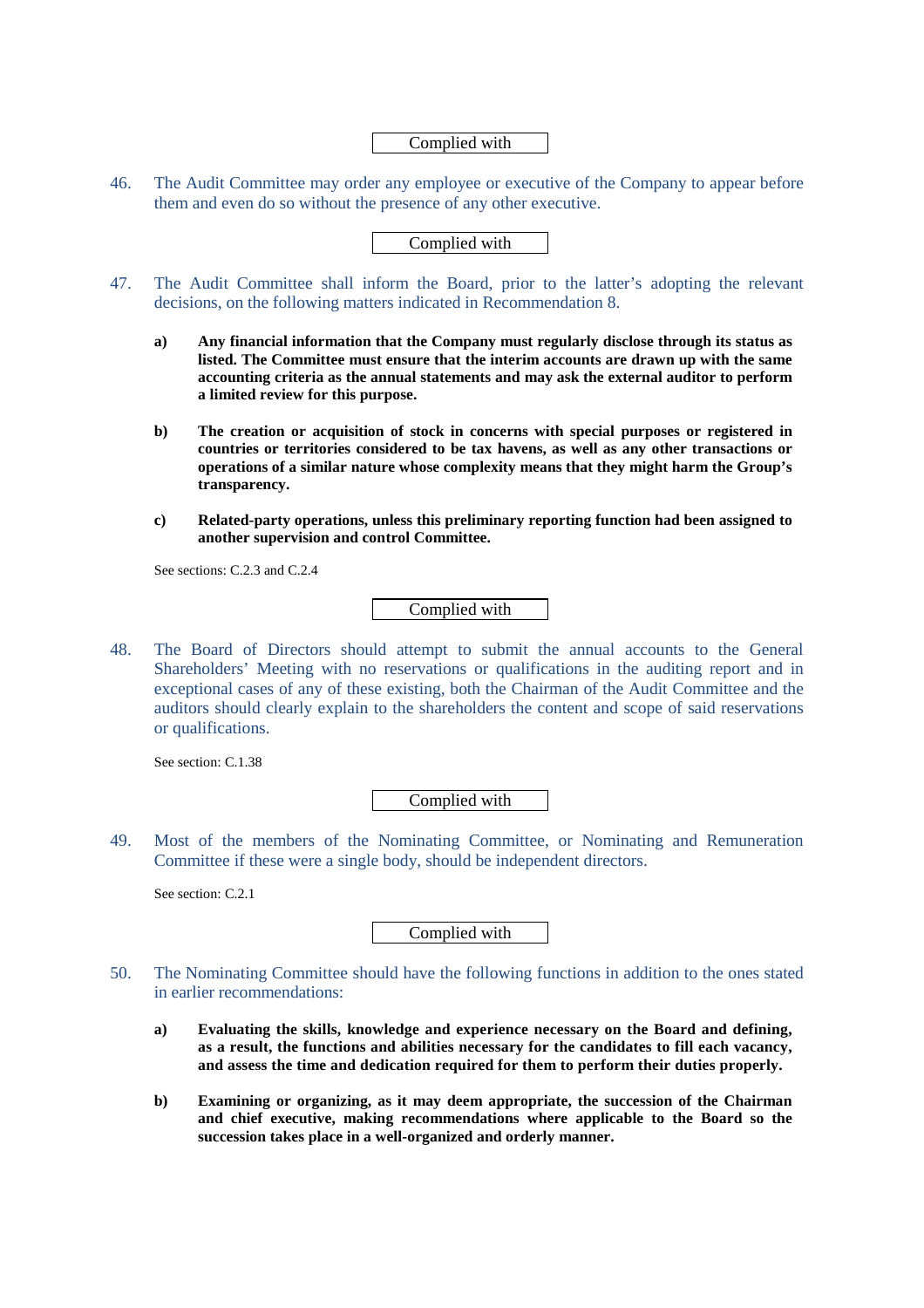- **c) Reporting on the appointments and removals of senior management that the chief executive proposes to the Board.**
- **d) Reporting to the Board on any gender diversity issues as indicated in Recommendation 14 of this Code.**

See section: C.2.4

Complied with partially

As per paragraph d) above, the Board bases its proposals for appointment of directors strictly on professional qualification criteria (skill, knowledge and experience). In any case and since the last two new directors to joint the Board of Directors of the Company have been female directors; Ms. Belén Villalonga Morenes and Ms. Marla Elizabeth Salmon, it is clear that a major effort is being made to deal with this issue. In fact, recommendation number 14 of the Unified Code of Good Governance encourages companies to seek female directors to fill directorship vacancies. In this regard, Grifols has gone even further and has increased the number of members of the Board of Directors in two directors, specifically, two female directors. In any event, the Company intends to include as a new function of the Nominating and Remuneration Committee, through an amendment to the Regulations of the Board of Directors, the capacity to propose the appointment of independent directors by co-option to the Board so that it is submitted to the General Meeting, as well as the proposals for the re-election and removal of such directors by the General Meeting, in accordance with the provisions of article 529 *quindicies* of Act 31/2014, of 3 December, which modifies the Spanish Companies Act for the improvement of corporate governance.

51. The Nominating Committee should consult with the chairman and the chief executive of the Company, especially on matters concerning executive directors.

**Any director may ask the Nominating Committee to take into consideration potential candidates to fill directorship vacancies, in case it considers these appropriate** 

### Complied with

- 52. The Remuneration Committee should have the following functions apart from the ones indicated in the previous recommendations:
	- **a) Proposing to the Board of Directors:** 
		- **i) The remuneration policy for directors and senior management.**
		- **ii) The individual remuneration and other contractual conditions of executive directors:**
		- **iii) The standard conditions for senior management employment contracts.**
	- **b) Monitoring compliance with the remuneration policy established by the Company.**

See section: C.2.4

Complied with

53. The Remuneration Committee should consult with the chairman and chief executive of the Company, especially on matters connected with executive directors and senior management.

Complied with

### **H OTHER INFORMATION OF INTEREST**

1. If there are any relevant aspects connected with the corporate governance in the company or in the entities of the group which has not been covered in the other sections of this this report,